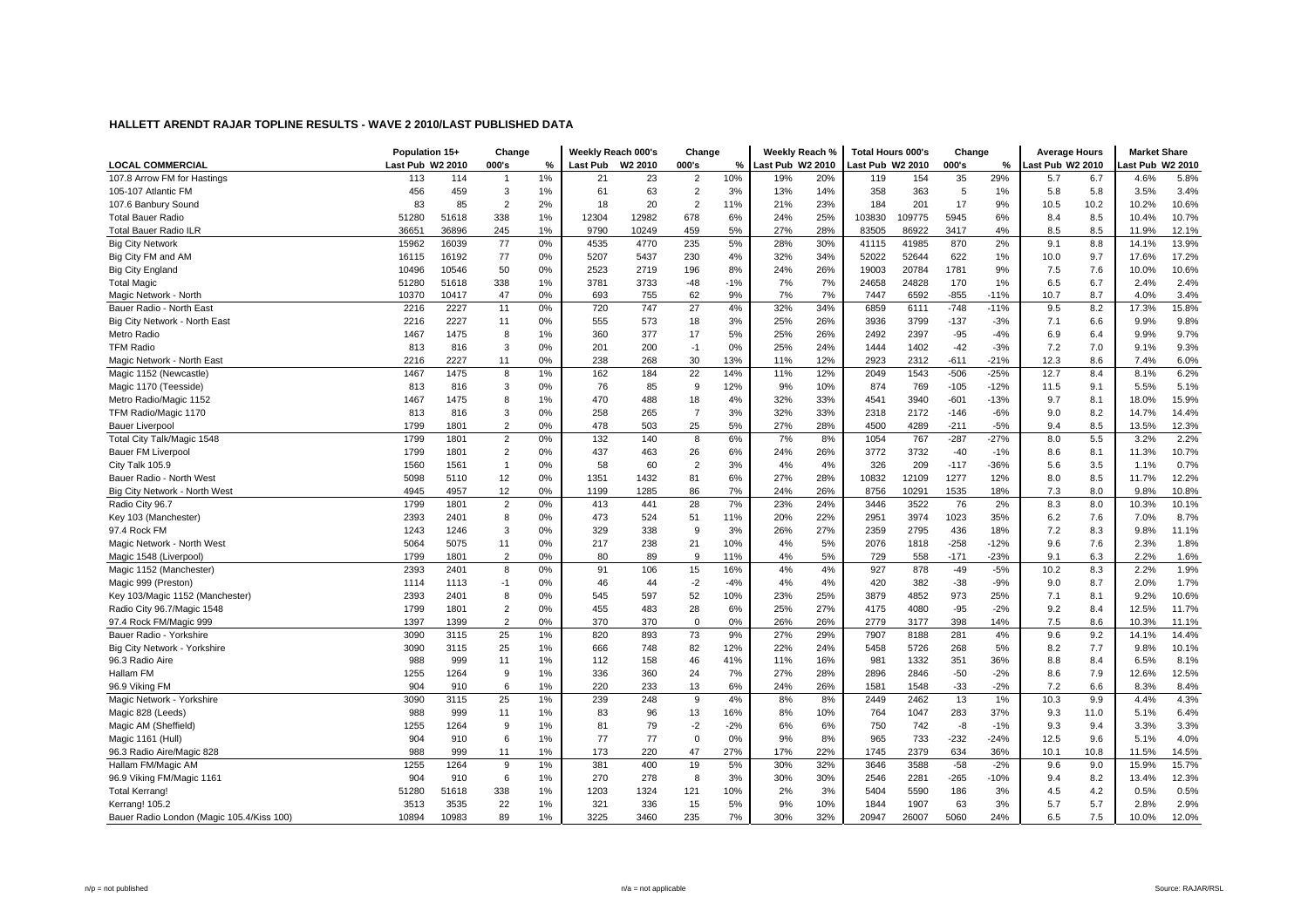| <b>LOCAL COMMERCIAL</b><br>Last Pub W2 2010<br><b>Last Pub</b><br>W <sub>2</sub> 2010<br>000's<br>Last Pub W2 2010<br>ast Pub W2 2010<br>ast Pub W2 2010<br>ast Pub W2 2010<br>000's<br>%<br>000's<br>%<br>%<br>Kiss 100 FM<br>10983<br>1%<br>11%<br>17%<br>12129<br>3566<br>42%<br>5.6%<br>10894<br>89<br>1667<br>1848<br>181<br>15%<br>8563<br>5.1<br>4.1%<br>6.6<br>Magic 105.4<br>10894<br>10983<br>89<br>1%<br>2005<br>2046<br>41<br>2%<br>18%<br>19%<br>12385<br>13878<br>1493<br>12%<br>6.2<br>6.8<br>5.9%<br>6.4%<br>1%<br>3746<br>7%<br>19849<br>16%<br>1.9%<br><b>Total Kiss Network</b><br>51280<br>51618<br>338<br>3399<br>347<br>10%<br>7%<br>17097<br>2752<br>5.0<br>5.3<br>1.7%<br>5.9%<br><b>Kiss East</b><br>2046<br>2071<br>25<br>1%<br>340<br>376<br>36<br>17%<br>18%<br>2585<br>5%<br>7.2<br>6.9<br>5.7%<br>11%<br>2466<br>119<br>2368<br>19<br>1%<br>351<br>23<br>7%<br>15%<br>16%<br>1968<br>2382<br>21%<br>5.6<br>6.4<br>4.1%<br>4.8%<br><b>Kiss West</b><br>2349<br>374<br>414<br>4320<br>17<br>0%<br>1782<br>1780<br>$-2$<br>0%<br>11.3<br>24.3%<br>Bauer Radio Total Scotland<br>4303<br>41%<br>41%<br>20136<br>20111<br>$-25$<br>0%<br>11.3<br>25.4%<br><b>Big City Scotland</b><br>4067<br>4083<br>16<br>0%<br>1457<br>1443<br>$-14$<br>$-1%$<br>36%<br>35%<br>14981<br>14587<br>$-394$<br>$-3%$<br>10.3<br>10.1<br>20.2%<br>19.3%<br>21.2%<br>35%<br>11.0<br>22.3%<br>Bauer Radio Central Scotland<br>2828<br>2839<br>11<br>0%<br>1017<br>1003<br>$-14$<br>$-1%$<br>36%<br>10975<br>11072<br>97<br>1%<br>10.8<br>5.5%<br><b>Scottish AMs</b><br>3515<br>436<br>12%<br>3509<br>n/p<br>8.0<br>n/p<br>n/a<br>n/a<br>n/p<br>n/a<br>n/a<br>n/p<br>n/p<br>n/a<br>n/a<br>n/p<br>0%<br>$-3%$<br>35%<br>353<br>5%<br>10.6<br>20.9%<br>19.7%<br><b>Total Radio Clyde</b><br>1836<br>1840<br>$\overline{4}$<br>664<br>646<br>$-18$<br>36%<br>6524<br>6877<br>9.8<br>569<br>$-7%$<br>Clyde 1 FM<br>0%<br>530<br>$-39$<br>29%<br>4773<br>4397<br>$-376$<br>$-8%$<br>8.4<br>12.6%<br>1836<br>1840<br>$\overline{4}$<br>31%<br>8.3<br>15.3%<br>0%<br>33<br>15%<br>42%<br>7.9<br>9.8<br>7.1%<br>Clyde 2<br>1836<br>1840<br>221<br>254<br>12%<br>14%<br>1750<br>2480<br>730<br>5.6%<br>$\overline{4}$<br>21.5%<br><b>Total Radio Forth</b><br>1089<br>1097<br>1%<br>360<br>364<br>1%<br>33%<br>33%<br>4451<br>4195<br>$-256$<br>$-6%$<br>12.3<br>11.5<br>22.6%<br>8<br>$\overline{4}$<br>ForthOne<br>326<br>3896<br>3533<br>10.7<br>18.1%<br>1089<br>1097<br>8<br>1%<br>329<br>3<br>1%<br>30%<br>30%<br>$-363$<br>$-9%$<br>11.9<br>19.7%<br>1%<br>88<br>90<br>$\overline{2}$<br>2%<br>8%<br>555<br>662<br>19%<br>7.4<br>2.8%<br>3.4%<br>Forth <sub>2</sub><br>1089<br>1097<br>8<br>8%<br>107<br>6.3<br>22.0%<br>C.F.M.Radio<br>246<br>247<br>0%<br>99<br>105<br>6<br>6%<br>40%<br>43%<br>933<br>1041<br>108<br>12%<br>9.4<br>9.9<br>20.9%<br>232<br>232<br>0%<br>122<br>$-3%$<br>53%<br>1574<br>$-129$<br>13.5<br>12.9<br>29.1%<br>Moray Firth Radio<br>$\mathbf 0$<br>126<br>$-4$<br>54%<br>1703<br>$-8%$<br>29.6%<br>27.2%<br>311<br>312<br>0%<br>146<br>135<br>$-11$<br>$-8%$<br>47%<br>43%<br>1718<br>1583<br>$-135$<br>$-8%$<br>11.7<br>11.8<br>28.8%<br><b>Total Northsound Radio</b><br>311<br>$-7$<br>$-6%$<br>37%<br>1228<br>$-78$<br>10.7<br>10.7<br>21.1%<br>Northsound One<br>312<br>0%<br>122<br>115<br>39%<br>1306<br>$-6%$<br>21.9%<br>$\overline{1}$<br>0%<br>53<br>$-5$<br>$-9%$<br>15%<br>7.4<br>6.1%<br>Northsound Two<br>311<br>312<br>48<br>17%<br>412<br>356<br>-56<br>$-14%$<br>7.8<br>6.9%<br>106<br>55<br>9%<br>Radio Borders<br>107<br>1%<br>60<br>5<br>52%<br>56%<br>668<br>772<br>104<br>16%<br>12.1<br>12.8<br>31.6%<br>34.8%<br>$\overline{1}$<br><b>Total Radio Tay</b><br>372<br>375<br>3<br>153<br>5%<br>43%<br>1847<br>1979<br>12.1<br>12.4<br>26.1%<br>26.3%<br>1%<br>160<br>$\overline{7}$<br>41%<br>132<br>7%<br>372<br>10.3<br>15.5%<br>Tay-FM<br>375<br>3<br>1%<br>99<br>108<br>9<br>9%<br>27%<br>29%<br>1025<br>1166<br>141<br>14%<br>10.8<br>14.5%<br>372<br>10.8%<br>375<br>3<br>1%<br>77<br>78<br>1%<br>21%<br>21%<br>822<br>813<br>10.7<br>10.5<br>11.6%<br>Tay-AM<br>-9<br>$-1%$<br>387<br>0%<br>175<br>46%<br>$-87$<br>24.9%<br>388<br>177<br>$\overline{2}$<br>1%<br>45%<br>1922<br>1835<br>$-5%$<br>10.4<br>27.6%<br>West Sound<br>$\overline{1}$<br>11.0<br>Downtown Radio (DTR) / 97.4 Cool FM<br>533<br>52<br>1408<br>1420<br>12<br>1%<br>585<br>10%<br>38%<br>41%<br>6288<br>6124<br>$-164$<br>$-3%$<br>11.8<br>10.5<br>22.5%<br>21.4%<br>97.4 Cool FM<br>9<br>33<br>3537<br>18.1%<br>962<br>971<br>1%<br>340<br>373<br>10%<br>35%<br>38%<br>3856<br>$-319$<br>$-8%$<br>11.3<br>9.5<br>20.5%<br>12<br>1%<br>226<br>31<br>18%<br>2588<br>9.0%<br>Downtown Radio (DTR)<br>1408<br>1420<br>257<br>14%<br>16%<br>2433<br>155<br>6%<br>10.7<br>10.1<br>8.7%<br>Wave 105 FM<br>1732<br>1747<br>15<br>1%<br>387<br>347<br>$-40$<br>$-10%$<br>22%<br>20%<br>3674<br>3373<br>$-301$<br>$-8%$<br>9.5<br>9.7<br>9.3%<br>8.3%<br>9.9%<br>107 The Bee<br>184<br>185<br>1%<br>25<br>29<br>16%<br>14%<br>16%<br>296<br>291<br>$-5$<br>$-2%$<br>11.9<br>9.9<br>10.5%<br>$\overline{1}$<br>$\overline{4}$<br>7.1<br>4.3%<br>418<br>419<br>0%<br>54<br>58<br>7%<br>14%<br>354<br>413<br>59<br>17%<br>6.5<br><b>Total Broadcast Co</b><br>$\overline{4}$<br>13%<br>3.8%<br>$\overline{1}$<br>285<br>3.4%<br>Fire 107.6 FM<br>286<br>0%<br>37<br>40<br>8%<br>13%<br>14%<br>170<br>219<br>49<br>29%<br>4.5<br>5.5<br>2.7%<br>3<br>$\mathbf{1}$<br>133<br>133<br>0%<br>12%<br>13%<br>14%<br>194<br>10<br>10.4<br>6.4%<br>6.2%<br>$\Omega$<br>17<br>19<br>$\overline{2}$<br>184<br>5%<br>10.8<br>Star Radio in North Somerset<br>6.3%<br>217<br>218<br>0%<br>49<br>20%<br>19%<br>23%<br>267<br>270<br>3<br>6.5<br>5.5<br>6.6%<br><b>Central FM</b><br>41<br>8<br>1%<br>$\overline{1}$<br>8%<br>Chelmsford Radio 107.7 FM (was Dream 107.7FM)<br>231<br>234<br>3<br>1%<br>19<br>20<br>$\overline{1}$<br>5%<br>8%<br>115<br>103<br>$-12$<br>$-10%$<br>5.9<br>5.3<br>2.4%<br>2.1%<br>62<br>5.0%<br><b>Total Cheshire Radio</b><br>366<br>367<br>0%<br>57<br>$-5$<br>$-8%$<br>387<br>351<br>$-36$<br>$-9%$<br>6.3<br>6.1<br>5.7%<br>17%<br>16%<br>82<br>2.9%<br>Cheshire's Silk 106.9<br>179<br>179<br>$\mathbf 0$<br>0%<br>25<br>23<br>$-2$<br>$-8%$<br>14%<br>13%<br>96<br>14<br>17%<br>3.3<br>4.1<br>2.6%<br>Chester's Dee 106.3<br>187<br>37<br>34<br>$-3$<br>$-8%$<br>305<br>255<br>$-50$<br>8.3<br>7.5<br>8.5%<br>6.8%<br>188<br>1%<br>20%<br>18%<br>$-16%$<br>-1<br>$\overline{2}$<br>230<br>8.6<br>10.6%<br><b>Total CN Radio</b><br>868<br>870<br>0%<br>239<br>9<br>4%<br>27%<br>27%<br>1968<br>1944<br>$-24$<br>8.1<br>11.0%<br>$-1%$<br>0%<br>92<br>97<br>5%<br>30%<br>45<br>6%<br>8.2<br>11.2%<br>324<br>323<br>$-1$<br>5<br>28%<br>747<br>792<br>8.1<br>11.4%<br>The Bav<br>7.1%<br>Citybeat 96.7/102.5FM<br>544<br>546<br>$\overline{2}$<br>0%<br>112<br>128<br>16<br>14%<br>21%<br>23%<br>1033<br>854<br>$-179$<br>$-17%$<br>9.3<br>6.7<br>9.6%<br>Lakeland Radio<br>52<br>51<br>$-1$<br>$-2%$<br>15<br>15<br>$\Omega$<br>0%<br>29%<br>30%<br>126<br>132<br>6<br>5%<br>8.3<br>11.4%<br>11.6%<br>8.5<br>1675<br>724<br>711<br>$-13$<br>$-2%$<br>6.4<br>6.5<br>1.8%<br>The Coast<br>1661<br>14<br>1%<br>113<br>109<br>$-4$<br>$-4%$<br>7%<br>6%<br>1.9%<br>225<br>0%<br>37<br>$-3%$<br>16%<br>16%<br>320<br>$-2$<br>8.7<br>7.4%<br><b>Connect FM</b><br>226<br>36<br>$-1$<br>318<br>$-1%$<br>9.0<br>7.3%<br>$\overline{1}$<br>Connect FM Peterborough (was Lite FM)<br>187<br>187<br>0%<br>0%<br>9%<br>84<br>80<br>$-5%$<br>2.2%<br>2.1%<br>$\mathbf 0$<br>18<br>18<br>$\mathbf 0$<br>10%<br>$-4$<br>4.6<br>4.6<br>$*9/0$<br>$*$ %<br>Colourful<br>10984<br>58<br>n/p<br>10<br>n/a<br>n/p<br>n/a<br>n/a<br>n/p<br>5.7<br>n/p<br>n/p<br>n/a<br>n/a<br>n/a<br>n/p<br>3FM<br>68<br>$\mathbf 0$<br>0%<br>35%<br>242<br>258<br>16<br>68<br>0%<br>24<br>24<br>$\Omega$<br>35%<br>7%<br>10.9<br>15.4%<br>16.7%<br>10.2<br>Total Global Radio (UK)<br>51280<br>51618<br>338<br>1%<br>18559<br>19454<br>895<br>5%<br>36%<br>38%<br>164509<br>70257<br>5748<br>3%<br>8.9<br>8.8<br>16.6%<br>16.4%<br>$*$ %<br>$*$ %<br>Chill<br>51280<br>51618<br>338<br>1%<br>160<br>160<br>$\mathbf 0$<br>0%<br>563<br>580<br>17<br>3%<br>3.5<br>3.6<br>0.1%<br>0.1% |            | Population 15+ |       | Change |    | Weekly Reach 000's |      | Change |    |     | Weekly Reach % | <b>Total Hours 000's</b> |       | Change |    | <b>Average Hours</b> |     | <b>Market Share</b> |      |
|------------------------------------------------------------------------------------------------------------------------------------------------------------------------------------------------------------------------------------------------------------------------------------------------------------------------------------------------------------------------------------------------------------------------------------------------------------------------------------------------------------------------------------------------------------------------------------------------------------------------------------------------------------------------------------------------------------------------------------------------------------------------------------------------------------------------------------------------------------------------------------------------------------------------------------------------------------------------------------------------------------------------------------------------------------------------------------------------------------------------------------------------------------------------------------------------------------------------------------------------------------------------------------------------------------------------------------------------------------------------------------------------------------------------------------------------------------------------------------------------------------------------------------------------------------------------------------------------------------------------------------------------------------------------------------------------------------------------------------------------------------------------------------------------------------------------------------------------------------------------------------------------------------------------------------------------------------------------------------------------------------------------------------------------------------------------------------------------------------------------------------------------------------------------------------------------------------------------------------------------------------------------------------------------------------------------------------------------------------------------------------------------------------------------------------------------------------------------------------------------------------------------------------------------------------------------------------------------------------------------------------------------------------------------------------------------------------------------------------------------------------------------------------------------------------------------------------------------------------------------------------------------------------------------------------------------------------------------------------------------------------------------------------------------------------------------------------------------------------------------------------------------------------------------------------------------------------------------------------------------------------------------------------------------------------------------------------------------------------------------------------------------------------------------------------------------------------------------------------------------------------------------------------------------------------------------------------------------------------------------------------------------------------------------------------------------------------------------------------------------------------------------------------------------------------------------------------------------------------------------------------------------------------------------------------------------------------------------------------------------------------------------------------------------------------------------------------------------------------------------------------------------------------------------------------------------------------------------------------------------------------------------------------------------------------------------------------------------------------------------------------------------------------------------------------------------------------------------------------------------------------------------------------------------------------------------------------------------------------------------------------------------------------------------------------------------------------------------------------------------------------------------------------------------------------------------------------------------------------------------------------------------------------------------------------------------------------------------------------------------------------------------------------------------------------------------------------------------------------------------------------------------------------------------------------------------------------------------------------------------------------------------------------------------------------------------------------------------------------------------------------------------------------------------------------------------------------------------------------------------------------------------------------------------------------------------------------------------------------------------------------------------------------------------------------------------------------------------------------------------------------------------------------------------------------------------------------------------------------------------------------------------------------------------------------------------------------------------------------------------------------------------------------------------------------------------------------------------------------------------------------------------------------------------------------------------------------------------------------------------------------------------------------------------------------------------------------------------------------------------------------------------------------------------------------------------------------------------------------------------------------------------------------------------------------------------------------------------------------------------------------------------------------------------------------------------------------------------------------------------------------------------------------------------------------------------------------------------------------------------------------------------------------------------------------------------------------------------------------------------------------------------------------------------------------------------------------------------------------------------------------------------------------------------------------------------------------------------------------------------------------------------------------------------------------------------------------------------------------------------------------------------------------------------------------------------------------------------------------------------------------------------------------------------------------------------------------------------------------------------------------------------------------------------------------------------------------------------------------------------------------------------------------------------------------------------------------------------------------------------------------------------------------------------------------------------------------------------------------------------------------------------------------------------------------------------------------------------------------------------------------------------------------------------------------------------------------------------------------------------------------------------------------------------|------------|----------------|-------|--------|----|--------------------|------|--------|----|-----|----------------|--------------------------|-------|--------|----|----------------------|-----|---------------------|------|
|                                                                                                                                                                                                                                                                                                                                                                                                                                                                                                                                                                                                                                                                                                                                                                                                                                                                                                                                                                                                                                                                                                                                                                                                                                                                                                                                                                                                                                                                                                                                                                                                                                                                                                                                                                                                                                                                                                                                                                                                                                                                                                                                                                                                                                                                                                                                                                                                                                                                                                                                                                                                                                                                                                                                                                                                                                                                                                                                                                                                                                                                                                                                                                                                                                                                                                                                                                                                                                                                                                                                                                                                                                                                                                                                                                                                                                                                                                                                                                                                                                                                                                                                                                                                                                                                                                                                                                                                                                                                                                                                                                                                                                                                                                                                                                                                                                                                                                                                                                                                                                                                                                                                                                                                                                                                                                                                                                                                                                                                                                                                                                                                                                                                                                                                                                                                                                                                                                                                                                                                                                                                                                                                                                                                                                                                                                                                                                                                                                                                                                                                                                                                                                                                                                                                                                                                                                                                                                                                                                                                                                                                                                                                                                                                                                                                                                                                                                                                                                                                                                                                                                                                                                                                                                                                                                                                                                                                                                                                                                                                                                                                                                                                                                                                                                                                                                |            |                |       |        |    |                    |      |        |    |     |                |                          |       |        |    |                      |     |                     |      |
|                                                                                                                                                                                                                                                                                                                                                                                                                                                                                                                                                                                                                                                                                                                                                                                                                                                                                                                                                                                                                                                                                                                                                                                                                                                                                                                                                                                                                                                                                                                                                                                                                                                                                                                                                                                                                                                                                                                                                                                                                                                                                                                                                                                                                                                                                                                                                                                                                                                                                                                                                                                                                                                                                                                                                                                                                                                                                                                                                                                                                                                                                                                                                                                                                                                                                                                                                                                                                                                                                                                                                                                                                                                                                                                                                                                                                                                                                                                                                                                                                                                                                                                                                                                                                                                                                                                                                                                                                                                                                                                                                                                                                                                                                                                                                                                                                                                                                                                                                                                                                                                                                                                                                                                                                                                                                                                                                                                                                                                                                                                                                                                                                                                                                                                                                                                                                                                                                                                                                                                                                                                                                                                                                                                                                                                                                                                                                                                                                                                                                                                                                                                                                                                                                                                                                                                                                                                                                                                                                                                                                                                                                                                                                                                                                                                                                                                                                                                                                                                                                                                                                                                                                                                                                                                                                                                                                                                                                                                                                                                                                                                                                                                                                                                                                                                                                                |            |                |       |        |    |                    |      |        |    |     |                |                          |       |        |    |                      |     |                     |      |
|                                                                                                                                                                                                                                                                                                                                                                                                                                                                                                                                                                                                                                                                                                                                                                                                                                                                                                                                                                                                                                                                                                                                                                                                                                                                                                                                                                                                                                                                                                                                                                                                                                                                                                                                                                                                                                                                                                                                                                                                                                                                                                                                                                                                                                                                                                                                                                                                                                                                                                                                                                                                                                                                                                                                                                                                                                                                                                                                                                                                                                                                                                                                                                                                                                                                                                                                                                                                                                                                                                                                                                                                                                                                                                                                                                                                                                                                                                                                                                                                                                                                                                                                                                                                                                                                                                                                                                                                                                                                                                                                                                                                                                                                                                                                                                                                                                                                                                                                                                                                                                                                                                                                                                                                                                                                                                                                                                                                                                                                                                                                                                                                                                                                                                                                                                                                                                                                                                                                                                                                                                                                                                                                                                                                                                                                                                                                                                                                                                                                                                                                                                                                                                                                                                                                                                                                                                                                                                                                                                                                                                                                                                                                                                                                                                                                                                                                                                                                                                                                                                                                                                                                                                                                                                                                                                                                                                                                                                                                                                                                                                                                                                                                                                                                                                                                                                |            |                |       |        |    |                    |      |        |    |     |                |                          |       |        |    |                      |     |                     |      |
|                                                                                                                                                                                                                                                                                                                                                                                                                                                                                                                                                                                                                                                                                                                                                                                                                                                                                                                                                                                                                                                                                                                                                                                                                                                                                                                                                                                                                                                                                                                                                                                                                                                                                                                                                                                                                                                                                                                                                                                                                                                                                                                                                                                                                                                                                                                                                                                                                                                                                                                                                                                                                                                                                                                                                                                                                                                                                                                                                                                                                                                                                                                                                                                                                                                                                                                                                                                                                                                                                                                                                                                                                                                                                                                                                                                                                                                                                                                                                                                                                                                                                                                                                                                                                                                                                                                                                                                                                                                                                                                                                                                                                                                                                                                                                                                                                                                                                                                                                                                                                                                                                                                                                                                                                                                                                                                                                                                                                                                                                                                                                                                                                                                                                                                                                                                                                                                                                                                                                                                                                                                                                                                                                                                                                                                                                                                                                                                                                                                                                                                                                                                                                                                                                                                                                                                                                                                                                                                                                                                                                                                                                                                                                                                                                                                                                                                                                                                                                                                                                                                                                                                                                                                                                                                                                                                                                                                                                                                                                                                                                                                                                                                                                                                                                                                                                                |            |                |       |        |    |                    |      |        |    |     |                |                          |       |        |    |                      |     |                     |      |
|                                                                                                                                                                                                                                                                                                                                                                                                                                                                                                                                                                                                                                                                                                                                                                                                                                                                                                                                                                                                                                                                                                                                                                                                                                                                                                                                                                                                                                                                                                                                                                                                                                                                                                                                                                                                                                                                                                                                                                                                                                                                                                                                                                                                                                                                                                                                                                                                                                                                                                                                                                                                                                                                                                                                                                                                                                                                                                                                                                                                                                                                                                                                                                                                                                                                                                                                                                                                                                                                                                                                                                                                                                                                                                                                                                                                                                                                                                                                                                                                                                                                                                                                                                                                                                                                                                                                                                                                                                                                                                                                                                                                                                                                                                                                                                                                                                                                                                                                                                                                                                                                                                                                                                                                                                                                                                                                                                                                                                                                                                                                                                                                                                                                                                                                                                                                                                                                                                                                                                                                                                                                                                                                                                                                                                                                                                                                                                                                                                                                                                                                                                                                                                                                                                                                                                                                                                                                                                                                                                                                                                                                                                                                                                                                                                                                                                                                                                                                                                                                                                                                                                                                                                                                                                                                                                                                                                                                                                                                                                                                                                                                                                                                                                                                                                                                                                |            |                |       |        |    |                    |      |        |    |     |                |                          |       |        |    |                      |     |                     |      |
|                                                                                                                                                                                                                                                                                                                                                                                                                                                                                                                                                                                                                                                                                                                                                                                                                                                                                                                                                                                                                                                                                                                                                                                                                                                                                                                                                                                                                                                                                                                                                                                                                                                                                                                                                                                                                                                                                                                                                                                                                                                                                                                                                                                                                                                                                                                                                                                                                                                                                                                                                                                                                                                                                                                                                                                                                                                                                                                                                                                                                                                                                                                                                                                                                                                                                                                                                                                                                                                                                                                                                                                                                                                                                                                                                                                                                                                                                                                                                                                                                                                                                                                                                                                                                                                                                                                                                                                                                                                                                                                                                                                                                                                                                                                                                                                                                                                                                                                                                                                                                                                                                                                                                                                                                                                                                                                                                                                                                                                                                                                                                                                                                                                                                                                                                                                                                                                                                                                                                                                                                                                                                                                                                                                                                                                                                                                                                                                                                                                                                                                                                                                                                                                                                                                                                                                                                                                                                                                                                                                                                                                                                                                                                                                                                                                                                                                                                                                                                                                                                                                                                                                                                                                                                                                                                                                                                                                                                                                                                                                                                                                                                                                                                                                                                                                                                                |            |                |       |        |    |                    |      |        |    |     |                |                          |       |        |    |                      |     |                     |      |
|                                                                                                                                                                                                                                                                                                                                                                                                                                                                                                                                                                                                                                                                                                                                                                                                                                                                                                                                                                                                                                                                                                                                                                                                                                                                                                                                                                                                                                                                                                                                                                                                                                                                                                                                                                                                                                                                                                                                                                                                                                                                                                                                                                                                                                                                                                                                                                                                                                                                                                                                                                                                                                                                                                                                                                                                                                                                                                                                                                                                                                                                                                                                                                                                                                                                                                                                                                                                                                                                                                                                                                                                                                                                                                                                                                                                                                                                                                                                                                                                                                                                                                                                                                                                                                                                                                                                                                                                                                                                                                                                                                                                                                                                                                                                                                                                                                                                                                                                                                                                                                                                                                                                                                                                                                                                                                                                                                                                                                                                                                                                                                                                                                                                                                                                                                                                                                                                                                                                                                                                                                                                                                                                                                                                                                                                                                                                                                                                                                                                                                                                                                                                                                                                                                                                                                                                                                                                                                                                                                                                                                                                                                                                                                                                                                                                                                                                                                                                                                                                                                                                                                                                                                                                                                                                                                                                                                                                                                                                                                                                                                                                                                                                                                                                                                                                                                |            |                |       |        |    |                    |      |        |    |     |                |                          |       |        |    |                      |     |                     |      |
|                                                                                                                                                                                                                                                                                                                                                                                                                                                                                                                                                                                                                                                                                                                                                                                                                                                                                                                                                                                                                                                                                                                                                                                                                                                                                                                                                                                                                                                                                                                                                                                                                                                                                                                                                                                                                                                                                                                                                                                                                                                                                                                                                                                                                                                                                                                                                                                                                                                                                                                                                                                                                                                                                                                                                                                                                                                                                                                                                                                                                                                                                                                                                                                                                                                                                                                                                                                                                                                                                                                                                                                                                                                                                                                                                                                                                                                                                                                                                                                                                                                                                                                                                                                                                                                                                                                                                                                                                                                                                                                                                                                                                                                                                                                                                                                                                                                                                                                                                                                                                                                                                                                                                                                                                                                                                                                                                                                                                                                                                                                                                                                                                                                                                                                                                                                                                                                                                                                                                                                                                                                                                                                                                                                                                                                                                                                                                                                                                                                                                                                                                                                                                                                                                                                                                                                                                                                                                                                                                                                                                                                                                                                                                                                                                                                                                                                                                                                                                                                                                                                                                                                                                                                                                                                                                                                                                                                                                                                                                                                                                                                                                                                                                                                                                                                                                                |            |                |       |        |    |                    |      |        |    |     |                |                          |       |        |    |                      |     |                     |      |
|                                                                                                                                                                                                                                                                                                                                                                                                                                                                                                                                                                                                                                                                                                                                                                                                                                                                                                                                                                                                                                                                                                                                                                                                                                                                                                                                                                                                                                                                                                                                                                                                                                                                                                                                                                                                                                                                                                                                                                                                                                                                                                                                                                                                                                                                                                                                                                                                                                                                                                                                                                                                                                                                                                                                                                                                                                                                                                                                                                                                                                                                                                                                                                                                                                                                                                                                                                                                                                                                                                                                                                                                                                                                                                                                                                                                                                                                                                                                                                                                                                                                                                                                                                                                                                                                                                                                                                                                                                                                                                                                                                                                                                                                                                                                                                                                                                                                                                                                                                                                                                                                                                                                                                                                                                                                                                                                                                                                                                                                                                                                                                                                                                                                                                                                                                                                                                                                                                                                                                                                                                                                                                                                                                                                                                                                                                                                                                                                                                                                                                                                                                                                                                                                                                                                                                                                                                                                                                                                                                                                                                                                                                                                                                                                                                                                                                                                                                                                                                                                                                                                                                                                                                                                                                                                                                                                                                                                                                                                                                                                                                                                                                                                                                                                                                                                                                |            |                |       |        |    |                    |      |        |    |     |                |                          |       |        |    |                      |     |                     |      |
|                                                                                                                                                                                                                                                                                                                                                                                                                                                                                                                                                                                                                                                                                                                                                                                                                                                                                                                                                                                                                                                                                                                                                                                                                                                                                                                                                                                                                                                                                                                                                                                                                                                                                                                                                                                                                                                                                                                                                                                                                                                                                                                                                                                                                                                                                                                                                                                                                                                                                                                                                                                                                                                                                                                                                                                                                                                                                                                                                                                                                                                                                                                                                                                                                                                                                                                                                                                                                                                                                                                                                                                                                                                                                                                                                                                                                                                                                                                                                                                                                                                                                                                                                                                                                                                                                                                                                                                                                                                                                                                                                                                                                                                                                                                                                                                                                                                                                                                                                                                                                                                                                                                                                                                                                                                                                                                                                                                                                                                                                                                                                                                                                                                                                                                                                                                                                                                                                                                                                                                                                                                                                                                                                                                                                                                                                                                                                                                                                                                                                                                                                                                                                                                                                                                                                                                                                                                                                                                                                                                                                                                                                                                                                                                                                                                                                                                                                                                                                                                                                                                                                                                                                                                                                                                                                                                                                                                                                                                                                                                                                                                                                                                                                                                                                                                                                                |            |                |       |        |    |                    |      |        |    |     |                |                          |       |        |    |                      |     |                     |      |
|                                                                                                                                                                                                                                                                                                                                                                                                                                                                                                                                                                                                                                                                                                                                                                                                                                                                                                                                                                                                                                                                                                                                                                                                                                                                                                                                                                                                                                                                                                                                                                                                                                                                                                                                                                                                                                                                                                                                                                                                                                                                                                                                                                                                                                                                                                                                                                                                                                                                                                                                                                                                                                                                                                                                                                                                                                                                                                                                                                                                                                                                                                                                                                                                                                                                                                                                                                                                                                                                                                                                                                                                                                                                                                                                                                                                                                                                                                                                                                                                                                                                                                                                                                                                                                                                                                                                                                                                                                                                                                                                                                                                                                                                                                                                                                                                                                                                                                                                                                                                                                                                                                                                                                                                                                                                                                                                                                                                                                                                                                                                                                                                                                                                                                                                                                                                                                                                                                                                                                                                                                                                                                                                                                                                                                                                                                                                                                                                                                                                                                                                                                                                                                                                                                                                                                                                                                                                                                                                                                                                                                                                                                                                                                                                                                                                                                                                                                                                                                                                                                                                                                                                                                                                                                                                                                                                                                                                                                                                                                                                                                                                                                                                                                                                                                                                                                |            |                |       |        |    |                    |      |        |    |     |                |                          |       |        |    |                      |     |                     |      |
|                                                                                                                                                                                                                                                                                                                                                                                                                                                                                                                                                                                                                                                                                                                                                                                                                                                                                                                                                                                                                                                                                                                                                                                                                                                                                                                                                                                                                                                                                                                                                                                                                                                                                                                                                                                                                                                                                                                                                                                                                                                                                                                                                                                                                                                                                                                                                                                                                                                                                                                                                                                                                                                                                                                                                                                                                                                                                                                                                                                                                                                                                                                                                                                                                                                                                                                                                                                                                                                                                                                                                                                                                                                                                                                                                                                                                                                                                                                                                                                                                                                                                                                                                                                                                                                                                                                                                                                                                                                                                                                                                                                                                                                                                                                                                                                                                                                                                                                                                                                                                                                                                                                                                                                                                                                                                                                                                                                                                                                                                                                                                                                                                                                                                                                                                                                                                                                                                                                                                                                                                                                                                                                                                                                                                                                                                                                                                                                                                                                                                                                                                                                                                                                                                                                                                                                                                                                                                                                                                                                                                                                                                                                                                                                                                                                                                                                                                                                                                                                                                                                                                                                                                                                                                                                                                                                                                                                                                                                                                                                                                                                                                                                                                                                                                                                                                                |            |                |       |        |    |                    |      |        |    |     |                |                          |       |        |    |                      |     |                     |      |
|                                                                                                                                                                                                                                                                                                                                                                                                                                                                                                                                                                                                                                                                                                                                                                                                                                                                                                                                                                                                                                                                                                                                                                                                                                                                                                                                                                                                                                                                                                                                                                                                                                                                                                                                                                                                                                                                                                                                                                                                                                                                                                                                                                                                                                                                                                                                                                                                                                                                                                                                                                                                                                                                                                                                                                                                                                                                                                                                                                                                                                                                                                                                                                                                                                                                                                                                                                                                                                                                                                                                                                                                                                                                                                                                                                                                                                                                                                                                                                                                                                                                                                                                                                                                                                                                                                                                                                                                                                                                                                                                                                                                                                                                                                                                                                                                                                                                                                                                                                                                                                                                                                                                                                                                                                                                                                                                                                                                                                                                                                                                                                                                                                                                                                                                                                                                                                                                                                                                                                                                                                                                                                                                                                                                                                                                                                                                                                                                                                                                                                                                                                                                                                                                                                                                                                                                                                                                                                                                                                                                                                                                                                                                                                                                                                                                                                                                                                                                                                                                                                                                                                                                                                                                                                                                                                                                                                                                                                                                                                                                                                                                                                                                                                                                                                                                                                |            |                |       |        |    |                    |      |        |    |     |                |                          |       |        |    |                      |     |                     |      |
|                                                                                                                                                                                                                                                                                                                                                                                                                                                                                                                                                                                                                                                                                                                                                                                                                                                                                                                                                                                                                                                                                                                                                                                                                                                                                                                                                                                                                                                                                                                                                                                                                                                                                                                                                                                                                                                                                                                                                                                                                                                                                                                                                                                                                                                                                                                                                                                                                                                                                                                                                                                                                                                                                                                                                                                                                                                                                                                                                                                                                                                                                                                                                                                                                                                                                                                                                                                                                                                                                                                                                                                                                                                                                                                                                                                                                                                                                                                                                                                                                                                                                                                                                                                                                                                                                                                                                                                                                                                                                                                                                                                                                                                                                                                                                                                                                                                                                                                                                                                                                                                                                                                                                                                                                                                                                                                                                                                                                                                                                                                                                                                                                                                                                                                                                                                                                                                                                                                                                                                                                                                                                                                                                                                                                                                                                                                                                                                                                                                                                                                                                                                                                                                                                                                                                                                                                                                                                                                                                                                                                                                                                                                                                                                                                                                                                                                                                                                                                                                                                                                                                                                                                                                                                                                                                                                                                                                                                                                                                                                                                                                                                                                                                                                                                                                                                                |            |                |       |        |    |                    |      |        |    |     |                |                          |       |        |    |                      |     |                     |      |
|                                                                                                                                                                                                                                                                                                                                                                                                                                                                                                                                                                                                                                                                                                                                                                                                                                                                                                                                                                                                                                                                                                                                                                                                                                                                                                                                                                                                                                                                                                                                                                                                                                                                                                                                                                                                                                                                                                                                                                                                                                                                                                                                                                                                                                                                                                                                                                                                                                                                                                                                                                                                                                                                                                                                                                                                                                                                                                                                                                                                                                                                                                                                                                                                                                                                                                                                                                                                                                                                                                                                                                                                                                                                                                                                                                                                                                                                                                                                                                                                                                                                                                                                                                                                                                                                                                                                                                                                                                                                                                                                                                                                                                                                                                                                                                                                                                                                                                                                                                                                                                                                                                                                                                                                                                                                                                                                                                                                                                                                                                                                                                                                                                                                                                                                                                                                                                                                                                                                                                                                                                                                                                                                                                                                                                                                                                                                                                                                                                                                                                                                                                                                                                                                                                                                                                                                                                                                                                                                                                                                                                                                                                                                                                                                                                                                                                                                                                                                                                                                                                                                                                                                                                                                                                                                                                                                                                                                                                                                                                                                                                                                                                                                                                                                                                                                                                |            |                |       |        |    |                    |      |        |    |     |                |                          |       |        |    |                      |     |                     |      |
|                                                                                                                                                                                                                                                                                                                                                                                                                                                                                                                                                                                                                                                                                                                                                                                                                                                                                                                                                                                                                                                                                                                                                                                                                                                                                                                                                                                                                                                                                                                                                                                                                                                                                                                                                                                                                                                                                                                                                                                                                                                                                                                                                                                                                                                                                                                                                                                                                                                                                                                                                                                                                                                                                                                                                                                                                                                                                                                                                                                                                                                                                                                                                                                                                                                                                                                                                                                                                                                                                                                                                                                                                                                                                                                                                                                                                                                                                                                                                                                                                                                                                                                                                                                                                                                                                                                                                                                                                                                                                                                                                                                                                                                                                                                                                                                                                                                                                                                                                                                                                                                                                                                                                                                                                                                                                                                                                                                                                                                                                                                                                                                                                                                                                                                                                                                                                                                                                                                                                                                                                                                                                                                                                                                                                                                                                                                                                                                                                                                                                                                                                                                                                                                                                                                                                                                                                                                                                                                                                                                                                                                                                                                                                                                                                                                                                                                                                                                                                                                                                                                                                                                                                                                                                                                                                                                                                                                                                                                                                                                                                                                                                                                                                                                                                                                                                                |            |                |       |        |    |                    |      |        |    |     |                |                          |       |        |    |                      |     |                     |      |
|                                                                                                                                                                                                                                                                                                                                                                                                                                                                                                                                                                                                                                                                                                                                                                                                                                                                                                                                                                                                                                                                                                                                                                                                                                                                                                                                                                                                                                                                                                                                                                                                                                                                                                                                                                                                                                                                                                                                                                                                                                                                                                                                                                                                                                                                                                                                                                                                                                                                                                                                                                                                                                                                                                                                                                                                                                                                                                                                                                                                                                                                                                                                                                                                                                                                                                                                                                                                                                                                                                                                                                                                                                                                                                                                                                                                                                                                                                                                                                                                                                                                                                                                                                                                                                                                                                                                                                                                                                                                                                                                                                                                                                                                                                                                                                                                                                                                                                                                                                                                                                                                                                                                                                                                                                                                                                                                                                                                                                                                                                                                                                                                                                                                                                                                                                                                                                                                                                                                                                                                                                                                                                                                                                                                                                                                                                                                                                                                                                                                                                                                                                                                                                                                                                                                                                                                                                                                                                                                                                                                                                                                                                                                                                                                                                                                                                                                                                                                                                                                                                                                                                                                                                                                                                                                                                                                                                                                                                                                                                                                                                                                                                                                                                                                                                                                                                |            |                |       |        |    |                    |      |        |    |     |                |                          |       |        |    |                      |     |                     |      |
|                                                                                                                                                                                                                                                                                                                                                                                                                                                                                                                                                                                                                                                                                                                                                                                                                                                                                                                                                                                                                                                                                                                                                                                                                                                                                                                                                                                                                                                                                                                                                                                                                                                                                                                                                                                                                                                                                                                                                                                                                                                                                                                                                                                                                                                                                                                                                                                                                                                                                                                                                                                                                                                                                                                                                                                                                                                                                                                                                                                                                                                                                                                                                                                                                                                                                                                                                                                                                                                                                                                                                                                                                                                                                                                                                                                                                                                                                                                                                                                                                                                                                                                                                                                                                                                                                                                                                                                                                                                                                                                                                                                                                                                                                                                                                                                                                                                                                                                                                                                                                                                                                                                                                                                                                                                                                                                                                                                                                                                                                                                                                                                                                                                                                                                                                                                                                                                                                                                                                                                                                                                                                                                                                                                                                                                                                                                                                                                                                                                                                                                                                                                                                                                                                                                                                                                                                                                                                                                                                                                                                                                                                                                                                                                                                                                                                                                                                                                                                                                                                                                                                                                                                                                                                                                                                                                                                                                                                                                                                                                                                                                                                                                                                                                                                                                                                                |            |                |       |        |    |                    |      |        |    |     |                |                          |       |        |    |                      |     |                     |      |
|                                                                                                                                                                                                                                                                                                                                                                                                                                                                                                                                                                                                                                                                                                                                                                                                                                                                                                                                                                                                                                                                                                                                                                                                                                                                                                                                                                                                                                                                                                                                                                                                                                                                                                                                                                                                                                                                                                                                                                                                                                                                                                                                                                                                                                                                                                                                                                                                                                                                                                                                                                                                                                                                                                                                                                                                                                                                                                                                                                                                                                                                                                                                                                                                                                                                                                                                                                                                                                                                                                                                                                                                                                                                                                                                                                                                                                                                                                                                                                                                                                                                                                                                                                                                                                                                                                                                                                                                                                                                                                                                                                                                                                                                                                                                                                                                                                                                                                                                                                                                                                                                                                                                                                                                                                                                                                                                                                                                                                                                                                                                                                                                                                                                                                                                                                                                                                                                                                                                                                                                                                                                                                                                                                                                                                                                                                                                                                                                                                                                                                                                                                                                                                                                                                                                                                                                                                                                                                                                                                                                                                                                                                                                                                                                                                                                                                                                                                                                                                                                                                                                                                                                                                                                                                                                                                                                                                                                                                                                                                                                                                                                                                                                                                                                                                                                                                |            |                |       |        |    |                    |      |        |    |     |                |                          |       |        |    |                      |     |                     |      |
|                                                                                                                                                                                                                                                                                                                                                                                                                                                                                                                                                                                                                                                                                                                                                                                                                                                                                                                                                                                                                                                                                                                                                                                                                                                                                                                                                                                                                                                                                                                                                                                                                                                                                                                                                                                                                                                                                                                                                                                                                                                                                                                                                                                                                                                                                                                                                                                                                                                                                                                                                                                                                                                                                                                                                                                                                                                                                                                                                                                                                                                                                                                                                                                                                                                                                                                                                                                                                                                                                                                                                                                                                                                                                                                                                                                                                                                                                                                                                                                                                                                                                                                                                                                                                                                                                                                                                                                                                                                                                                                                                                                                                                                                                                                                                                                                                                                                                                                                                                                                                                                                                                                                                                                                                                                                                                                                                                                                                                                                                                                                                                                                                                                                                                                                                                                                                                                                                                                                                                                                                                                                                                                                                                                                                                                                                                                                                                                                                                                                                                                                                                                                                                                                                                                                                                                                                                                                                                                                                                                                                                                                                                                                                                                                                                                                                                                                                                                                                                                                                                                                                                                                                                                                                                                                                                                                                                                                                                                                                                                                                                                                                                                                                                                                                                                                                                |            |                |       |        |    |                    |      |        |    |     |                |                          |       |        |    |                      |     |                     |      |
|                                                                                                                                                                                                                                                                                                                                                                                                                                                                                                                                                                                                                                                                                                                                                                                                                                                                                                                                                                                                                                                                                                                                                                                                                                                                                                                                                                                                                                                                                                                                                                                                                                                                                                                                                                                                                                                                                                                                                                                                                                                                                                                                                                                                                                                                                                                                                                                                                                                                                                                                                                                                                                                                                                                                                                                                                                                                                                                                                                                                                                                                                                                                                                                                                                                                                                                                                                                                                                                                                                                                                                                                                                                                                                                                                                                                                                                                                                                                                                                                                                                                                                                                                                                                                                                                                                                                                                                                                                                                                                                                                                                                                                                                                                                                                                                                                                                                                                                                                                                                                                                                                                                                                                                                                                                                                                                                                                                                                                                                                                                                                                                                                                                                                                                                                                                                                                                                                                                                                                                                                                                                                                                                                                                                                                                                                                                                                                                                                                                                                                                                                                                                                                                                                                                                                                                                                                                                                                                                                                                                                                                                                                                                                                                                                                                                                                                                                                                                                                                                                                                                                                                                                                                                                                                                                                                                                                                                                                                                                                                                                                                                                                                                                                                                                                                                                                |            |                |       |        |    |                    |      |        |    |     |                |                          |       |        |    |                      |     |                     |      |
|                                                                                                                                                                                                                                                                                                                                                                                                                                                                                                                                                                                                                                                                                                                                                                                                                                                                                                                                                                                                                                                                                                                                                                                                                                                                                                                                                                                                                                                                                                                                                                                                                                                                                                                                                                                                                                                                                                                                                                                                                                                                                                                                                                                                                                                                                                                                                                                                                                                                                                                                                                                                                                                                                                                                                                                                                                                                                                                                                                                                                                                                                                                                                                                                                                                                                                                                                                                                                                                                                                                                                                                                                                                                                                                                                                                                                                                                                                                                                                                                                                                                                                                                                                                                                                                                                                                                                                                                                                                                                                                                                                                                                                                                                                                                                                                                                                                                                                                                                                                                                                                                                                                                                                                                                                                                                                                                                                                                                                                                                                                                                                                                                                                                                                                                                                                                                                                                                                                                                                                                                                                                                                                                                                                                                                                                                                                                                                                                                                                                                                                                                                                                                                                                                                                                                                                                                                                                                                                                                                                                                                                                                                                                                                                                                                                                                                                                                                                                                                                                                                                                                                                                                                                                                                                                                                                                                                                                                                                                                                                                                                                                                                                                                                                                                                                                                                |            |                |       |        |    |                    |      |        |    |     |                |                          |       |        |    |                      |     |                     |      |
|                                                                                                                                                                                                                                                                                                                                                                                                                                                                                                                                                                                                                                                                                                                                                                                                                                                                                                                                                                                                                                                                                                                                                                                                                                                                                                                                                                                                                                                                                                                                                                                                                                                                                                                                                                                                                                                                                                                                                                                                                                                                                                                                                                                                                                                                                                                                                                                                                                                                                                                                                                                                                                                                                                                                                                                                                                                                                                                                                                                                                                                                                                                                                                                                                                                                                                                                                                                                                                                                                                                                                                                                                                                                                                                                                                                                                                                                                                                                                                                                                                                                                                                                                                                                                                                                                                                                                                                                                                                                                                                                                                                                                                                                                                                                                                                                                                                                                                                                                                                                                                                                                                                                                                                                                                                                                                                                                                                                                                                                                                                                                                                                                                                                                                                                                                                                                                                                                                                                                                                                                                                                                                                                                                                                                                                                                                                                                                                                                                                                                                                                                                                                                                                                                                                                                                                                                                                                                                                                                                                                                                                                                                                                                                                                                                                                                                                                                                                                                                                                                                                                                                                                                                                                                                                                                                                                                                                                                                                                                                                                                                                                                                                                                                                                                                                                                                |            |                |       |        |    |                    |      |        |    |     |                |                          |       |        |    |                      |     |                     |      |
|                                                                                                                                                                                                                                                                                                                                                                                                                                                                                                                                                                                                                                                                                                                                                                                                                                                                                                                                                                                                                                                                                                                                                                                                                                                                                                                                                                                                                                                                                                                                                                                                                                                                                                                                                                                                                                                                                                                                                                                                                                                                                                                                                                                                                                                                                                                                                                                                                                                                                                                                                                                                                                                                                                                                                                                                                                                                                                                                                                                                                                                                                                                                                                                                                                                                                                                                                                                                                                                                                                                                                                                                                                                                                                                                                                                                                                                                                                                                                                                                                                                                                                                                                                                                                                                                                                                                                                                                                                                                                                                                                                                                                                                                                                                                                                                                                                                                                                                                                                                                                                                                                                                                                                                                                                                                                                                                                                                                                                                                                                                                                                                                                                                                                                                                                                                                                                                                                                                                                                                                                                                                                                                                                                                                                                                                                                                                                                                                                                                                                                                                                                                                                                                                                                                                                                                                                                                                                                                                                                                                                                                                                                                                                                                                                                                                                                                                                                                                                                                                                                                                                                                                                                                                                                                                                                                                                                                                                                                                                                                                                                                                                                                                                                                                                                                                                                |            |                |       |        |    |                    |      |        |    |     |                |                          |       |        |    |                      |     |                     |      |
|                                                                                                                                                                                                                                                                                                                                                                                                                                                                                                                                                                                                                                                                                                                                                                                                                                                                                                                                                                                                                                                                                                                                                                                                                                                                                                                                                                                                                                                                                                                                                                                                                                                                                                                                                                                                                                                                                                                                                                                                                                                                                                                                                                                                                                                                                                                                                                                                                                                                                                                                                                                                                                                                                                                                                                                                                                                                                                                                                                                                                                                                                                                                                                                                                                                                                                                                                                                                                                                                                                                                                                                                                                                                                                                                                                                                                                                                                                                                                                                                                                                                                                                                                                                                                                                                                                                                                                                                                                                                                                                                                                                                                                                                                                                                                                                                                                                                                                                                                                                                                                                                                                                                                                                                                                                                                                                                                                                                                                                                                                                                                                                                                                                                                                                                                                                                                                                                                                                                                                                                                                                                                                                                                                                                                                                                                                                                                                                                                                                                                                                                                                                                                                                                                                                                                                                                                                                                                                                                                                                                                                                                                                                                                                                                                                                                                                                                                                                                                                                                                                                                                                                                                                                                                                                                                                                                                                                                                                                                                                                                                                                                                                                                                                                                                                                                                                |            |                |       |        |    |                    |      |        |    |     |                |                          |       |        |    |                      |     |                     |      |
|                                                                                                                                                                                                                                                                                                                                                                                                                                                                                                                                                                                                                                                                                                                                                                                                                                                                                                                                                                                                                                                                                                                                                                                                                                                                                                                                                                                                                                                                                                                                                                                                                                                                                                                                                                                                                                                                                                                                                                                                                                                                                                                                                                                                                                                                                                                                                                                                                                                                                                                                                                                                                                                                                                                                                                                                                                                                                                                                                                                                                                                                                                                                                                                                                                                                                                                                                                                                                                                                                                                                                                                                                                                                                                                                                                                                                                                                                                                                                                                                                                                                                                                                                                                                                                                                                                                                                                                                                                                                                                                                                                                                                                                                                                                                                                                                                                                                                                                                                                                                                                                                                                                                                                                                                                                                                                                                                                                                                                                                                                                                                                                                                                                                                                                                                                                                                                                                                                                                                                                                                                                                                                                                                                                                                                                                                                                                                                                                                                                                                                                                                                                                                                                                                                                                                                                                                                                                                                                                                                                                                                                                                                                                                                                                                                                                                                                                                                                                                                                                                                                                                                                                                                                                                                                                                                                                                                                                                                                                                                                                                                                                                                                                                                                                                                                                                                |            |                |       |        |    |                    |      |        |    |     |                |                          |       |        |    |                      |     |                     |      |
|                                                                                                                                                                                                                                                                                                                                                                                                                                                                                                                                                                                                                                                                                                                                                                                                                                                                                                                                                                                                                                                                                                                                                                                                                                                                                                                                                                                                                                                                                                                                                                                                                                                                                                                                                                                                                                                                                                                                                                                                                                                                                                                                                                                                                                                                                                                                                                                                                                                                                                                                                                                                                                                                                                                                                                                                                                                                                                                                                                                                                                                                                                                                                                                                                                                                                                                                                                                                                                                                                                                                                                                                                                                                                                                                                                                                                                                                                                                                                                                                                                                                                                                                                                                                                                                                                                                                                                                                                                                                                                                                                                                                                                                                                                                                                                                                                                                                                                                                                                                                                                                                                                                                                                                                                                                                                                                                                                                                                                                                                                                                                                                                                                                                                                                                                                                                                                                                                                                                                                                                                                                                                                                                                                                                                                                                                                                                                                                                                                                                                                                                                                                                                                                                                                                                                                                                                                                                                                                                                                                                                                                                                                                                                                                                                                                                                                                                                                                                                                                                                                                                                                                                                                                                                                                                                                                                                                                                                                                                                                                                                                                                                                                                                                                                                                                                                                |            |                |       |        |    |                    |      |        |    |     |                |                          |       |        |    |                      |     |                     |      |
|                                                                                                                                                                                                                                                                                                                                                                                                                                                                                                                                                                                                                                                                                                                                                                                                                                                                                                                                                                                                                                                                                                                                                                                                                                                                                                                                                                                                                                                                                                                                                                                                                                                                                                                                                                                                                                                                                                                                                                                                                                                                                                                                                                                                                                                                                                                                                                                                                                                                                                                                                                                                                                                                                                                                                                                                                                                                                                                                                                                                                                                                                                                                                                                                                                                                                                                                                                                                                                                                                                                                                                                                                                                                                                                                                                                                                                                                                                                                                                                                                                                                                                                                                                                                                                                                                                                                                                                                                                                                                                                                                                                                                                                                                                                                                                                                                                                                                                                                                                                                                                                                                                                                                                                                                                                                                                                                                                                                                                                                                                                                                                                                                                                                                                                                                                                                                                                                                                                                                                                                                                                                                                                                                                                                                                                                                                                                                                                                                                                                                                                                                                                                                                                                                                                                                                                                                                                                                                                                                                                                                                                                                                                                                                                                                                                                                                                                                                                                                                                                                                                                                                                                                                                                                                                                                                                                                                                                                                                                                                                                                                                                                                                                                                                                                                                                                                |            |                |       |        |    |                    |      |        |    |     |                |                          |       |        |    |                      |     |                     |      |
|                                                                                                                                                                                                                                                                                                                                                                                                                                                                                                                                                                                                                                                                                                                                                                                                                                                                                                                                                                                                                                                                                                                                                                                                                                                                                                                                                                                                                                                                                                                                                                                                                                                                                                                                                                                                                                                                                                                                                                                                                                                                                                                                                                                                                                                                                                                                                                                                                                                                                                                                                                                                                                                                                                                                                                                                                                                                                                                                                                                                                                                                                                                                                                                                                                                                                                                                                                                                                                                                                                                                                                                                                                                                                                                                                                                                                                                                                                                                                                                                                                                                                                                                                                                                                                                                                                                                                                                                                                                                                                                                                                                                                                                                                                                                                                                                                                                                                                                                                                                                                                                                                                                                                                                                                                                                                                                                                                                                                                                                                                                                                                                                                                                                                                                                                                                                                                                                                                                                                                                                                                                                                                                                                                                                                                                                                                                                                                                                                                                                                                                                                                                                                                                                                                                                                                                                                                                                                                                                                                                                                                                                                                                                                                                                                                                                                                                                                                                                                                                                                                                                                                                                                                                                                                                                                                                                                                                                                                                                                                                                                                                                                                                                                                                                                                                                                                |            |                |       |        |    |                    |      |        |    |     |                |                          |       |        |    |                      |     |                     |      |
|                                                                                                                                                                                                                                                                                                                                                                                                                                                                                                                                                                                                                                                                                                                                                                                                                                                                                                                                                                                                                                                                                                                                                                                                                                                                                                                                                                                                                                                                                                                                                                                                                                                                                                                                                                                                                                                                                                                                                                                                                                                                                                                                                                                                                                                                                                                                                                                                                                                                                                                                                                                                                                                                                                                                                                                                                                                                                                                                                                                                                                                                                                                                                                                                                                                                                                                                                                                                                                                                                                                                                                                                                                                                                                                                                                                                                                                                                                                                                                                                                                                                                                                                                                                                                                                                                                                                                                                                                                                                                                                                                                                                                                                                                                                                                                                                                                                                                                                                                                                                                                                                                                                                                                                                                                                                                                                                                                                                                                                                                                                                                                                                                                                                                                                                                                                                                                                                                                                                                                                                                                                                                                                                                                                                                                                                                                                                                                                                                                                                                                                                                                                                                                                                                                                                                                                                                                                                                                                                                                                                                                                                                                                                                                                                                                                                                                                                                                                                                                                                                                                                                                                                                                                                                                                                                                                                                                                                                                                                                                                                                                                                                                                                                                                                                                                                                                |            |                |       |        |    |                    |      |        |    |     |                |                          |       |        |    |                      |     |                     |      |
|                                                                                                                                                                                                                                                                                                                                                                                                                                                                                                                                                                                                                                                                                                                                                                                                                                                                                                                                                                                                                                                                                                                                                                                                                                                                                                                                                                                                                                                                                                                                                                                                                                                                                                                                                                                                                                                                                                                                                                                                                                                                                                                                                                                                                                                                                                                                                                                                                                                                                                                                                                                                                                                                                                                                                                                                                                                                                                                                                                                                                                                                                                                                                                                                                                                                                                                                                                                                                                                                                                                                                                                                                                                                                                                                                                                                                                                                                                                                                                                                                                                                                                                                                                                                                                                                                                                                                                                                                                                                                                                                                                                                                                                                                                                                                                                                                                                                                                                                                                                                                                                                                                                                                                                                                                                                                                                                                                                                                                                                                                                                                                                                                                                                                                                                                                                                                                                                                                                                                                                                                                                                                                                                                                                                                                                                                                                                                                                                                                                                                                                                                                                                                                                                                                                                                                                                                                                                                                                                                                                                                                                                                                                                                                                                                                                                                                                                                                                                                                                                                                                                                                                                                                                                                                                                                                                                                                                                                                                                                                                                                                                                                                                                                                                                                                                                                                |            |                |       |        |    |                    |      |        |    |     |                |                          |       |        |    |                      |     |                     |      |
|                                                                                                                                                                                                                                                                                                                                                                                                                                                                                                                                                                                                                                                                                                                                                                                                                                                                                                                                                                                                                                                                                                                                                                                                                                                                                                                                                                                                                                                                                                                                                                                                                                                                                                                                                                                                                                                                                                                                                                                                                                                                                                                                                                                                                                                                                                                                                                                                                                                                                                                                                                                                                                                                                                                                                                                                                                                                                                                                                                                                                                                                                                                                                                                                                                                                                                                                                                                                                                                                                                                                                                                                                                                                                                                                                                                                                                                                                                                                                                                                                                                                                                                                                                                                                                                                                                                                                                                                                                                                                                                                                                                                                                                                                                                                                                                                                                                                                                                                                                                                                                                                                                                                                                                                                                                                                                                                                                                                                                                                                                                                                                                                                                                                                                                                                                                                                                                                                                                                                                                                                                                                                                                                                                                                                                                                                                                                                                                                                                                                                                                                                                                                                                                                                                                                                                                                                                                                                                                                                                                                                                                                                                                                                                                                                                                                                                                                                                                                                                                                                                                                                                                                                                                                                                                                                                                                                                                                                                                                                                                                                                                                                                                                                                                                                                                                                                |            |                |       |        |    |                    |      |        |    |     |                |                          |       |        |    |                      |     |                     |      |
|                                                                                                                                                                                                                                                                                                                                                                                                                                                                                                                                                                                                                                                                                                                                                                                                                                                                                                                                                                                                                                                                                                                                                                                                                                                                                                                                                                                                                                                                                                                                                                                                                                                                                                                                                                                                                                                                                                                                                                                                                                                                                                                                                                                                                                                                                                                                                                                                                                                                                                                                                                                                                                                                                                                                                                                                                                                                                                                                                                                                                                                                                                                                                                                                                                                                                                                                                                                                                                                                                                                                                                                                                                                                                                                                                                                                                                                                                                                                                                                                                                                                                                                                                                                                                                                                                                                                                                                                                                                                                                                                                                                                                                                                                                                                                                                                                                                                                                                                                                                                                                                                                                                                                                                                                                                                                                                                                                                                                                                                                                                                                                                                                                                                                                                                                                                                                                                                                                                                                                                                                                                                                                                                                                                                                                                                                                                                                                                                                                                                                                                                                                                                                                                                                                                                                                                                                                                                                                                                                                                                                                                                                                                                                                                                                                                                                                                                                                                                                                                                                                                                                                                                                                                                                                                                                                                                                                                                                                                                                                                                                                                                                                                                                                                                                                                                                                |            |                |       |        |    |                    |      |        |    |     |                |                          |       |        |    |                      |     |                     |      |
|                                                                                                                                                                                                                                                                                                                                                                                                                                                                                                                                                                                                                                                                                                                                                                                                                                                                                                                                                                                                                                                                                                                                                                                                                                                                                                                                                                                                                                                                                                                                                                                                                                                                                                                                                                                                                                                                                                                                                                                                                                                                                                                                                                                                                                                                                                                                                                                                                                                                                                                                                                                                                                                                                                                                                                                                                                                                                                                                                                                                                                                                                                                                                                                                                                                                                                                                                                                                                                                                                                                                                                                                                                                                                                                                                                                                                                                                                                                                                                                                                                                                                                                                                                                                                                                                                                                                                                                                                                                                                                                                                                                                                                                                                                                                                                                                                                                                                                                                                                                                                                                                                                                                                                                                                                                                                                                                                                                                                                                                                                                                                                                                                                                                                                                                                                                                                                                                                                                                                                                                                                                                                                                                                                                                                                                                                                                                                                                                                                                                                                                                                                                                                                                                                                                                                                                                                                                                                                                                                                                                                                                                                                                                                                                                                                                                                                                                                                                                                                                                                                                                                                                                                                                                                                                                                                                                                                                                                                                                                                                                                                                                                                                                                                                                                                                                                                |            |                |       |        |    |                    |      |        |    |     |                |                          |       |        |    |                      |     |                     |      |
|                                                                                                                                                                                                                                                                                                                                                                                                                                                                                                                                                                                                                                                                                                                                                                                                                                                                                                                                                                                                                                                                                                                                                                                                                                                                                                                                                                                                                                                                                                                                                                                                                                                                                                                                                                                                                                                                                                                                                                                                                                                                                                                                                                                                                                                                                                                                                                                                                                                                                                                                                                                                                                                                                                                                                                                                                                                                                                                                                                                                                                                                                                                                                                                                                                                                                                                                                                                                                                                                                                                                                                                                                                                                                                                                                                                                                                                                                                                                                                                                                                                                                                                                                                                                                                                                                                                                                                                                                                                                                                                                                                                                                                                                                                                                                                                                                                                                                                                                                                                                                                                                                                                                                                                                                                                                                                                                                                                                                                                                                                                                                                                                                                                                                                                                                                                                                                                                                                                                                                                                                                                                                                                                                                                                                                                                                                                                                                                                                                                                                                                                                                                                                                                                                                                                                                                                                                                                                                                                                                                                                                                                                                                                                                                                                                                                                                                                                                                                                                                                                                                                                                                                                                                                                                                                                                                                                                                                                                                                                                                                                                                                                                                                                                                                                                                                                                |            |                |       |        |    |                    |      |        |    |     |                |                          |       |        |    |                      |     |                     |      |
|                                                                                                                                                                                                                                                                                                                                                                                                                                                                                                                                                                                                                                                                                                                                                                                                                                                                                                                                                                                                                                                                                                                                                                                                                                                                                                                                                                                                                                                                                                                                                                                                                                                                                                                                                                                                                                                                                                                                                                                                                                                                                                                                                                                                                                                                                                                                                                                                                                                                                                                                                                                                                                                                                                                                                                                                                                                                                                                                                                                                                                                                                                                                                                                                                                                                                                                                                                                                                                                                                                                                                                                                                                                                                                                                                                                                                                                                                                                                                                                                                                                                                                                                                                                                                                                                                                                                                                                                                                                                                                                                                                                                                                                                                                                                                                                                                                                                                                                                                                                                                                                                                                                                                                                                                                                                                                                                                                                                                                                                                                                                                                                                                                                                                                                                                                                                                                                                                                                                                                                                                                                                                                                                                                                                                                                                                                                                                                                                                                                                                                                                                                                                                                                                                                                                                                                                                                                                                                                                                                                                                                                                                                                                                                                                                                                                                                                                                                                                                                                                                                                                                                                                                                                                                                                                                                                                                                                                                                                                                                                                                                                                                                                                                                                                                                                                                                |            |                |       |        |    |                    |      |        |    |     |                |                          |       |        |    |                      |     |                     |      |
|                                                                                                                                                                                                                                                                                                                                                                                                                                                                                                                                                                                                                                                                                                                                                                                                                                                                                                                                                                                                                                                                                                                                                                                                                                                                                                                                                                                                                                                                                                                                                                                                                                                                                                                                                                                                                                                                                                                                                                                                                                                                                                                                                                                                                                                                                                                                                                                                                                                                                                                                                                                                                                                                                                                                                                                                                                                                                                                                                                                                                                                                                                                                                                                                                                                                                                                                                                                                                                                                                                                                                                                                                                                                                                                                                                                                                                                                                                                                                                                                                                                                                                                                                                                                                                                                                                                                                                                                                                                                                                                                                                                                                                                                                                                                                                                                                                                                                                                                                                                                                                                                                                                                                                                                                                                                                                                                                                                                                                                                                                                                                                                                                                                                                                                                                                                                                                                                                                                                                                                                                                                                                                                                                                                                                                                                                                                                                                                                                                                                                                                                                                                                                                                                                                                                                                                                                                                                                                                                                                                                                                                                                                                                                                                                                                                                                                                                                                                                                                                                                                                                                                                                                                                                                                                                                                                                                                                                                                                                                                                                                                                                                                                                                                                                                                                                                                |            |                |       |        |    |                    |      |        |    |     |                |                          |       |        |    |                      |     |                     |      |
|                                                                                                                                                                                                                                                                                                                                                                                                                                                                                                                                                                                                                                                                                                                                                                                                                                                                                                                                                                                                                                                                                                                                                                                                                                                                                                                                                                                                                                                                                                                                                                                                                                                                                                                                                                                                                                                                                                                                                                                                                                                                                                                                                                                                                                                                                                                                                                                                                                                                                                                                                                                                                                                                                                                                                                                                                                                                                                                                                                                                                                                                                                                                                                                                                                                                                                                                                                                                                                                                                                                                                                                                                                                                                                                                                                                                                                                                                                                                                                                                                                                                                                                                                                                                                                                                                                                                                                                                                                                                                                                                                                                                                                                                                                                                                                                                                                                                                                                                                                                                                                                                                                                                                                                                                                                                                                                                                                                                                                                                                                                                                                                                                                                                                                                                                                                                                                                                                                                                                                                                                                                                                                                                                                                                                                                                                                                                                                                                                                                                                                                                                                                                                                                                                                                                                                                                                                                                                                                                                                                                                                                                                                                                                                                                                                                                                                                                                                                                                                                                                                                                                                                                                                                                                                                                                                                                                                                                                                                                                                                                                                                                                                                                                                                                                                                                                                |            |                |       |        |    |                    |      |        |    |     |                |                          |       |        |    |                      |     |                     |      |
|                                                                                                                                                                                                                                                                                                                                                                                                                                                                                                                                                                                                                                                                                                                                                                                                                                                                                                                                                                                                                                                                                                                                                                                                                                                                                                                                                                                                                                                                                                                                                                                                                                                                                                                                                                                                                                                                                                                                                                                                                                                                                                                                                                                                                                                                                                                                                                                                                                                                                                                                                                                                                                                                                                                                                                                                                                                                                                                                                                                                                                                                                                                                                                                                                                                                                                                                                                                                                                                                                                                                                                                                                                                                                                                                                                                                                                                                                                                                                                                                                                                                                                                                                                                                                                                                                                                                                                                                                                                                                                                                                                                                                                                                                                                                                                                                                                                                                                                                                                                                                                                                                                                                                                                                                                                                                                                                                                                                                                                                                                                                                                                                                                                                                                                                                                                                                                                                                                                                                                                                                                                                                                                                                                                                                                                                                                                                                                                                                                                                                                                                                                                                                                                                                                                                                                                                                                                                                                                                                                                                                                                                                                                                                                                                                                                                                                                                                                                                                                                                                                                                                                                                                                                                                                                                                                                                                                                                                                                                                                                                                                                                                                                                                                                                                                                                                                |            |                |       |        |    |                    |      |        |    |     |                |                          |       |        |    |                      |     |                     |      |
|                                                                                                                                                                                                                                                                                                                                                                                                                                                                                                                                                                                                                                                                                                                                                                                                                                                                                                                                                                                                                                                                                                                                                                                                                                                                                                                                                                                                                                                                                                                                                                                                                                                                                                                                                                                                                                                                                                                                                                                                                                                                                                                                                                                                                                                                                                                                                                                                                                                                                                                                                                                                                                                                                                                                                                                                                                                                                                                                                                                                                                                                                                                                                                                                                                                                                                                                                                                                                                                                                                                                                                                                                                                                                                                                                                                                                                                                                                                                                                                                                                                                                                                                                                                                                                                                                                                                                                                                                                                                                                                                                                                                                                                                                                                                                                                                                                                                                                                                                                                                                                                                                                                                                                                                                                                                                                                                                                                                                                                                                                                                                                                                                                                                                                                                                                                                                                                                                                                                                                                                                                                                                                                                                                                                                                                                                                                                                                                                                                                                                                                                                                                                                                                                                                                                                                                                                                                                                                                                                                                                                                                                                                                                                                                                                                                                                                                                                                                                                                                                                                                                                                                                                                                                                                                                                                                                                                                                                                                                                                                                                                                                                                                                                                                                                                                                                                |            |                |       |        |    |                    |      |        |    |     |                |                          |       |        |    |                      |     |                     |      |
|                                                                                                                                                                                                                                                                                                                                                                                                                                                                                                                                                                                                                                                                                                                                                                                                                                                                                                                                                                                                                                                                                                                                                                                                                                                                                                                                                                                                                                                                                                                                                                                                                                                                                                                                                                                                                                                                                                                                                                                                                                                                                                                                                                                                                                                                                                                                                                                                                                                                                                                                                                                                                                                                                                                                                                                                                                                                                                                                                                                                                                                                                                                                                                                                                                                                                                                                                                                                                                                                                                                                                                                                                                                                                                                                                                                                                                                                                                                                                                                                                                                                                                                                                                                                                                                                                                                                                                                                                                                                                                                                                                                                                                                                                                                                                                                                                                                                                                                                                                                                                                                                                                                                                                                                                                                                                                                                                                                                                                                                                                                                                                                                                                                                                                                                                                                                                                                                                                                                                                                                                                                                                                                                                                                                                                                                                                                                                                                                                                                                                                                                                                                                                                                                                                                                                                                                                                                                                                                                                                                                                                                                                                                                                                                                                                                                                                                                                                                                                                                                                                                                                                                                                                                                                                                                                                                                                                                                                                                                                                                                                                                                                                                                                                                                                                                                                                |            |                |       |        |    |                    |      |        |    |     |                |                          |       |        |    |                      |     |                     |      |
|                                                                                                                                                                                                                                                                                                                                                                                                                                                                                                                                                                                                                                                                                                                                                                                                                                                                                                                                                                                                                                                                                                                                                                                                                                                                                                                                                                                                                                                                                                                                                                                                                                                                                                                                                                                                                                                                                                                                                                                                                                                                                                                                                                                                                                                                                                                                                                                                                                                                                                                                                                                                                                                                                                                                                                                                                                                                                                                                                                                                                                                                                                                                                                                                                                                                                                                                                                                                                                                                                                                                                                                                                                                                                                                                                                                                                                                                                                                                                                                                                                                                                                                                                                                                                                                                                                                                                                                                                                                                                                                                                                                                                                                                                                                                                                                                                                                                                                                                                                                                                                                                                                                                                                                                                                                                                                                                                                                                                                                                                                                                                                                                                                                                                                                                                                                                                                                                                                                                                                                                                                                                                                                                                                                                                                                                                                                                                                                                                                                                                                                                                                                                                                                                                                                                                                                                                                                                                                                                                                                                                                                                                                                                                                                                                                                                                                                                                                                                                                                                                                                                                                                                                                                                                                                                                                                                                                                                                                                                                                                                                                                                                                                                                                                                                                                                                                |            |                |       |        |    |                    |      |        |    |     |                |                          |       |        |    |                      |     |                     |      |
|                                                                                                                                                                                                                                                                                                                                                                                                                                                                                                                                                                                                                                                                                                                                                                                                                                                                                                                                                                                                                                                                                                                                                                                                                                                                                                                                                                                                                                                                                                                                                                                                                                                                                                                                                                                                                                                                                                                                                                                                                                                                                                                                                                                                                                                                                                                                                                                                                                                                                                                                                                                                                                                                                                                                                                                                                                                                                                                                                                                                                                                                                                                                                                                                                                                                                                                                                                                                                                                                                                                                                                                                                                                                                                                                                                                                                                                                                                                                                                                                                                                                                                                                                                                                                                                                                                                                                                                                                                                                                                                                                                                                                                                                                                                                                                                                                                                                                                                                                                                                                                                                                                                                                                                                                                                                                                                                                                                                                                                                                                                                                                                                                                                                                                                                                                                                                                                                                                                                                                                                                                                                                                                                                                                                                                                                                                                                                                                                                                                                                                                                                                                                                                                                                                                                                                                                                                                                                                                                                                                                                                                                                                                                                                                                                                                                                                                                                                                                                                                                                                                                                                                                                                                                                                                                                                                                                                                                                                                                                                                                                                                                                                                                                                                                                                                                                                |            |                |       |        |    |                    |      |        |    |     |                |                          |       |        |    |                      |     |                     |      |
|                                                                                                                                                                                                                                                                                                                                                                                                                                                                                                                                                                                                                                                                                                                                                                                                                                                                                                                                                                                                                                                                                                                                                                                                                                                                                                                                                                                                                                                                                                                                                                                                                                                                                                                                                                                                                                                                                                                                                                                                                                                                                                                                                                                                                                                                                                                                                                                                                                                                                                                                                                                                                                                                                                                                                                                                                                                                                                                                                                                                                                                                                                                                                                                                                                                                                                                                                                                                                                                                                                                                                                                                                                                                                                                                                                                                                                                                                                                                                                                                                                                                                                                                                                                                                                                                                                                                                                                                                                                                                                                                                                                                                                                                                                                                                                                                                                                                                                                                                                                                                                                                                                                                                                                                                                                                                                                                                                                                                                                                                                                                                                                                                                                                                                                                                                                                                                                                                                                                                                                                                                                                                                                                                                                                                                                                                                                                                                                                                                                                                                                                                                                                                                                                                                                                                                                                                                                                                                                                                                                                                                                                                                                                                                                                                                                                                                                                                                                                                                                                                                                                                                                                                                                                                                                                                                                                                                                                                                                                                                                                                                                                                                                                                                                                                                                                                                |            |                |       |        |    |                    |      |        |    |     |                |                          |       |        |    |                      |     |                     |      |
|                                                                                                                                                                                                                                                                                                                                                                                                                                                                                                                                                                                                                                                                                                                                                                                                                                                                                                                                                                                                                                                                                                                                                                                                                                                                                                                                                                                                                                                                                                                                                                                                                                                                                                                                                                                                                                                                                                                                                                                                                                                                                                                                                                                                                                                                                                                                                                                                                                                                                                                                                                                                                                                                                                                                                                                                                                                                                                                                                                                                                                                                                                                                                                                                                                                                                                                                                                                                                                                                                                                                                                                                                                                                                                                                                                                                                                                                                                                                                                                                                                                                                                                                                                                                                                                                                                                                                                                                                                                                                                                                                                                                                                                                                                                                                                                                                                                                                                                                                                                                                                                                                                                                                                                                                                                                                                                                                                                                                                                                                                                                                                                                                                                                                                                                                                                                                                                                                                                                                                                                                                                                                                                                                                                                                                                                                                                                                                                                                                                                                                                                                                                                                                                                                                                                                                                                                                                                                                                                                                                                                                                                                                                                                                                                                                                                                                                                                                                                                                                                                                                                                                                                                                                                                                                                                                                                                                                                                                                                                                                                                                                                                                                                                                                                                                                                                                |            |                |       |        |    |                    |      |        |    |     |                |                          |       |        |    |                      |     |                     |      |
|                                                                                                                                                                                                                                                                                                                                                                                                                                                                                                                                                                                                                                                                                                                                                                                                                                                                                                                                                                                                                                                                                                                                                                                                                                                                                                                                                                                                                                                                                                                                                                                                                                                                                                                                                                                                                                                                                                                                                                                                                                                                                                                                                                                                                                                                                                                                                                                                                                                                                                                                                                                                                                                                                                                                                                                                                                                                                                                                                                                                                                                                                                                                                                                                                                                                                                                                                                                                                                                                                                                                                                                                                                                                                                                                                                                                                                                                                                                                                                                                                                                                                                                                                                                                                                                                                                                                                                                                                                                                                                                                                                                                                                                                                                                                                                                                                                                                                                                                                                                                                                                                                                                                                                                                                                                                                                                                                                                                                                                                                                                                                                                                                                                                                                                                                                                                                                                                                                                                                                                                                                                                                                                                                                                                                                                                                                                                                                                                                                                                                                                                                                                                                                                                                                                                                                                                                                                                                                                                                                                                                                                                                                                                                                                                                                                                                                                                                                                                                                                                                                                                                                                                                                                                                                                                                                                                                                                                                                                                                                                                                                                                                                                                                                                                                                                                                                |            |                |       |        |    |                    |      |        |    |     |                |                          |       |        |    |                      |     |                     |      |
|                                                                                                                                                                                                                                                                                                                                                                                                                                                                                                                                                                                                                                                                                                                                                                                                                                                                                                                                                                                                                                                                                                                                                                                                                                                                                                                                                                                                                                                                                                                                                                                                                                                                                                                                                                                                                                                                                                                                                                                                                                                                                                                                                                                                                                                                                                                                                                                                                                                                                                                                                                                                                                                                                                                                                                                                                                                                                                                                                                                                                                                                                                                                                                                                                                                                                                                                                                                                                                                                                                                                                                                                                                                                                                                                                                                                                                                                                                                                                                                                                                                                                                                                                                                                                                                                                                                                                                                                                                                                                                                                                                                                                                                                                                                                                                                                                                                                                                                                                                                                                                                                                                                                                                                                                                                                                                                                                                                                                                                                                                                                                                                                                                                                                                                                                                                                                                                                                                                                                                                                                                                                                                                                                                                                                                                                                                                                                                                                                                                                                                                                                                                                                                                                                                                                                                                                                                                                                                                                                                                                                                                                                                                                                                                                                                                                                                                                                                                                                                                                                                                                                                                                                                                                                                                                                                                                                                                                                                                                                                                                                                                                                                                                                                                                                                                                                                |            |                |       |        |    |                    |      |        |    |     |                |                          |       |        |    |                      |     |                     |      |
|                                                                                                                                                                                                                                                                                                                                                                                                                                                                                                                                                                                                                                                                                                                                                                                                                                                                                                                                                                                                                                                                                                                                                                                                                                                                                                                                                                                                                                                                                                                                                                                                                                                                                                                                                                                                                                                                                                                                                                                                                                                                                                                                                                                                                                                                                                                                                                                                                                                                                                                                                                                                                                                                                                                                                                                                                                                                                                                                                                                                                                                                                                                                                                                                                                                                                                                                                                                                                                                                                                                                                                                                                                                                                                                                                                                                                                                                                                                                                                                                                                                                                                                                                                                                                                                                                                                                                                                                                                                                                                                                                                                                                                                                                                                                                                                                                                                                                                                                                                                                                                                                                                                                                                                                                                                                                                                                                                                                                                                                                                                                                                                                                                                                                                                                                                                                                                                                                                                                                                                                                                                                                                                                                                                                                                                                                                                                                                                                                                                                                                                                                                                                                                                                                                                                                                                                                                                                                                                                                                                                                                                                                                                                                                                                                                                                                                                                                                                                                                                                                                                                                                                                                                                                                                                                                                                                                                                                                                                                                                                                                                                                                                                                                                                                                                                                                                |            |                |       |        |    |                    |      |        |    |     |                |                          |       |        |    |                      |     |                     |      |
|                                                                                                                                                                                                                                                                                                                                                                                                                                                                                                                                                                                                                                                                                                                                                                                                                                                                                                                                                                                                                                                                                                                                                                                                                                                                                                                                                                                                                                                                                                                                                                                                                                                                                                                                                                                                                                                                                                                                                                                                                                                                                                                                                                                                                                                                                                                                                                                                                                                                                                                                                                                                                                                                                                                                                                                                                                                                                                                                                                                                                                                                                                                                                                                                                                                                                                                                                                                                                                                                                                                                                                                                                                                                                                                                                                                                                                                                                                                                                                                                                                                                                                                                                                                                                                                                                                                                                                                                                                                                                                                                                                                                                                                                                                                                                                                                                                                                                                                                                                                                                                                                                                                                                                                                                                                                                                                                                                                                                                                                                                                                                                                                                                                                                                                                                                                                                                                                                                                                                                                                                                                                                                                                                                                                                                                                                                                                                                                                                                                                                                                                                                                                                                                                                                                                                                                                                                                                                                                                                                                                                                                                                                                                                                                                                                                                                                                                                                                                                                                                                                                                                                                                                                                                                                                                                                                                                                                                                                                                                                                                                                                                                                                                                                                                                                                                                                |            |                |       |        |    |                    |      |        |    |     |                |                          |       |        |    |                      |     |                     |      |
|                                                                                                                                                                                                                                                                                                                                                                                                                                                                                                                                                                                                                                                                                                                                                                                                                                                                                                                                                                                                                                                                                                                                                                                                                                                                                                                                                                                                                                                                                                                                                                                                                                                                                                                                                                                                                                                                                                                                                                                                                                                                                                                                                                                                                                                                                                                                                                                                                                                                                                                                                                                                                                                                                                                                                                                                                                                                                                                                                                                                                                                                                                                                                                                                                                                                                                                                                                                                                                                                                                                                                                                                                                                                                                                                                                                                                                                                                                                                                                                                                                                                                                                                                                                                                                                                                                                                                                                                                                                                                                                                                                                                                                                                                                                                                                                                                                                                                                                                                                                                                                                                                                                                                                                                                                                                                                                                                                                                                                                                                                                                                                                                                                                                                                                                                                                                                                                                                                                                                                                                                                                                                                                                                                                                                                                                                                                                                                                                                                                                                                                                                                                                                                                                                                                                                                                                                                                                                                                                                                                                                                                                                                                                                                                                                                                                                                                                                                                                                                                                                                                                                                                                                                                                                                                                                                                                                                                                                                                                                                                                                                                                                                                                                                                                                                                                                                |            |                |       |        |    |                    |      |        |    |     |                |                          |       |        |    |                      |     |                     |      |
|                                                                                                                                                                                                                                                                                                                                                                                                                                                                                                                                                                                                                                                                                                                                                                                                                                                                                                                                                                                                                                                                                                                                                                                                                                                                                                                                                                                                                                                                                                                                                                                                                                                                                                                                                                                                                                                                                                                                                                                                                                                                                                                                                                                                                                                                                                                                                                                                                                                                                                                                                                                                                                                                                                                                                                                                                                                                                                                                                                                                                                                                                                                                                                                                                                                                                                                                                                                                                                                                                                                                                                                                                                                                                                                                                                                                                                                                                                                                                                                                                                                                                                                                                                                                                                                                                                                                                                                                                                                                                                                                                                                                                                                                                                                                                                                                                                                                                                                                                                                                                                                                                                                                                                                                                                                                                                                                                                                                                                                                                                                                                                                                                                                                                                                                                                                                                                                                                                                                                                                                                                                                                                                                                                                                                                                                                                                                                                                                                                                                                                                                                                                                                                                                                                                                                                                                                                                                                                                                                                                                                                                                                                                                                                                                                                                                                                                                                                                                                                                                                                                                                                                                                                                                                                                                                                                                                                                                                                                                                                                                                                                                                                                                                                                                                                                                                                | Classic FM | 51280          | 51618 | 338    | 1% | 5515               | 5684 | 169    | 3% | 11% | 11%            | 37049                    | 38643 | 1594   | 4% | 6.7                  | 6.8 | 3.7%                | 3.8% |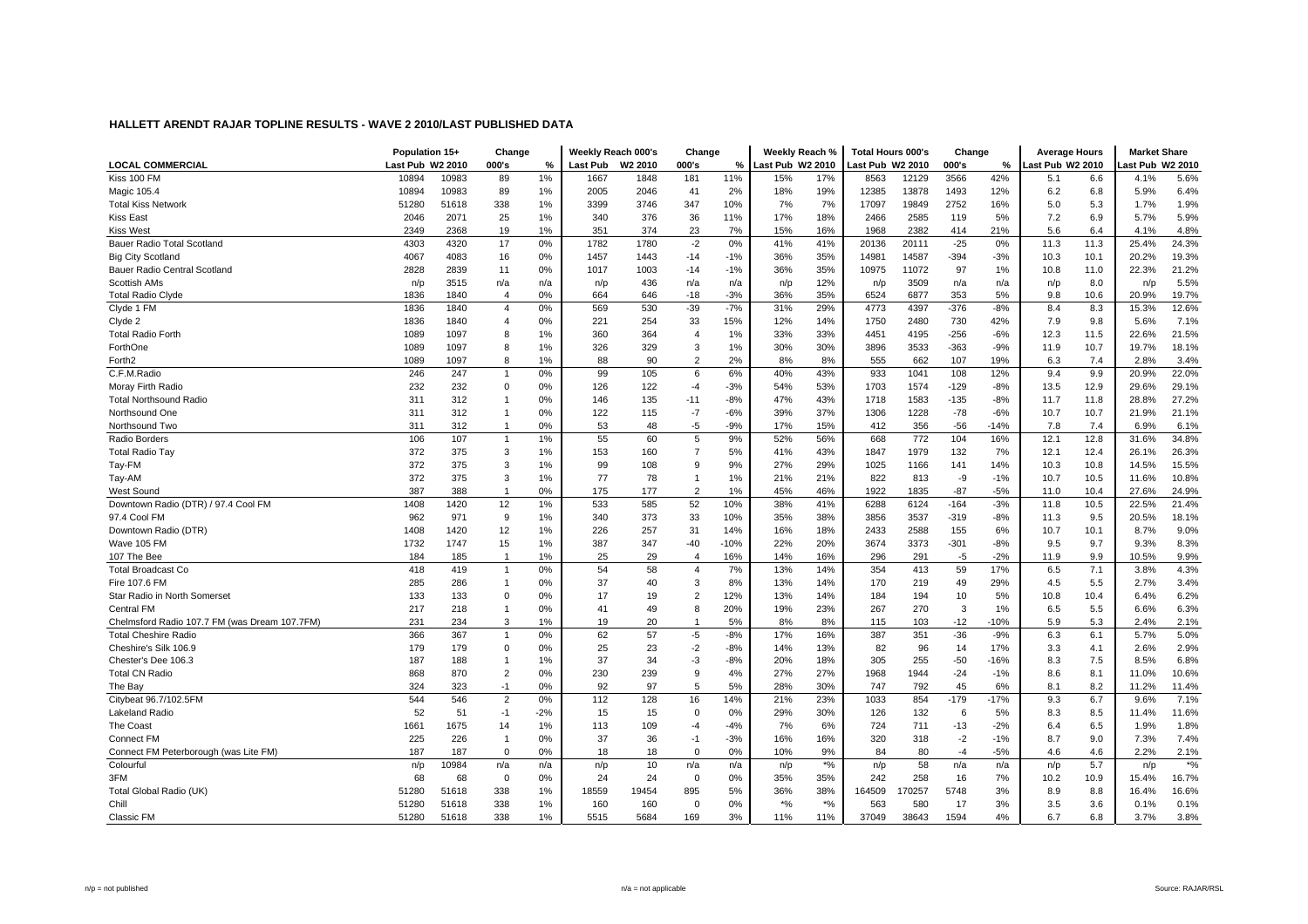|                                                  | Population 15+   |       | Change         |    | Weekly Reach 000's |                     | Change         |        | Weekly Reach %   |       | <b>Total Hours 000's</b> |        | Change         |        | <b>Average Hours</b> |      | <b>Market Share</b> |       |
|--------------------------------------------------|------------------|-------|----------------|----|--------------------|---------------------|----------------|--------|------------------|-------|--------------------------|--------|----------------|--------|----------------------|------|---------------------|-------|
| <b>LOCAL COMMERCIAL</b>                          | Last Pub W2 2010 |       | 000's          | %  | Last Pub           | W <sub>2</sub> 2010 | 000's          | %      | Last Pub W2 2010 |       | ast Pub W2 2010          |        | 000's          | %      | ast Pub W2 2010      |      | ast Pub W2 2010     |       |
| Galaxy Network (UK)                              | 51280            | 51618 | 338            | 1% | 3972               | 4239                | 267            | 7%     | 8%               | 8%    | 25864                    | 27224  | 1360           | 5%     | 6.5                  | 6.4  | 2.6%                | 2.7%  |
| Gold Network (UK)                                | 51280            | 51618 | 338            | 1% | 1188               | 1288                | 100            | 8%     | 2%               | 2%    | 11102                    | 11123  | 21             | 0%     | 9.3                  | 8.6  | 1.1%                | 1.1%  |
| Heart Network (UK)                               | 51280            | 51618 | 338            | 1% | 7365               | 7776                | 411            | 6%     | 14%              | 15%   | 58058                    | 59834  | 1776           | 3%     | 7.9                  | 7.7  | 5.8%                | 5.8%  |
| Total LBC (UK)                                   | 51280            | 51618 | 338            | 1% | 1044               | 1113                | 69             | 7%     | 2%               | 2%    | 13311                    | 13062  | $-249$         | $-2%$  | 12.8                 | 11.7 | 1.3%                | 1.3%  |
| Total XFM (UK)                                   | 51280            | 51618 | 338            | 1% | 871                | 927                 | 56             | 6%     | 2%               | 2%    | 4374                     | 4706   | 332            | 8%     | 5.0                  | 5.1  | 0.4%                | 0.5%  |
| Global Radio London (ILR)                        | 10894            | 10983 | 89             | 1% | 4602               | 4828                | 226            | 5%     | 42%              | 44%   | 41838                    | 42851  | 1013           | 2%     | 9.1                  | 8.9  | 19.9%               | 19.8% |
| Global Radio (ILR)                               | 41742            | 42040 | 298            | 1% | 13215              | 13827               | 612            | 5%     | 32%              | 33%   | 119238                   | 121860 | 2622           | 2%     | 9.0                  | 8.8  | 14.8%               | 14.7% |
| Fun Radio                                        | 10895            | 10984 | 89             | 1% | 28                 | 36                  | 8              | 29%    | $*$ %            | $*$ % | 122                      | 190    | 68             | 56%    | 4.3                  | 5.2  | 0.1%                | 0.1%  |
| Galaxy Network (ILR)                             | 26303            | 26481 | 178            | 1% | 3452               | 3697                | 245            | 7%     | 13%              | 14%   | 23578                    | 25067  | 1489           | 6%     | 6.8                  | 6.8  | 4.8%                | 5.0%  |
| Choice FM London                                 | 10894            | 10983 | 89             | 1% | 526                | 476                 | $-50$          | $-10%$ | 5%               | 4%    | 2398                     | 2396   | $-2$           | 0%     | 4.6                  | 5.0  | 1.1%                | 1.1%  |
| Galaxy Birmingham                                | 2099             | 2110  | 11             | 1% | 334                | 383                 | 49             | 15%    | 16%              | 18%   | 1940                     | 2327   | 387            | 20%    | 5.8                  | 6.1  | 5.1%                | 6.3%  |
| Galaxy Manchester                                | 2811             | 2821  | 10             | 0% | 509                | 539                 | 30             | 6%     | 18%              | 19%   | 3227                     | 3460   | 233            | 7%     | 6.3                  | 6.4  | 6.3%                | 6.3%  |
| Galaxy North East                                | 2193             | 2202  | 9              | 0% | 505                | 553                 | 48             | 10%    | 23%              | 25%   | 3685                     | 4140   | 455            | 12%    | 7.3                  | 7.5  | 9.4%                | 10.8% |
| Galaxy Scotland (was XFM Scotland)               | 2711             | 2721  | 10             | 0% | 391                | 429                 | 38             | 10%    | 14%              | 16%   | 2451                     | 3188   | 737            | 30%    | 6.3                  | 7.4  | 5.2%                | 6.4%  |
| Galaxy Scotland (East) (was XFM Scotland (East)  | 1186             | 1195  | 9              | 1% | 142                | 166                 | 24             | 17%    | 12%              | 14%   | 839                      | 978    | 139            | 17%    | 5.9                  | 5.9  | 3.9%                | 4.6%  |
| Galaxy Scotland (West) (was XFM Scotland (West)) | 1702             | 1705  | 3              | 0% | 276                | 293                 | 17             | 6%     | 16%              | 17%   | 1725                     | 2364   | 639            | 37%    | 6.2                  | 8.1  | 6.1%                | 7.3%  |
| Galaxy South Coast (was 103.2 Power FM)          | 1133             | 1146  | 13             | 1% | 184                | 215                 | 31             | 17%    | 16%              | 19%   | 1592                     | 1769   | 177            | 11%    | 8.7                  | 8.2  | 6.1%                | 6.6%  |
| Galaxy Yorkshire                                 | 4461             | 4497  | 36             | 1% | 1017               | 1072                | 55             | 5%     | 23%              | 24%   | 7754                     | 7780   | 26             | 0%     | 7.6                  | 7.3  | 9.6%                | 9.4%  |
| Gold Network (ILR)                               | 29181            | 29405 | 224            | 1% | 988                | 1071                | 83             | 8%     | 3%               | 4%    | 9373                     | 9385   | 12             | 0%     | 9.5                  | 8.8  | 1.6%                | 1.6%  |
| Gold Bedford                                     | 605              | 611   | 6              | 1% | 19                 | 11                  | -8             | $-42%$ | 3%               | 2%    | 214                      | 151    | -63            | $-29%$ | 11.2                 | 13.5 | 1.9%                | 1.2%  |
| Gold Berkshire/North Hampshire                   | 741              | 749   | 8              | 1% | 29                 | 26                  | $-3$           | $-10%$ | 4%               | 4%    | 208                      | 149    | $-59$          | $-28%$ | 7.1                  | 5.6  | 1.4%                | 1.0%  |
| Gold Birmingham                                  | 2055             | 2066  | 11             | 1% | 57                 | 64                  | $\overline{7}$ | 12%    | 3%               | 3%    | 683                      | 413    | $-270$         | $-40%$ | 12.1                 | 6.5  | 1.8%                | 1.1%  |
| Gold Bristol/Bath/Wiltshire                      | 1350             | 1363  | 13             | 1% | 68                 | 78                  | 10             | 15%    | 5%               | 6%    | 633                      | 746    | 113            | 18%    | 9.2                  | 9.5  | 2.3%                | 2.5%  |
| <b>Gold Coventry</b>                             | 653              | 658   | 5              | 1% | 17                 | 27                  | 10             | 59%    | 3%               | 4%    | 185                      | 340    | 155            | 84%    | 10.6                 | 12.5 | 1.4%                | 2.7%  |
| <b>Gold Crawley</b>                              | 373              | 378   | 5              | 1% | 8                  | 10                  | $\overline{2}$ | 25%    | 2%               | 3%    | 59                       | 58     | $-1$           | $-2%$  | 6.9                  | 6.0  | 0.7%                | 0.7%  |
| Gold Derby                                       | 454              | 457   | 3              | 1% | 16                 | 13                  | $-3$           | $-19%$ | 4%               | 3%    | 181                      | 131    | $-50$          | $-28%$ | 11.1                 | 10.4 | 2.1%                | 1.6%  |
| Gold Devon                                       | 541              | 543   | $\overline{2}$ | 0% | 9                  | 9                   | $\Omega$       | 0%     | 2%               | 2%    | 80                       | 67     | $-13$          | $-16%$ | 9.4                  | 7.4  | 0.7%                | 0.6%  |
| <b>Gold Dorset</b>                               | 606              | 608   | $\overline{2}$ | 0% | 21                 | 23                  | $\overline{2}$ | 10%    | 3%               | 4%    | 335                      | 271    | $-64$          | $-19%$ | 16.2                 | 11.7 | 2.4%                | 2.0%  |
| <b>Gold Essex</b>                                | 1227             | 1245  | 18             | 1% | 55                 | 51                  | $-4$           | $-7%$  | 4%               | 4%    | 720                      | 610    | $-110$         | $-15%$ | 13.2                 | 11.9 | 2.6%                | 2.3%  |
| <b>Gold Gloucester</b>                           | 407              | 408   | $\mathbf{1}$   | 0% | 15                 | 15                  | $\Omega$       | 0%     | 4%               | 4%    | 183                      | 185    | $\overline{2}$ | 1%     | 12.4                 | 12.2 | 2.1%                | 2.2%  |
| Gold Hampshire                                   | 1133             | 1146  | 13             | 1% | 60                 | 62                  | $\overline{2}$ | 3%     | 5%               | 5%    | 728                      | 760    | 32             | 4%     | 12.1                 | 12.2 | 2.8%                | 2.8%  |
| <b>Gold Kent</b>                                 | 1165             | 1175  | 10             | 1% | 25                 | 28                  | 3              | 12%    | 2%               | 2%    | 176                      | 171    | $-5$           | $-3%$  | 6.9                  | 6.1  | 0.6%                | 0.6%  |
| Gold London                                      | 10894            | 10983 | 89             | 1% | 269                | 357                 | 88             | 33%    | 2%               | 3%    | 2018                     | 2766   | 748            | 37%    | 7.5                  | 7.7  | 1.0%                | 1.3%  |
| Gold Luton                                       | 1042             | 1058  | 16             | 2% | 24                 | 34                  | 10             | 42%    | 2%               | 3%    | 191                      | 296    | 105            | 55%    | 7.8                  | 8.6  | 0.9%                | 1.4%  |
| <b>Gold Manchester</b>                           | 2394             | 2402  | 8              | 0% | 76                 | 80                  | $\overline{4}$ | 5%     | 3%               | 3%    | 791                      | 881    | 90             | 11%    | 10.4                 | 11.0 | 1.9%                | 1.9%  |
| Gold Norfolk/Suffolk                             | 1157             | 1173  | 16             | 1% | 54                 | 62                  | 8              | 15%    | 5%               | 5%    | 552                      | 628    | 76             | 14%    | 10.2                 | 10.1 | 2.2%                | 2.5%  |
| <b>Gold Norfolk</b>                              | 647              | 653   | 6              | 1% | 26                 | 35                  | 9              | 35%    | 4%               | 5%    | 245                      | 215    | $-30$          | $-12%$ | 9.4                  | 6.1  | 1.8%                | 1.6%  |
| <b>Gold Suffolk</b>                              | 516              | 525   | 9              | 2% | 28                 | 27                  | $-1$           | $-4%$  | 6%               | 5%    | 319                      | 413    | 94             | 29%    | 11.2                 | 15.4 | 2.9%                | 3.7%  |
| Gold North Wales/Cheshire                        | 382              | 384   | $\overline{2}$ | 1% | 10                 | 9                   | $-1$           | $-10%$ | 3%               | 2%    | 97                       | 109    | 12             | 12%    | 9.8                  | 11.9 | 1.3%                | 1.3%  |
| Gold Northampton                                 | 549              | 553   | $\overline{4}$ | 1% | 27                 | 29                  | $\overline{2}$ | 7%     | 5%               | 5%    | 192                      | 175    | $-17$          | $-9%$  | 7.1                  | 6.1  | 1.8%                | 1.6%  |
| <b>Gold Nottingham</b>                           | 1150             | 1160  | 10             | 1% | 47                 | 43                  | $-4$           | $-9%$  | 4%               | 4%    | 364                      | 255    | $-109$         | $-30%$ | 7.8                  | 5.9  | 1.6%                | 1.2%  |
| Gold Peterborough                                | 584              | 586   | $\overline{2}$ | 0% | 32                 | 27                  | -5             | $-16%$ | 5%               | 5%    | 378                      | 333    | -45            | $-12%$ | 11.8                 | 12.3 | 3.1%                | 2.6%  |
| <b>Gold Plymouth</b>                             | 338              | 342   | $\overline{4}$ | 1% | 18                 | 15                  | $-3$           | $-17%$ | 5%               | 4%    | 169                      | 149    | $-20$          | $-12%$ | 9.3                  | 9.7  | 2.6%                | 2.4%  |
| <b>Gold Sussex</b>                               | 1010             | 1018  | 8              | 1% | 50                 | 53                  | 3              | 6%     | 5%               | 5%    | 344                      | 362    | 18             | 5%     | 6.9                  | 6.8  | 1.5%                | 1.5%  |
| <b>Gold South East Wales</b>                     | 979              | 986   |                | 1% | 48                 | 42                  | -6             | $-13%$ | 5%               | 4%    | 551                      | 439    | $-112$         | $-20%$ | 11.5                 | 10.5 | 2.8%                | 2.3%  |
| Gold Wolverhampton                               | 1298             | 1304  | 6              | 0% | 37                 | 45                  | 8              | 22%    | 3%               | 3%    | 362                      | 392    | 30             | 8%     | 9.9                  | 8.8  | 1.4%                | 1.5%  |
| Heart Network (ILR)                              | 28242            | 28465 | 223            | 1% | 6789               | 7134                | 345            | 5%     | 24%              | 25%   | 55268                    | 56312  | 1044           | 2%     | 8.1                  | 7.9  | 9.8%                | 9.8%  |
| Heart 103 FM Anglesey and Gwynedd (was Champion) | 122              | 123   |                | 1% | 27                 | 30                  | 3              | 11%    | 22%              | 25%   | 250                      | 247    | $-3$           | $-1%$  | 9.2                  | 8.2  | 10.1%               | 10.2% |
| Heart 102.3 FM Dorset and New Forest (was 2CR)   | 606              | 608   | $\overline{2}$ | 0% | 141                | 146                 | 5              | 4%     | 23%              | 24%   | 1070                     | 1103   | 33             | 3%     | 7.6                  | 7.5  | 7.8%                | 8.0%  |
| Heart 96.9 FM Bedford                            | 397              | 402   | 5              | 1% | 106                | 109                 | $\mathcal{R}$  | 3%     | 27%              | 27%   | 971                      | 984    | 13             | 1%     | 9.1                  | 9.0  | 13.2%               | 12.6% |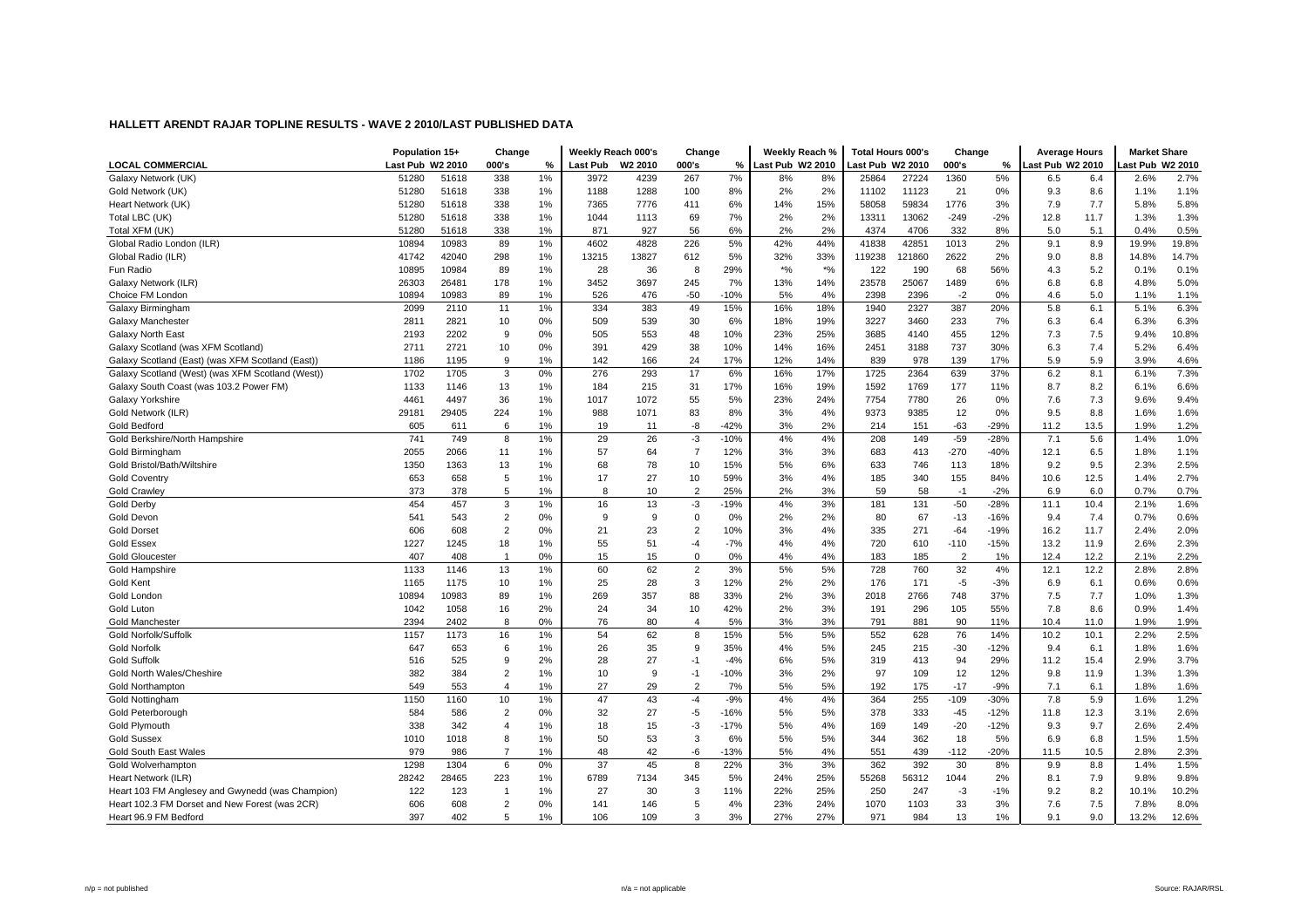|                                                               | Population 15+   |       | Change                  |       | Weekly Reach 000's |      | Change         |        | Weekly Reach %   |     | <b>Total Hours 000's</b> |       | Change         |        | <b>Average Hours</b> |      | <b>Market Share</b> |       |
|---------------------------------------------------------------|------------------|-------|-------------------------|-------|--------------------|------|----------------|--------|------------------|-----|--------------------------|-------|----------------|--------|----------------------|------|---------------------|-------|
| <b>LOCAL COMMERCIAL</b>                                       | Last Pub W2 2010 |       | 000's                   | %     | Last Pub W2 2010   |      | 000's          | %      | Last Pub W2 2010 |     | Last Pub W2 2010         |       | 000's          | %      | ast Pub W2 2010      |      | ast Pub W2 2010     |       |
| Heart 97.6 FM Beds/Bucks/Herts                                | 751              | 759   | 8                       | 1%    | 164                | 178  | 14             | 9%     | 22%              | 23% | 1335                     | 1449  | 114            | 9%     | 8.1                  | 8.1  | 9.2%                | 9.8%  |
| Heart Berkshire and North Hants (was 2-Ten FM)                | 741              | 749   | 8                       | 1%    | 170                | 160  | $-10$          | $-6%$  | 23%              | 21% | 1561                     | 1348  | $-213$         | $-14%$ | 9.2                  | 8.4  | 10.4%               | 9.4%  |
| Heart Bristol/Bath/Wiltshire (was GWR)                        | 1350             | 1363  | 13                      | 1%    | 408                | 437  | 29             | 7%     | 30%              | 32% | 3892                     | 4744  | 852            | 22%    | 9.5                  | 10.9 | 14.2%               | 16.1% |
| Heart 103 FM Cambridgeshire                                   | 442              | 447   | 5                       | 1%    | 114                | 114  | $\mathbf 0$    | 0%     | 26%              | 26% | 839                      | 770   | $-69$          | $-8%$  | 7.3                  | 6.7  | 9.6%                | 8.8%  |
| Heart 103.4 FM Cheshire and North East Wales (was Marcher Sor | 382              | 384   | $\overline{2}$          | 1%    | 66                 | 68   | $\overline{2}$ | 3%     | 17%              | 18% | 690                      | 747   | 57             | 8%     | 10.4                 | 10.9 | 9.0%                | 9.2%  |
| <b>Heart Colchester/Suffolk</b>                               | 668              | 679   | 11                      | 2%    | 189                | 166  | $-23$          | $-12%$ | 28%              | 24% | 1573                     | 1267  | $-306$         | $-19%$ | 8.3                  | 7.6  | 11.4%               | 8.9%  |
| Heart 96.1 FM Colchester                                      | 190              | 195   | 5                       | 3%    | 58                 | 55   | $-3$           | $-5%$  | 31%              | 28% | 615                      | 431   | $-184$         | $-30%$ | 10.5                 | 7.8  | 14.9%               | 10.8% |
| <b>Heart Suffolk</b>                                          | 546              | 555   | 9                       | 2%    | 133                | 114  | $-19$          | $-14%$ | 24%              | 21% | 1101                     | 911   | $-190$         | $-17%$ | 8.3                  | 8.0  | 9.5%                | 7.7%  |
| Heart Devon Total (was Gemini)                                | 541              | 543   | $\overline{2}$          | 0%    | 176                | 167  | -9             | $-5%$  | 33%              | 31% | 1438                     | 1424  | $-14$          | $-1%$  | 8.2                  | 8.5  | 12.3%               | 11.9% |
| Heart Exeter & East Devon (was Gemini)                        | 314              | 316   | $\overline{2}$          | 1%    | 113                | 102  | $-11$          | $-10%$ | 36%              | 32% | 834                      | 772   | $-62$          | $-7%$  | 7.4                  | 7.5  | 12.2%               | 10.9% |
| Heart Torbay & South Devon (was Gemini)                       | 227              | 228   | $\overline{1}$          | 0%    | 64                 | 65   | $\overline{1}$ | 2%     | 28%              | 28% | 604                      | 651   | 47             | 8%     | 9.5                  | 10.1 | 12.5%               | 13.4% |
| Heart 106 FM East Midlands                                    | 2154             | 2171  | 17                      | 1%    | 350                | 423  | 73             | 21%    | 16%              | 19% | 2571                     | 3284  | 713            | 28%    | 7.3                  | 7.8  | 6.1%                | 8.2%  |
| Heart Essex (was Essex FM)                                    | 1227             | 1245  | 18                      | 1%    | 389                | 405  | 16             | 4%     | 32%              | 33% | 4164                     | 4496  | 332            | 8%     | 10.7                 | 11.1 | 15.3%               | 16.6% |
| Heart Gloucestershire (was Severn Sound)                      | 407              | 408   | $\overline{1}$          | 0%    | 116                | 116  | $\mathbf 0$    | 0%     | 29%              | 28% | 1182                     | 1144  | $-38$          | $-3%$  | 10.2                 | 9.9  | 13.7%               | 13.7% |
| Heart Hampshire and West Sussex (was Ocean)                   | 1022             | 1034  | 12                      | 1%    | 168                | 175  | $\overline{7}$ | 4%     | 16%              | 17% | 1128                     | 1244  | 116            | 10%    | 6.7                  | 7.1  | 4.9%                | 5.3%  |
| Heart Kent (was Invicta FM)                                   | 1165             | 1175  | 10                      | 1%    | 339                | 365  | 26             | 8%     | 29%              | 31% | 3508                     | 3086  | $-422$         | $-12%$ | 10.3                 | 8.5  | 12.3%               | 11.5% |
| Heart 106.2 FM London                                         | 10894            | 10983 | 89                      | 1%    | 1885               | 2185 | 300            | 16%    | 17%              | 20% | 9951                     | 10958 | 1007           | 10%    | 5.3                  | 5.0  | 4.7%                | 5.1%  |
| Heart 103.3 FM Milton Keynes                                  | 232              | 234   | $\overline{c}$          | 1%    | 87                 | 88   | $\overline{1}$ | 1%     | 37%              | 38% | 815                      | 842   | 27             | 3%     | 9.4                  | 9.6  | 17.7%               | 16.8% |
| Heart 102.4 FM Norfolk                                        | 647              | 653   | 6                       | 1%    | 187                | 192  | 5              | 3%     | 29%              | 29% | 1825                     | 1468  | $-357$         | $-20%$ | 9.8                  | 7.6  | 13.1%               | 10.7% |
| Heart 96.6 FM Northants                                       | 549              | 553   | $\overline{4}$          | 1%    | 159                | 154  | -5             | $-3%$  | 29%              | 28% | 1458                     | 1365  | $-93$          | $-6%$  | 9.1                  | 8.9  | 13.6%               | 12.5% |
| Heart North Devon (was Lantern FM)                            | 133              | 135   | $\overline{2}$          | 2%    | 53                 | 56   | 3              | 6%     | 40%              | 41% | 514                      | 546   | 32             | 6%     | 9.6                  | 9.8  | 16.8%               | 17.8% |
| Heart 96.3 FM North Wales Coast (was Coast)                   | 243              | 244   | $\overline{1}$          | 0%    | 53                 | 57   | $\overline{4}$ | 8%     | 22%              | 23% | 500                      | 462   | $-38$          | -8%    | 9.4                  | 8.1  | 10.0%               | 9.7%  |
| Heart Oxfordshire (was Fox FM)                                | 666              | 670   | $\boldsymbol{\Delta}$   | 1%    | 169                | 156  | $-13$          | $-8%$  | 25%              | 23% | 1372                     | 1385  | 13             | 1%     | 8.1                  | 8.9  | 10.4%               | 10.1% |
| Heart 102.7 Peterborough                                      | 387              | 388   | $\overline{1}$          | 0%    | 106                | 107  | $\overline{1}$ | 1%     | 27%              | 27% | 930                      | 971   | 41             | 4%     | 8.8                  | 9.1  | 11.8%               | 12.3% |
| Heart Plymouth (was Plymouth Sound)                           | 338              | 342   | $\boldsymbol{\Delta}$   | 1%    | 98                 | 108  | 10             | 10%    | 29%              | 32% | 945                      | 949   | $\overline{4}$ | 0%     | 9.7                  | 8.8  | 14.7%               | 15.0% |
| Heart Somerset (was Orchard FM)                               | 342              | 345   | 3                       | 1%    | 122                | 121  | $-1$           | $-1%$  | 36%              | 35% | 1580                     | 1615  | 35             | 2%     | 12.9                 | 13.4 | 18.7%               | 18.6% |
| <b>Heart South Hams</b>                                       | 66               | 65    | $-1$                    | $-2%$ | 13                 | 12   | $-1$           | $-8%$  | 20%              | 19% | 102                      | 84    | $-18$          | $-18%$ | 7.9                  | 6.8  | 7.2%                | 6.0%  |
| Heart Sussex (was Southern FM)                                | 1010             | 1018  | 8                       | 1%    | 311                | 328  | 17             | 5%     | 31%              | 32% | 2796                     | 2835  | 39             | 1%     | 9.0                  | 8.6  | 12.0%               | 12.1% |
| Heart 100.7 FM West Midlands                                  | 3547             | 3568  | 21                      | 1%    | 748                | 744  | $-4$           | $-1%$  | 21%              | 21% | 5519                     | 5271  | $-248$         | $-4%$  | 7.4                  | 7.1  | 8.1%                | 7.9%  |
| Heart 97.1 FM Wirral (was The Buzz)                           | 438              | 439   | $\overline{1}$          | 0%    | 44                 | 51   | $\overline{7}$ | 16%    | 10%              | 12% | 265                      | 302   | 37             | 14%    | 6.0                  | 5.9  | 3.7%                | 3.9%  |
| The Hit Music Network (ILR)                                   | 17666            | 17797 | 131                     | 1%    | 3590               | 3654 | 64             | 2%     | 20%              | 21% | 24254                    | 24389 | 135            | 1%     | 6.8                  | 6.7  | 7.2%                | 7.1%  |
| 95.8 Capital FM                                               | 10894            | 10983 | 89                      | 1%    | 1904               | 1921 | 17             | 1%     | 17%              | 17% | 12669                    | 10672 | $-1997$        | $-16%$ | 6.7                  | 5.6  | 6.0%                | 4.9%  |
| Beacon Radio                                                  | 1298             | 1304  | 6                       | 0%    | 212                | 209  | $-3$           | $-1%$  | 16%              | 16% | 1799                     | 1659  | $-140$         | $-8%$  | 8.5                  | 7.9  | 6.8%                | 6.5%  |
| 96.4 BRMB                                                     | 2055             | 2066  | 11                      | 1%    | 391                | 364  | $-27$          | $-7%$  | 19%              | 18% | 2539                     | 2132  | $-407$         | $-16%$ | 6.5                  | 5.9  | 6.8%                | 5.9%  |
| 105.4 Leicester Sound FM                                      | 616              | 622   | 6                       | 1%    | 125                | 117  | -8             | $-6%$  | 20%              | 19% | 854                      | 804   | $-50$          | -6%    | 6.9                  | 6.9  | 7.6%                | 7.7%  |
| Mercia                                                        | 653              | 658   | 5                       | 1%    | 147                | 149  | $\overline{2}$ | 1%     | 22%              | 23% | 1086                     | 1144  | 58             | 5%     | 7.4                  | 7.7  | 8.3%                | 9.1%  |
| Mercury FM (Herts)                                            | 330              | 334   | $\overline{\mathbf{A}}$ | 1%    | 29                 | 33   | $\overline{4}$ | 14%    | 9%               | 10% | 143                      | 207   | 64             | 45%    | 5.0                  | 6.3  | 2.2%                | 3.1%  |
| Mercury FM (Surrey & Sussex)                                  | 373              | 378   | 5                       | 1%    | 86                 | 90   | $\overline{4}$ | 5%     | 23%              | 24% | 459                      | 495   | 36             | 8%     | 5.3                  | 5.5  | 5.8%                | 6.2%  |
| <b>RAM FM</b>                                                 | 454              | 457   | 3                       | 1%    | 93                 | 94   | $\overline{1}$ | 1%     | 20%              | 21% | 812                      | 783   | $-29$          | $-4%$  | 8.7                  | 8.3  | 9.5%                | 9.4%  |
| Red Dragon                                                    | 979              | 986   | $\overline{7}$          | 1%    | 306                | 290  | $-16$          | $-5%$  | 31%              | 29% | 1992                     | 2203  | 211            | 11%    | 6.5                  | 7.6  | 10.1%               | 11.5% |
| 96 Trent FM                                                   | 1150             | 1160  | 10                      | 1%    | 314                | 330  | 16             | 5%     | 27%              | 28% | 2298                     | 2438  | 140            | 6%     | 7.3                  | 7.4  | 10.0%               | 11.0% |
| Wyvern FM                                                     | 496              | 499   | 3                       | 1%    | 97                 | 97   | $\mathbf 0$    | 0%     | 20%              | 20% | 734                      | 704   | $-30$          | $-4%$  | 7.5                  | 7.2  | 7.4%                | 7.3%  |
| LBC (ILR)                                                     | 10894            | 10983 | 89                      | 1%    | 1029               | 1076 | 47             | 5%     | 9%               | 10% | 12098                    | 12922 | 824            | 7%     | 11.8                 | 12.0 | 5.8%                | 6.0%  |
| LBC 97.3                                                      | 10894            | 10983 | 89                      | 1%    | 878                | 960  | 82             | 9%     | 8%               | 9%  | 10658                    | 10897 | 239            | 2%     | 12.1                 | 11.4 | 5.1%                | 5.0%  |
| LBC News 1152                                                 | 10894            | 10983 | 89                      | 1%    | 338                | 402  | 64             | 19%    | 3%               | 4%  | 1440                     | 2025  | 585            | 41%    | 4.3                  | 5.0  | 0.7%                | 0.9%  |
| XFM (ILR)                                                     | 13706            | 13805 | 99                      | 1%    | 679                | 717  | 38             | 6%     | 5%               | 5%  | 3664                     | 3833  | 169            | 5%     | 5.4                  | 5.3  | 1.4%                | 1.4%  |
| XFM 104.9                                                     | 10894            | 10983 | 89                      | 1%    | 518                | 553  | 35             | 7%     | 5%               | 5%  | 2705                     | 3137  | 432            | 16%    | 5.2                  | 5.7  | 1.3%                | 1.4%  |
| <b>XFM Manchester</b>                                         | 2811             | 2821  | 10                      | 0%    | 157                | 179  | 22             | 14%    | 6%               | 6%  | 709                      | 1013  | 304            | 43%    | 4.5                  | 5.7  | 1.4%                | 1.9%  |
| <b>Total GMG Radio</b>                                        | 51280            | 51618 | 338                     | 1%    | 4734               | 4952 | 218            | 5%     | 9%               | 10% | 42882                    | 44030 | 1148           | 3%     | 9.1                  | 8.9  | 4.3%                | 4.3%  |
| <b>GMG Radio North West Total</b>                             | 5251             | 5262  | 11                      | 0%    | 1073               | 1217 | 144            | 13%    | 20%              | 23% | 9801                     | 11543 | 1742           | 18%    | 9.1                  | 9.5  | 10.3%               | 11.4% |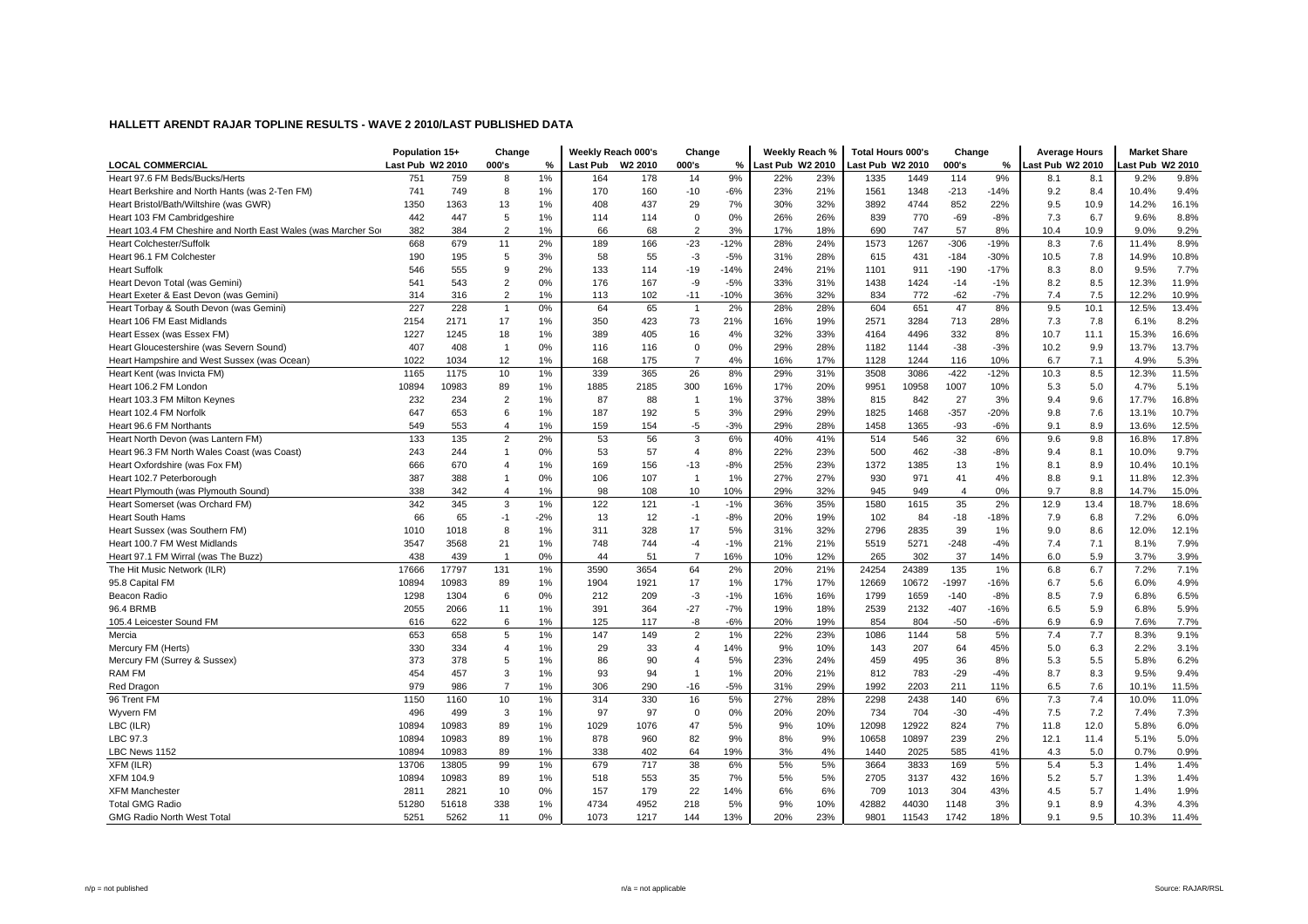|                                               | Population 15+   |       | Change         |    | Weekly Reach 000's |                     | Change         |        |                  | Weekly Reach % | <b>Total Hours 000's</b> |       | Change |        | <b>Average Hours</b> |      | <b>Market Share</b> |       |
|-----------------------------------------------|------------------|-------|----------------|----|--------------------|---------------------|----------------|--------|------------------|----------------|--------------------------|-------|--------|--------|----------------------|------|---------------------|-------|
| <b>LOCAL COMMERCIAL</b>                       | Last Pub W2 2010 |       | 000's          | %  | <b>Last Pub</b>    | W <sub>2</sub> 2010 | 000's          | %      | Last Pub W2 2010 |                | ast Pub W2 2010          |       | 000's  | %      | ast Pub W2 2010      |      | ast Pub W2 2010     |       |
| <b>GMG Radio North West Regional</b>          | 5213             | 5224  | 11             | 0% | 1000               | 1148                | 148            | 15%    | 19%              | 22%            | 9176                     | 10759 | 1583   | 17%    | 9.2                  | 9.4  | 9.7%                | 10.7% |
| <b>GMG Radio North East</b>                   | 2216             | 2227  | 11             | 0% | 535                | 601                 | 66             | 12%    | 24%              | 27%            | 4225                     | 4647  | 422    | 10%    | 7.9                  | 7.7  | 10.7%               | 12.0% |
| <b>GMG Radio Scotland</b>                     | 2873             | 2884  | 11             | 0% | 845                | 884                 | 39             | 5%     | 29%              | 31%            | 9014                     | 9379  | 365    | 4%     | 10.7                 | 10.6 | 18.1%               | 17.7% |
| <b>Total Real Radio</b>                       | 51280            | 51618 | 338            | 1% | 2281               | 2383                | 102            | 4%     | 4%               | 5%             | 21263                    | 21462 | 199    | 1%     | 9.3                  | 9.0  | 2.1%                | 2.1%  |
| Real Radio (ILR Network)                      | 14717            | 14784 | 67             | 0% | 2125               | 2227                | 102            | 5%     | 14%              | 15%            | 20053                    | 20333 | 280    | 1%     | 9.4                  | 9.1  | 7.6%                | 7.4%  |
| Real Radio (North East) - (was Century Radio) | 2216             | 2227  | 11             | 0% | 299                | 308                 | 9              | 3%     | 13%              | 14%            | 2067                     | 1952  | $-115$ | $-6%$  | 6.9                  | 6.3  | 5.2%                | 5.0%  |
| Real Radio (North West) - (was Century Radio) | 5213             | 5224  | 11             | 0% | 442                | 506                 | 64             | 14%    | 8%               | 10%            | 3933                     | 4598  | 665    | 17%    | 8.9                  | 9.1  | 4.2%                | 4.6%  |
| Real Radio (Scotland)                         | 2688             | 2699  | 11             | 0% | 669                | 708                 | 39             | 6%     | 25%              | 26%            | 6829                     | 6932  | 103    | 2%     | 10.2                 | 9.8  | 14.7%               | 14.1% |
| Real Radio (Wales)                            | 1781             | 1792  | 11             | 1% | 406                | 407                 | $\overline{1}$ | 0%     | 23%              | 23%            | 4246                     | 4460  | 214    | 5%     | 10.5                 | 11.0 | 11.9%               | 12.5% |
| Real Radio (Yorkshire)                        | 2818             | 2843  | 25             | 1% | 310                | 298                 | $-12$          | $-4%$  | 11%              | 10%            | 2977                     | 2390  | $-587$ | $-20%$ | 9.6                  | 8.0  | 6.3%                | 4.8%  |
| 96.3 Rock Radio                               | 811              | 814   | 3              | 0% | 50                 | 54                  | 4              | 8%     | 6%               | 7%             | 264                      | 345   | 81     | 31%    | 5.3                  | 6.4  | 1.9%                | 2.4%  |
| 106.1 Rock Radio                              | 2254             | 2262  | 8              | 0% | 93                 | 111                 | 18             | 19%    | 4%               | 5%             | 625                      | 785   | 160    | 26%    | 6.7                  | 7.1  | 1.6%                | 1.8%  |
| <b>Total Smooth Radio</b>                     | 51280            | 51618 | 338            | 1% | 2639               | 2801                | 162            | 6%     | 5%               | 5%             | 20729                    | 21439 | 710    | 3%     | 7.9                  | 7.7  | 2.1%                | 2.1%  |
| Smooth Radio (ILR Network)                    | 25858            | 26009 | 151            | 1% | 2280               | 2474                | 194            | 9%     | 9%               | 10%            | 18437                    | 19514 | 1077   | 6%     | 8.1                  | 7.9  | 3.8%                | 3.9%  |
| Smooth Radio Midlands                         | 5651             | 5689  | 38             | 1% | 655                | 649                 | -6             | $-1%$  | 12%              | 11%            | 6470                     | 5858  | $-612$ | $-9%$  | 9.9                  | 9.0  | 5.9%                | 5.6%  |
| Smooth Radio (East Midlands)                  | 2145             | 2161  | 16             | 1% | 291                | 301                 | 10             | 3%     | 14%              | 14%            | 2613                     | 2509  | $-104$ | $-4%$  | 9.0                  | 8.3  | 6.2%                | 6.3%  |
| Smooth Radio (West Midlands)                  | 3547             | 3568  | 21             | 1% | 364                | 350                 | $-14$          | $-4%$  | 10%              | 10%            | 3857                     | 3378  | $-479$ | $-12%$ | 10.6                 | 9.7  | 5.7%                | 5.1%  |
| Smooth Radio (Glasgow)                        | 1883             | 1886  | 3              | 0% | 220                | 246                 | 26             | 12%    | 12%              | 13%            | 1921                     | 2101  | 180    | 9%     | 8.7                  | 8.5  | 6.0%                | 5.9%  |
| Smooth Radio (London)                         | 10894            | 10983 | 89             | 1% | 479                | 415                 | $-64$          | $-13%$ | 4%               | 4%             | 2787                     | 2577  | $-210$ | $-8%$  | 5.8                  | 6.2  | 1.3%                | 1.2%  |
| Smooth Radio (North East)                     | 2216             | 2227  | 11             | 0% | 307                | 371                 | 64             | 21%    | 14%              | 17%            | 2158                     | 2695  | 537    | 25%    | 7.0                  | 7.3  | 5.4%                | 7.0%  |
| Smooth Radio (North West)                     | 5213             | 5224  | 11             | 0% | 667                | 769                 | 102            | 15%    | 13%              | 15%            | 5243                     | 6160  | 917    | 17%    | 7.9                  | 8.0  | 5.5%                | 6.1%  |
| Imagine FM                                    | 374              | 376   | $\overline{c}$ | 1% | 28                 | 26                  | $-2$           | $-7%$  | 7%               | 7%             | 168                      | 139   | $-29$  | $-17%$ | 6.0                  | 5.4  | 2.5%                | 2.1%  |
| <b>IOW Radio</b>                              | 120              | 121   | $\overline{1}$ | 1% | 36                 | 38                  | $\overline{2}$ | 6%     | 30%              | 31%            | 468                      | 520   | 52     | 11%    | 12.9                 | 13.7 | 14.9%               | 15.2% |
| JACKfm Oxfordshire                            | 502              | 505   | 3              | 1% | 47                 | 65                  | 18             | 38%    | 9%               | 13%            | 303                      | 388   | 85     | 28%    | 6.5                  | 6.0  | 3.1%                | 3.8%  |
| 106 JACKfm (Oxford)                           | 502              | 505   | 3              | 1% | 42                 | 52                  | 10             | 24%    | 8%               | 10%            | 258                      | 301   | 43     | 17%    | 6.2                  | 5.7  | 2.6%                | 2.9%  |
| Oxford's FM107.9                              | 502              | 505   | 3              | 1% | 6                  | 14                  | 8              | 133%   | 1%               | 3%             | 45                       | 87    | 42     | 93%    | 7.3                  | 6.0  | 0.5%                | 0.8%  |
| 106 JACKfm/Star Radio (Bristol)               | 587              | 595   | 8              | 1% | 51                 | 56                  | 5              | 10%    | 9%               | 9%             | 355                      | 328   | $-27$  | $-8%$  | 7.0                  | 5.9  | 3.0%                | 2.7%  |
| 106 JACKfm (Bristol) (was Original 106)       | 588              | 596   | 8              | 1% | 21                 | 38                  | 17             | 81%    | 4%               | 6%             | 179                      | 255   | 76     | 42%    | 8.6                  | 6.7  | 1.5%                | 2.0%  |
| Star Radio (Bristol)                          | 457              | 462   | 5              | 1% | 32                 | 31                  | $-1$           | $-3%$  | 7%               | 7%             | 206                      | 141   | $-65$  | $-32%$ | 6.4                  | 4.5  | 2.2%                | 1.5%  |
| Kingdom FM                                    | 285              | 286   |                | 0% | 73                 | 70                  | $-3$           | $-4%$  | 25%              | 24%            | 642                      | 598   | $-44$  | $-7%$  | 8.9                  | 8.5  | 12.6%               | 11.7% |
| kmfm Group                                    | 988              | 997   | 9              | 1% | 158                | 148                 | $-10$          | $-6%$  | 16%              | 15%            | 1365                     | 1253  | $-112$ | $-8%$  | 8.7                  | 8.4  | 5.8%                | 5.3%  |
| kmfm East                                     | 472              | 476   | $\overline{4}$ | 1% | 92                 | 87                  | -5             | $-5%$  | 20%              | 18%            | 868                      | 819   | $-49$  | $-6%$  | 9.4                  | 9.4  | 7.6%                | 7.1%  |
| kmfm West                                     | 516              | 520   | $\overline{4}$ | 1% | 60                 | 55                  | $-5$           | $-8%$  | 12%              | 11%            | 503                      | 376   | $-127$ | $-25%$ | 8.3                  | 6.9  | 3.9%                | 3.1%  |
| Lincs FM Group                                | 2668             | 2685  | 17             | 1% | 656                | 639                 | $-17$          | $-3%$  | 25%              | 24%            | 6780                     | 6197  | $-583$ | $-9%$  | 10.3                 | 9.7  | 12.5%               | 11.9% |
| Lincs FM 102.2                                | 903              | 910   | $\overline{7}$ | 1% | 314                | 306                 | -8             | $-3%$  | 35%              | 34%            | 3550                     | 3500  | $-50$  | $-1%$  | 11.3                 | 11.4 | 19.2%               | 18.4% |
| Oak FM                                        | 313              | 314   | $\overline{1}$ | 0% | 36                 | 34                  | $-2$           | $-6%$  | 12%              | 11%            | 306                      | 157   | $-149$ | $-49%$ | 8.4                  | 4.6  | 5.0%                | 2.5%  |
| Lincs FM Group Yorkshire                      | 1469             | 1477  | 8              | 1% | 303                | 291                 | $-12$          | $-4%$  | 21%              | 20%            | 2802                     | 2648  | $-154$ | $-5%$  | 9.3                  | 9.1  | 9.5%                | 9.1%  |
| Dearne FM                                     | 227              | 228   |                | 0% | 45                 | 43                  | $-2$           | $-4%$  | 20%              | 19%            | 384                      | 322   | $-62$  | $-16%$ | 8.6                  | 7.5  | 9.7%                | 7.9%  |
| <b>KCFM 99.8</b>                              | 427              | 431   | $\overline{4}$ | 1% | 76                 | 68                  | -8             | $-11%$ | 18%              | 16%            | 622                      | 599   | $-23$  | $-4%$  | 8.2                  | 8.8  | 6.1%                | 6.1%  |
| <b>Ridings FM</b>                             | 294              | 295   | $\overline{1}$ | 0% | 40                 | 39                  | $-1$           | $-3%$  | 13%              | 13%            | 254                      | 271   | 17     | 7%     | 6.4                  | 6.9  | 5.1%                | 5.5%  |
| Rother FM                                     | 206              | 206   | $\mathbf 0$    | 0% | 33                 | 31                  | $-2$           | $-6%$  | 16%              | 15%            | 357                      | 332   | $-25$  | $-7%$  | 10.7                 | 10.6 | 9.5%                | 8.8%  |
| Trax FM                                       | 364              | 365   | $\overline{1}$ | 0% | 110                | 110                 | $\mathbf 0$    | 0%     | 30%              | 30%            | 1186                     | 1125  | $-61$  | $-5%$  | 10.8                 | 10.3 | 16.3%               | 15.8% |
| The Local Radio Company Group Total           | 1973             | 1986  | 13             | 1% | 488                | 505                 | 17             | 3%     | 25%              | 25%            | 3807                     | 4003  | 196    | 5%     | 7.8                  | 7.9  | 9.9%                | 10.3% |
| 2BR                                           | 194              | 194   | $\mathbf 0$    | 0% | 62                 | 66                  | $\overline{4}$ | 6%     | 32%              | 34%            | 448                      | 454   | 6      | 1%     | 7.2                  | 6.9  | 14.9%               | 13.9% |
| Minster FM                                    | 303              | 306   | 3              | 1% | 70                 | 77                  | $\overline{7}$ | 10%    | 23%              | 25%            | 451                      | 463   | 12     | 3%     | 6.4                  | 6.0  | 7.4%                | 7.2%  |
| <b>Mix 96</b>                                 | 123              | 123   | $\mathbf 0$    | 0% | 39                 | 39                  | $\mathbf 0$    | 0%     | 31%              | 31%            | 256                      | 246   | $-10$  | $-4%$  | 6.6                  | 6.4  | 10.3%               | 9.6%  |
| Spire FM                                      | 113              | 113   | $\mathbf 0$    | 0% | 39                 | 38                  | $-1$           | $-3%$  | 34%              | 33%            | 500                      | 426   | $-74$  | -15%   | 12.9                 | 11.3 | 18.4%               | 16.3% |
| Spirit FM                                     | 209              | 212   | 3              | 1% | 44                 | 46                  | $\overline{2}$ | 5%     | 21%              | 22%            | 344                      | 406   | 62     | 18%    | 7.9                  | 8.7  | 8.1%                | 9.6%  |
| Star North East                               | 376              | 380   | $\overline{4}$ | 1% | 52                 | 48                  | $-4$           | $-8%$  | 14%              | 13%            | 409                      | 374   | $-35$  | -9%    | 7.8                  | 7.8  | 6.0%                | 5.5%  |
| Star NE - North (was Durham FM)               | 207              | 210   | 3              | 1% | 27                 | 24                  | $-3$           | $-11%$ | 13%              | 11%            | 213                      | 170   | $-43$  | $-20%$ | 7.9                  | 7.1  | 5.9%                | 4.8%  |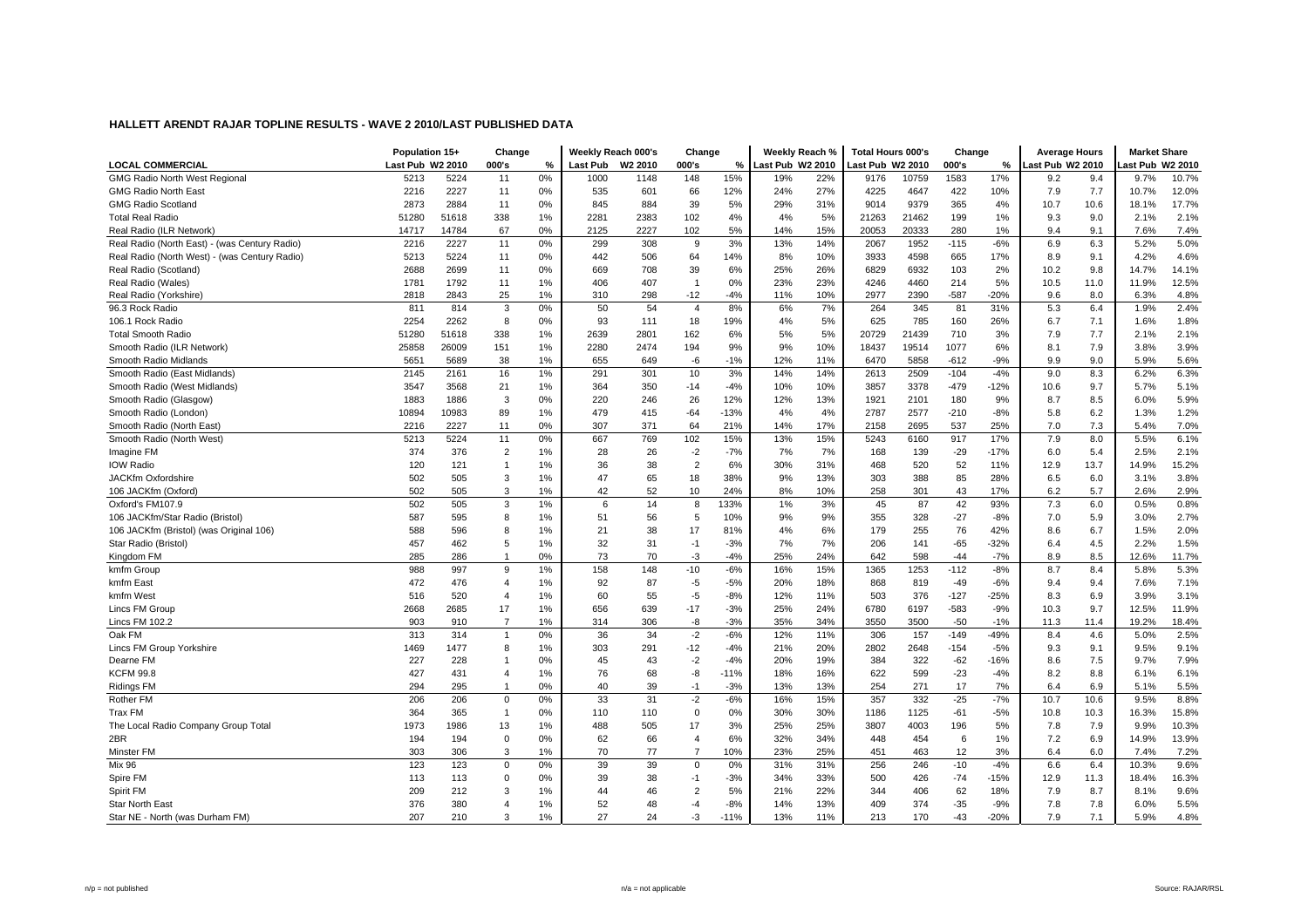| Last Pub W2 2010<br><b>LOCAL COMMERCIAL</b><br>Last Pub W2 2010<br>000's<br>000's<br>Last Pub W2 2010<br>Last Pub W2 2010<br>000's<br>ast Pub W2 2010<br>ast Pub W2 2010<br>%<br>%<br>%<br>Star NE - South (was Alpha 103.2)<br>169<br>170<br>1%<br>25<br>$-4%$<br>14%<br>4%<br>6.2%<br>24<br>$-1$<br>15%<br>196<br>204<br>8<br>7.8<br>8.4<br>10%<br>27%<br>30%<br>66<br>30%<br>97.2 Stray FM<br>146<br>147<br>1%<br>40<br>44<br>$\overline{4}$<br>223<br>289<br>5.6<br>6.6<br>7.6%<br>$\overline{1}$<br>Sun FM<br>270<br>271<br>0%<br>6%<br>23%<br>24%<br>481<br>568<br>87<br>18%<br>7.8<br>8.6<br>9.8%<br>$\overline{1}$<br>62<br>66<br>$\overline{4}$<br>37<br>261<br>297<br>36<br>7.1<br>7.9<br>Wessex FM<br>122<br>122<br>$\Omega$<br>0%<br>37<br>0%<br>30%<br>31%<br>14%<br>10.1%<br>$\Omega$<br>Yorkshire Coast Radio<br>117<br>118<br>1%<br>44<br>$\Omega$<br>0%<br>37%<br>37%<br>434<br>480<br>46<br>11%<br>9.9<br>11.0<br>15.9%<br>$\overline{1}$<br>44<br>3%<br>348<br>343<br>9.1<br>8.7<br>Radio Mansfield 103.2<br>155<br>156<br>1%<br>38<br>39<br>25%<br>25%<br>-5<br>11.5%<br>$-1%$<br>$\overline{1}$<br>$\mathbf{1}$<br>Manx Radio<br>68<br>$\mathbf 0$<br>37<br>3%<br>447<br>459<br>12<br>12.0<br>12.1<br>68<br>0%<br>38<br>55%<br>56%<br>3%<br>28.4%<br>$\mathbf{1}$<br>7%<br>16%<br>362<br>90<br><b>Midwest Radio</b><br>196<br>197<br>1%<br>30<br>32<br>$\overline{2}$<br>15%<br>272<br>33%<br>9.2<br>11.4<br>5.7%<br>566<br>572<br>6<br>1%<br>142<br>$-1$<br>$-1%$<br>25%<br>25%<br>1303<br>1200<br>$-103$<br>$-8%$<br>9.2<br>8.5<br>11.9%<br>Northern Media Group<br>141<br>$-2$<br>23%<br>Five FM<br>81<br>82<br>1%<br>21<br>19<br>$-10%$<br>26%<br>177<br>158<br>$-19$<br>$-11%$<br>8.3<br>8.4<br>11.9%<br>$\overline{1}$<br>Q102.9FM/Q97.2FM/Q101.2FM<br>297<br>$-2$<br>$-2%$<br>901<br>794<br>$-12%$<br>9.9<br>294<br>3<br>1%<br>91<br>89<br>31%<br>30%<br>$-107$<br>8.9<br>15.2%<br>145<br>1%<br>$\overline{2}$<br>13%<br>13%<br>119<br>19%<br>6.5<br>Seven FM<br>146<br>16<br>18<br>11%<br>100<br>19<br>6.2<br>3.7%<br>$\overline{1}$<br>Six FM<br>93<br>$\overline{2}$<br>2%<br>7%<br>124<br>129<br>5<br>8.8<br>8.7<br>7.1%<br>91<br>14<br>15<br>15%<br>16%<br>4%<br>$\mathbf{1}$<br>Original 106 (Aberdeen)<br>311<br>312<br>0%<br>42<br>40<br>$-2$<br>$-5%$<br>14%<br>13%<br>241<br>217<br>$-24$<br>$-10%$<br>5.7<br>5.4<br>4.1%<br>$\overline{1}$ |                             | Population 15+ |      | Change |    |      | Weekly Reach 000's | Change |    | Weekly Reach % |     | <b>Total Hours 000's</b> |      | Change |    | <b>Average Hours</b> |     | <b>Market Share</b> |       |
|-----------------------------------------------------------------------------------------------------------------------------------------------------------------------------------------------------------------------------------------------------------------------------------------------------------------------------------------------------------------------------------------------------------------------------------------------------------------------------------------------------------------------------------------------------------------------------------------------------------------------------------------------------------------------------------------------------------------------------------------------------------------------------------------------------------------------------------------------------------------------------------------------------------------------------------------------------------------------------------------------------------------------------------------------------------------------------------------------------------------------------------------------------------------------------------------------------------------------------------------------------------------------------------------------------------------------------------------------------------------------------------------------------------------------------------------------------------------------------------------------------------------------------------------------------------------------------------------------------------------------------------------------------------------------------------------------------------------------------------------------------------------------------------------------------------------------------------------------------------------------------------------------------------------------------------------------------------------------------------------------------------------------------------------------------------------------------------------------------------------------------------------------------------------------------------------------------------------------------------------------------------------------------------------------------------------------------------------------------------------------------------|-----------------------------|----------------|------|--------|----|------|--------------------|--------|----|----------------|-----|--------------------------|------|--------|----|----------------------|-----|---------------------|-------|
|                                                                                                                                                                                                                                                                                                                                                                                                                                                                                                                                                                                                                                                                                                                                                                                                                                                                                                                                                                                                                                                                                                                                                                                                                                                                                                                                                                                                                                                                                                                                                                                                                                                                                                                                                                                                                                                                                                                                                                                                                                                                                                                                                                                                                                                                                                                                                                                   |                             |                |      |        |    |      |                    |        |    |                |     |                          |      |        |    |                      |     |                     |       |
|                                                                                                                                                                                                                                                                                                                                                                                                                                                                                                                                                                                                                                                                                                                                                                                                                                                                                                                                                                                                                                                                                                                                                                                                                                                                                                                                                                                                                                                                                                                                                                                                                                                                                                                                                                                                                                                                                                                                                                                                                                                                                                                                                                                                                                                                                                                                                                                   |                             |                |      |        |    |      |                    |        |    |                |     |                          |      |        |    |                      |     |                     | 6.3%  |
|                                                                                                                                                                                                                                                                                                                                                                                                                                                                                                                                                                                                                                                                                                                                                                                                                                                                                                                                                                                                                                                                                                                                                                                                                                                                                                                                                                                                                                                                                                                                                                                                                                                                                                                                                                                                                                                                                                                                                                                                                                                                                                                                                                                                                                                                                                                                                                                   |                             |                |      |        |    |      |                    |        |    |                |     |                          |      |        |    |                      |     |                     | 10.2% |
|                                                                                                                                                                                                                                                                                                                                                                                                                                                                                                                                                                                                                                                                                                                                                                                                                                                                                                                                                                                                                                                                                                                                                                                                                                                                                                                                                                                                                                                                                                                                                                                                                                                                                                                                                                                                                                                                                                                                                                                                                                                                                                                                                                                                                                                                                                                                                                                   |                             |                |      |        |    |      |                    |        |    |                |     |                          |      |        |    |                      |     |                     | 12.1% |
|                                                                                                                                                                                                                                                                                                                                                                                                                                                                                                                                                                                                                                                                                                                                                                                                                                                                                                                                                                                                                                                                                                                                                                                                                                                                                                                                                                                                                                                                                                                                                                                                                                                                                                                                                                                                                                                                                                                                                                                                                                                                                                                                                                                                                                                                                                                                                                                   |                             |                |      |        |    |      |                    |        |    |                |     |                          |      |        |    |                      |     |                     | 11.3% |
|                                                                                                                                                                                                                                                                                                                                                                                                                                                                                                                                                                                                                                                                                                                                                                                                                                                                                                                                                                                                                                                                                                                                                                                                                                                                                                                                                                                                                                                                                                                                                                                                                                                                                                                                                                                                                                                                                                                                                                                                                                                                                                                                                                                                                                                                                                                                                                                   |                             |                |      |        |    |      |                    |        |    |                |     |                          |      |        |    |                      |     |                     | 17.7% |
|                                                                                                                                                                                                                                                                                                                                                                                                                                                                                                                                                                                                                                                                                                                                                                                                                                                                                                                                                                                                                                                                                                                                                                                                                                                                                                                                                                                                                                                                                                                                                                                                                                                                                                                                                                                                                                                                                                                                                                                                                                                                                                                                                                                                                                                                                                                                                                                   |                             |                |      |        |    |      |                    |        |    |                |     |                          |      |        |    |                      |     |                     | 11.5% |
|                                                                                                                                                                                                                                                                                                                                                                                                                                                                                                                                                                                                                                                                                                                                                                                                                                                                                                                                                                                                                                                                                                                                                                                                                                                                                                                                                                                                                                                                                                                                                                                                                                                                                                                                                                                                                                                                                                                                                                                                                                                                                                                                                                                                                                                                                                                                                                                   |                             |                |      |        |    |      |                    |        |    |                |     |                          |      |        |    |                      |     |                     | 29.7% |
|                                                                                                                                                                                                                                                                                                                                                                                                                                                                                                                                                                                                                                                                                                                                                                                                                                                                                                                                                                                                                                                                                                                                                                                                                                                                                                                                                                                                                                                                                                                                                                                                                                                                                                                                                                                                                                                                                                                                                                                                                                                                                                                                                                                                                                                                                                                                                                                   |                             |                |      |        |    |      |                    |        |    |                |     |                          |      |        |    |                      |     |                     | 7.3%  |
|                                                                                                                                                                                                                                                                                                                                                                                                                                                                                                                                                                                                                                                                                                                                                                                                                                                                                                                                                                                                                                                                                                                                                                                                                                                                                                                                                                                                                                                                                                                                                                                                                                                                                                                                                                                                                                                                                                                                                                                                                                                                                                                                                                                                                                                                                                                                                                                   |                             |                |      |        |    |      |                    |        |    |                |     |                          |      |        |    |                      |     |                     | 10.6% |
|                                                                                                                                                                                                                                                                                                                                                                                                                                                                                                                                                                                                                                                                                                                                                                                                                                                                                                                                                                                                                                                                                                                                                                                                                                                                                                                                                                                                                                                                                                                                                                                                                                                                                                                                                                                                                                                                                                                                                                                                                                                                                                                                                                                                                                                                                                                                                                                   |                             |                |      |        |    |      |                    |        |    |                |     |                          |      |        |    |                      |     |                     | 10.6% |
|                                                                                                                                                                                                                                                                                                                                                                                                                                                                                                                                                                                                                                                                                                                                                                                                                                                                                                                                                                                                                                                                                                                                                                                                                                                                                                                                                                                                                                                                                                                                                                                                                                                                                                                                                                                                                                                                                                                                                                                                                                                                                                                                                                                                                                                                                                                                                                                   |                             |                |      |        |    |      |                    |        |    |                |     |                          |      |        |    |                      |     |                     | 13.0% |
|                                                                                                                                                                                                                                                                                                                                                                                                                                                                                                                                                                                                                                                                                                                                                                                                                                                                                                                                                                                                                                                                                                                                                                                                                                                                                                                                                                                                                                                                                                                                                                                                                                                                                                                                                                                                                                                                                                                                                                                                                                                                                                                                                                                                                                                                                                                                                                                   |                             |                |      |        |    |      |                    |        |    |                |     |                          |      |        |    |                      |     |                     | 4.2%  |
|                                                                                                                                                                                                                                                                                                                                                                                                                                                                                                                                                                                                                                                                                                                                                                                                                                                                                                                                                                                                                                                                                                                                                                                                                                                                                                                                                                                                                                                                                                                                                                                                                                                                                                                                                                                                                                                                                                                                                                                                                                                                                                                                                                                                                                                                                                                                                                                   |                             |                |      |        |    |      |                    |        |    |                |     |                          |      |        |    |                      |     |                     | 7.4%  |
|                                                                                                                                                                                                                                                                                                                                                                                                                                                                                                                                                                                                                                                                                                                                                                                                                                                                                                                                                                                                                                                                                                                                                                                                                                                                                                                                                                                                                                                                                                                                                                                                                                                                                                                                                                                                                                                                                                                                                                                                                                                                                                                                                                                                                                                                                                                                                                                   |                             |                |      |        |    |      |                    |        |    |                |     |                          |      |        |    |                      |     |                     | 3.7%  |
|                                                                                                                                                                                                                                                                                                                                                                                                                                                                                                                                                                                                                                                                                                                                                                                                                                                                                                                                                                                                                                                                                                                                                                                                                                                                                                                                                                                                                                                                                                                                                                                                                                                                                                                                                                                                                                                                                                                                                                                                                                                                                                                                                                                                                                                                                                                                                                                   | <b>Total Orion Midlands</b> | 5829           | 5867 | 38     | 1% | 1230 | 1297               | 67     | 5% | 21%            | 22% | 9734                     | 9856 | 122    | 1% | 7.9                  | 7.6 | 8.6%                | 9.0%  |
| 73<br>7.3<br>Heart 106 FM East Midlands<br>2154<br>2171<br>17<br>1%<br>350<br>423<br>21%<br>16%<br>19%<br>2571<br>3284<br>713<br>28%<br>7.8<br>6.1%                                                                                                                                                                                                                                                                                                                                                                                                                                                                                                                                                                                                                                                                                                                                                                                                                                                                                                                                                                                                                                                                                                                                                                                                                                                                                                                                                                                                                                                                                                                                                                                                                                                                                                                                                                                                                                                                                                                                                                                                                                                                                                                                                                                                                               |                             |                |      |        |    |      |                    |        |    |                |     |                          |      |        |    |                      |     |                     | 8.2%  |
| 3787<br>21<br>23%<br>6572<br>9.8%<br><b>Orion West Midlands</b><br>3766<br>1%<br>882<br>878<br>$-4$<br>0%<br>23%<br>7163<br>$-591$<br>$-8%$<br>8.1<br>7.5                                                                                                                                                                                                                                                                                                                                                                                                                                                                                                                                                                                                                                                                                                                                                                                                                                                                                                                                                                                                                                                                                                                                                                                                                                                                                                                                                                                                                                                                                                                                                                                                                                                                                                                                                                                                                                                                                                                                                                                                                                                                                                                                                                                                                         |                             |                |      |        |    |      |                    |        |    |                |     |                          |      |        |    |                      |     |                     | 9.3%  |
| Orion West Midlands FM<br>3787<br>21%<br>5655<br>n/p<br>7.1<br>n/p<br>n/a<br>n/a<br>n/p<br>800<br>n/a<br>n/a<br>n/p<br>n/p<br>n/a<br>n/a<br>n/p                                                                                                                                                                                                                                                                                                                                                                                                                                                                                                                                                                                                                                                                                                                                                                                                                                                                                                                                                                                                                                                                                                                                                                                                                                                                                                                                                                                                                                                                                                                                                                                                                                                                                                                                                                                                                                                                                                                                                                                                                                                                                                                                                                                                                                   |                             |                |      |        |    |      |                    |        |    |                |     |                          |      |        |    |                      |     |                     | 8.0%  |
| 6<br>0%<br>$-1%$<br>16%<br>1659<br>$-8%$<br>7.9<br>Beacon Radio<br>1298<br>1304<br>212<br>209<br>-3<br>16%<br>1799<br>$-140$<br>8.5<br>6.8%                                                                                                                                                                                                                                                                                                                                                                                                                                                                                                                                                                                                                                                                                                                                                                                                                                                                                                                                                                                                                                                                                                                                                                                                                                                                                                                                                                                                                                                                                                                                                                                                                                                                                                                                                                                                                                                                                                                                                                                                                                                                                                                                                                                                                                       |                             |                |      |        |    |      |                    |        |    |                |     |                          |      |        |    |                      |     |                     | 6.5%  |
| 96.4 BRMB<br>391<br>$-27$<br>$-7%$<br>5.9<br>2055<br>2066<br>1%<br>364<br>19%<br>18%<br>2539<br>2132<br>$-407$<br>$-16%$<br>6.5<br>6.8%<br>11                                                                                                                                                                                                                                                                                                                                                                                                                                                                                                                                                                                                                                                                                                                                                                                                                                                                                                                                                                                                                                                                                                                                                                                                                                                                                                                                                                                                                                                                                                                                                                                                                                                                                                                                                                                                                                                                                                                                                                                                                                                                                                                                                                                                                                     |                             |                |      |        |    |      |                    |        |    |                |     |                          |      |        |    |                      |     |                     | 5.9%  |
| 7.4<br>Mercia<br>653<br>658<br>5<br>1%<br>147<br>149<br>$\overline{2}$<br>1%<br>22%<br>23%<br>1086<br>1144<br>58<br>5%<br>7.7<br>8.3%                                                                                                                                                                                                                                                                                                                                                                                                                                                                                                                                                                                                                                                                                                                                                                                                                                                                                                                                                                                                                                                                                                                                                                                                                                                                                                                                                                                                                                                                                                                                                                                                                                                                                                                                                                                                                                                                                                                                                                                                                                                                                                                                                                                                                                             |                             |                |      |        |    |      |                    |        |    |                |     |                          |      |        |    |                      |     |                     | 9.1%  |
| 7.2<br>496<br>3<br>1%<br>97<br>0%<br>20%<br>704<br>7.5<br>Wyvern FM<br>499<br>97<br>$\Omega$<br>20%<br>734<br>$-30$<br>$-4%$<br>7.4%                                                                                                                                                                                                                                                                                                                                                                                                                                                                                                                                                                                                                                                                                                                                                                                                                                                                                                                                                                                                                                                                                                                                                                                                                                                                                                                                                                                                                                                                                                                                                                                                                                                                                                                                                                                                                                                                                                                                                                                                                                                                                                                                                                                                                                              |                             |                |      |        |    |      |                    |        |    |                |     |                          |      |        |    |                      |     |                     | 7.3%  |
| 12%<br>683<br>$-270$<br>12.1<br>6.5<br>Gold Birmingham<br>2055<br>2066<br>11<br>1%<br>57<br>64<br>$\overline{7}$<br>3%<br>3%<br>413<br>$-40%$<br>1.8%                                                                                                                                                                                                                                                                                                                                                                                                                                                                                                                                                                                                                                                                                                                                                                                                                                                                                                                                                                                                                                                                                                                                                                                                                                                                                                                                                                                                                                                                                                                                                                                                                                                                                                                                                                                                                                                                                                                                                                                                                                                                                                                                                                                                                             |                             |                |      |        |    |      |                    |        |    |                |     |                          |      |        |    |                      |     |                     | 1.1%  |
| 653<br>658<br>5<br>1%<br>17<br>27<br>10<br>59%<br>3%<br>4%<br>185<br>340<br>155<br>84%<br>10.6<br>12.5<br>1.4%<br><b>Gold Coventry</b>                                                                                                                                                                                                                                                                                                                                                                                                                                                                                                                                                                                                                                                                                                                                                                                                                                                                                                                                                                                                                                                                                                                                                                                                                                                                                                                                                                                                                                                                                                                                                                                                                                                                                                                                                                                                                                                                                                                                                                                                                                                                                                                                                                                                                                            |                             |                |      |        |    |      |                    |        |    |                |     |                          |      |        |    |                      |     |                     | 2.7%  |
| 37<br>22%<br>3%<br>Gold Wolverhampton<br>1298<br>1304<br>6<br>0%<br>45<br>8<br>3%<br>362<br>392<br>30<br>8%<br>9.9<br>8.8<br>1.4%                                                                                                                                                                                                                                                                                                                                                                                                                                                                                                                                                                                                                                                                                                                                                                                                                                                                                                                                                                                                                                                                                                                                                                                                                                                                                                                                                                                                                                                                                                                                                                                                                                                                                                                                                                                                                                                                                                                                                                                                                                                                                                                                                                                                                                                 |                             |                |      |        |    |      |                    |        |    |                |     |                          |      |        |    |                      |     |                     | 1.5%  |
| Premier Christian Radio<br>10894<br>10983<br>89<br>143<br>252<br>17%<br>0.7%<br>1%<br>141<br>2<br>1%<br>1%<br>1%<br>1456<br>1708<br>10.4<br>12.0                                                                                                                                                                                                                                                                                                                                                                                                                                                                                                                                                                                                                                                                                                                                                                                                                                                                                                                                                                                                                                                                                                                                                                                                                                                                                                                                                                                                                                                                                                                                                                                                                                                                                                                                                                                                                                                                                                                                                                                                                                                                                                                                                                                                                                  |                             |                |      |        |    |      |                    |        |    |                |     |                          |      |        |    |                      |     |                     | 0.8%  |
| 57<br>$-7%$<br>$-2$<br>107.4 The Quay<br>376<br>380<br>1%<br>53<br>$-4$<br>15%<br>14%<br>312<br>310<br>$-1%$<br>5.5<br>5.9<br>3.5%<br>$\overline{4}$                                                                                                                                                                                                                                                                                                                                                                                                                                                                                                                                                                                                                                                                                                                                                                                                                                                                                                                                                                                                                                                                                                                                                                                                                                                                                                                                                                                                                                                                                                                                                                                                                                                                                                                                                                                                                                                                                                                                                                                                                                                                                                                                                                                                                              |                             |                |      |        |    |      |                    |        |    |                |     |                          |      |        |    |                      |     |                     | 3.5%  |
| 223<br>226<br>3<br>1%<br>22<br>22<br>0%<br>10%<br>10%<br>163<br>132<br>$-31$<br>$-19%$<br>7.3<br>6.0<br>Reading 107 FM<br>$\Omega$<br>4.6%                                                                                                                                                                                                                                                                                                                                                                                                                                                                                                                                                                                                                                                                                                                                                                                                                                                                                                                                                                                                                                                                                                                                                                                                                                                                                                                                                                                                                                                                                                                                                                                                                                                                                                                                                                                                                                                                                                                                                                                                                                                                                                                                                                                                                                        |                             |                |      |        |    |      |                    |        |    |                |     |                          |      |        |    |                      |     |                     | 3.8%  |
| 96.2 The Revolution<br>507<br>511<br>1%<br>29<br>42<br>13<br>45%<br>6%<br>8%<br>330<br>357<br>27<br>8%<br>11.2<br>8.5<br>3.8%<br>$\overline{4}$                                                                                                                                                                                                                                                                                                                                                                                                                                                                                                                                                                                                                                                                                                                                                                                                                                                                                                                                                                                                                                                                                                                                                                                                                                                                                                                                                                                                                                                                                                                                                                                                                                                                                                                                                                                                                                                                                                                                                                                                                                                                                                                                                                                                                                   |                             |                |      |        |    |      |                    |        |    |                |     |                          |      |        |    |                      |     |                     | 3.5%  |
| 0%<br>66<br>$-9%$<br>12%<br>475<br>$-13$<br>7.2<br>7.7<br>Southwest Local Radio Group (Palm & Exeter FM<br>531<br>532<br>60<br>-6<br>11%<br>462<br>$-3%$<br>4.2%                                                                                                                                                                                                                                                                                                                                                                                                                                                                                                                                                                                                                                                                                                                                                                                                                                                                                                                                                                                                                                                                                                                                                                                                                                                                                                                                                                                                                                                                                                                                                                                                                                                                                                                                                                                                                                                                                                                                                                                                                                                                                                                                                                                                                  |                             |                |      |        |    |      |                    |        |    |                |     |                          |      |        |    |                      |     |                     | 4.0%  |
| 9%<br>Exeter FM<br>303<br>304<br>0%<br>29<br>29<br>$\Omega$<br>0%<br>10%<br>139<br>133<br>-6<br>$-4%$<br>4.7<br>4.7<br>2.1%<br>$\overline{1}$                                                                                                                                                                                                                                                                                                                                                                                                                                                                                                                                                                                                                                                                                                                                                                                                                                                                                                                                                                                                                                                                                                                                                                                                                                                                                                                                                                                                                                                                                                                                                                                                                                                                                                                                                                                                                                                                                                                                                                                                                                                                                                                                                                                                                                     |                             |                |      |        |    |      |                    |        |    |                |     |                          |      |        |    |                      |     |                     | 2.0%  |
| Palm FM<br>227<br>336<br>329<br>$-7$<br>$-2%$<br>6.9%<br>228<br>0%<br>36<br>32<br>$-4$<br>$-11%$<br>16%<br>14%<br>9.2<br>10.4<br>$\overline{1}$                                                                                                                                                                                                                                                                                                                                                                                                                                                                                                                                                                                                                                                                                                                                                                                                                                                                                                                                                                                                                                                                                                                                                                                                                                                                                                                                                                                                                                                                                                                                                                                                                                                                                                                                                                                                                                                                                                                                                                                                                                                                                                                                                                                                                                   |                             |                |      |        |    |      |                    |        |    |                |     |                          |      |        |    |                      |     |                     | 6.8%  |
| 151<br>151<br>$\mathbf 0$<br>0%<br>27<br>30<br>11%<br>20%<br>142<br>184<br>42<br>30%<br>5.3<br>6.1<br>107.5 Sovereign Radio<br>3<br>18%<br>4.6%                                                                                                                                                                                                                                                                                                                                                                                                                                                                                                                                                                                                                                                                                                                                                                                                                                                                                                                                                                                                                                                                                                                                                                                                                                                                                                                                                                                                                                                                                                                                                                                                                                                                                                                                                                                                                                                                                                                                                                                                                                                                                                                                                                                                                                   |                             |                |      |        |    |      |                    |        |    |                |     |                          |      |        |    |                      |     |                     | 5.5%  |
| 560<br>571<br>11<br>2%<br>3751<br>$-313$<br>The Sunrise Group<br>51280<br>51618<br>338<br>1%<br>1%<br>1%<br>4064<br>$-8%$<br>7.3<br>6.6<br>0.4%                                                                                                                                                                                                                                                                                                                                                                                                                                                                                                                                                                                                                                                                                                                                                                                                                                                                                                                                                                                                                                                                                                                                                                                                                                                                                                                                                                                                                                                                                                                                                                                                                                                                                                                                                                                                                                                                                                                                                                                                                                                                                                                                                                                                                                   |                             |                |      |        |    |      |                    |        |    |                |     |                          |      |        |    |                      |     |                     | 0.4%  |
| 89<br>1%<br>$-10%$<br>1%<br>$-21%$<br>3.8<br>Buzz Asia 963 & 972AM<br>10984<br>134<br>120<br>$-14$<br>1%<br>584<br>459<br>$-125$<br>4.4<br>0.3%<br>10895                                                                                                                                                                                                                                                                                                                                                                                                                                                                                                                                                                                                                                                                                                                                                                                                                                                                                                                                                                                                                                                                                                                                                                                                                                                                                                                                                                                                                                                                                                                                                                                                                                                                                                                                                                                                                                                                                                                                                                                                                                                                                                                                                                                                                          |                             |                |      |        |    |      |                    |        |    |                |     |                          |      |        |    |                      |     |                     | 0.2%  |
| 3.8<br>Kismat Radio 1035 (Greater London)<br>10983<br>89<br>1%<br>131<br>112<br>$-19$<br>$-15%$<br>1%<br>1%<br>500<br>457<br>$-43$<br>$-9%$<br>4.1<br>0.2%<br>10894                                                                                                                                                                                                                                                                                                                                                                                                                                                                                                                                                                                                                                                                                                                                                                                                                                                                                                                                                                                                                                                                                                                                                                                                                                                                                                                                                                                                                                                                                                                                                                                                                                                                                                                                                                                                                                                                                                                                                                                                                                                                                                                                                                                                               |                             |                |      |        |    |      |                    |        |    |                |     |                          |      |        |    |                      |     |                     | 0.2%  |
| 89<br>323<br>3%<br>3%<br>1773<br>2357<br>5.5<br>Sunrise Radio (Greater London)<br>10894<br>10983<br>1%<br>364<br>41<br>13%<br>584<br>33%<br>6.5<br>0.8%                                                                                                                                                                                                                                                                                                                                                                                                                                                                                                                                                                                                                                                                                                                                                                                                                                                                                                                                                                                                                                                                                                                                                                                                                                                                                                                                                                                                                                                                                                                                                                                                                                                                                                                                                                                                                                                                                                                                                                                                                                                                                                                                                                                                                           |                             |                |      |        |    |      |                    |        |    |                |     |                          |      |        |    |                      |     |                     | 1.1%  |
| 1%<br>30%<br>6.3<br>0.2%<br>Sunrise Radio National<br>51280<br>51618<br>338<br>1%<br>444<br>498<br>54<br>12%<br>1%<br>2404<br>3136<br>732<br>5.4                                                                                                                                                                                                                                                                                                                                                                                                                                                                                                                                                                                                                                                                                                                                                                                                                                                                                                                                                                                                                                                                                                                                                                                                                                                                                                                                                                                                                                                                                                                                                                                                                                                                                                                                                                                                                                                                                                                                                                                                                                                                                                                                                                                                                                  |                             |                |      |        |    |      |                    |        |    |                |     |                          |      |        |    |                      |     |                     | 0.3%  |
| Time FM 106.6<br>282<br>284<br>$\overline{2}$<br>1%<br>21<br>21<br>0%<br>7%<br>7%<br>125<br>144<br>19<br>15%<br>5.9<br>7.0<br>2.4%<br>$\mathbf 0$                                                                                                                                                                                                                                                                                                                                                                                                                                                                                                                                                                                                                                                                                                                                                                                                                                                                                                                                                                                                                                                                                                                                                                                                                                                                                                                                                                                                                                                                                                                                                                                                                                                                                                                                                                                                                                                                                                                                                                                                                                                                                                                                                                                                                                 |                             |                |      |        |    |      |                    |        |    |                |     |                          |      |        |    |                      |     |                     | 3.0%  |
| 12<br>1%<br>0%<br>22%<br>22%<br>3224<br>7%<br>10.6<br><b>Tindle Radio Group</b><br>1351<br>1363<br>303<br>304<br>$\overline{1}$<br>3012<br>212<br>9.9<br>10.6%                                                                                                                                                                                                                                                                                                                                                                                                                                                                                                                                                                                                                                                                                                                                                                                                                                                                                                                                                                                                                                                                                                                                                                                                                                                                                                                                                                                                                                                                                                                                                                                                                                                                                                                                                                                                                                                                                                                                                                                                                                                                                                                                                                                                                    |                             |                |      |        |    |      |                    |        |    |                |     |                          |      |        |    |                      |     |                     | 11.1% |
| Kestrel FM (North and South)<br>231<br>48<br>21%<br>434<br>9.1<br>n/p<br>n/a<br>n/a<br>n/p<br>n/a<br>n/a<br>n/p<br>n/p<br>n/a<br>n/a<br>n/p<br>n/p                                                                                                                                                                                                                                                                                                                                                                                                                                                                                                                                                                                                                                                                                                                                                                                                                                                                                                                                                                                                                                                                                                                                                                                                                                                                                                                                                                                                                                                                                                                                                                                                                                                                                                                                                                                                                                                                                                                                                                                                                                                                                                                                                                                                                                |                             |                |      |        |    |      |                    |        |    |                |     |                          |      |        |    |                      |     |                     | 8.0%  |
| $-6%$<br>22%<br>267<br>$-15%$<br><b>Kestrel FM</b><br>135<br>136<br>1%<br>31<br>29<br>$-2$<br>23%<br>315<br>$-48$<br>10.2<br>9.1<br>9.3%<br>-1                                                                                                                                                                                                                                                                                                                                                                                                                                                                                                                                                                                                                                                                                                                                                                                                                                                                                                                                                                                                                                                                                                                                                                                                                                                                                                                                                                                                                                                                                                                                                                                                                                                                                                                                                                                                                                                                                                                                                                                                                                                                                                                                                                                                                                    |                             |                |      |        |    |      |                    |        |    |                |     |                          |      |        |    |                      |     |                     | 7.8%  |
| Kestrel FM - formerly DELTA RADIO<br>95<br>1%<br>17<br>6%<br>18%<br>19%<br>181<br>166<br>$-15$<br>$-8%$<br>10.5<br>9.0<br>9.1%<br>94<br>$\overline{1}$<br>18<br>$\mathbf{1}$                                                                                                                                                                                                                                                                                                                                                                                                                                                                                                                                                                                                                                                                                                                                                                                                                                                                                                                                                                                                                                                                                                                                                                                                                                                                                                                                                                                                                                                                                                                                                                                                                                                                                                                                                                                                                                                                                                                                                                                                                                                                                                                                                                                                      |                             |                |      |        |    |      |                    |        |    |                |     |                          |      |        |    |                      |     |                     | 8.2%  |
| Tindle Radio Anglia<br>994<br>1006<br>12<br>1%<br>191<br>191<br>$\mathbf 0$<br>0%<br>19%<br>19%<br>1776<br>1991<br>215<br>12%<br>9.3<br>10.4<br>8.6%                                                                                                                                                                                                                                                                                                                                                                                                                                                                                                                                                                                                                                                                                                                                                                                                                                                                                                                                                                                                                                                                                                                                                                                                                                                                                                                                                                                                                                                                                                                                                                                                                                                                                                                                                                                                                                                                                                                                                                                                                                                                                                                                                                                                                              |                             |                |      |        |    |      |                    |        |    |                |     |                          |      |        |    |                      |     |                     | 9.4%  |
| $\mathcal{P}$<br>THE BEACH<br>1%<br>49<br>52<br>6%<br>27%<br>28%<br>53<br>9%<br>11.8<br>183<br>185<br>3<br>561<br>614<br>11.3<br>15.5%                                                                                                                                                                                                                                                                                                                                                                                                                                                                                                                                                                                                                                                                                                                                                                                                                                                                                                                                                                                                                                                                                                                                                                                                                                                                                                                                                                                                                                                                                                                                                                                                                                                                                                                                                                                                                                                                                                                                                                                                                                                                                                                                                                                                                                            |                             |                |      |        |    |      |                    |        |    |                |     |                          |      |        |    |                      |     |                     | 16.1% |
| Dream 100<br>141<br>142<br>1%<br>42<br>$-2$<br>$-5%$<br>31%<br>30%<br>455<br>586<br>131<br>29%<br>10.4<br>13.9<br>15.5%<br>44                                                                                                                                                                                                                                                                                                                                                                                                                                                                                                                                                                                                                                                                                                                                                                                                                                                                                                                                                                                                                                                                                                                                                                                                                                                                                                                                                                                                                                                                                                                                                                                                                                                                                                                                                                                                                                                                                                                                                                                                                                                                                                                                                                                                                                                     |                             |                |      |        |    |      |                    |        |    |                |     |                          |      |        |    |                      |     |                     | 18.4% |
| $\overline{2}$<br>23%<br>221<br>10%<br>North Norfolk Radio<br>91<br>92<br>1%<br>19<br>21<br>11%<br>21%<br>201<br>20<br>10.6<br>10.5<br>9.5%<br>$\overline{1}$                                                                                                                                                                                                                                                                                                                                                                                                                                                                                                                                                                                                                                                                                                                                                                                                                                                                                                                                                                                                                                                                                                                                                                                                                                                                                                                                                                                                                                                                                                                                                                                                                                                                                                                                                                                                                                                                                                                                                                                                                                                                                                                                                                                                                     |                             |                |      |        |    |      |                    |        |    |                |     |                          |      |        |    |                      |     |                     | 10.6% |
| Radio NORWICH 99.9<br>324<br>330<br>2%<br>$-3$<br>$-6%$<br>337<br>330<br>$-7$<br>7.1<br>7.4<br>6<br>48<br>45<br>15%<br>14%<br>$-2%$<br>4.7%                                                                                                                                                                                                                                                                                                                                                                                                                                                                                                                                                                                                                                                                                                                                                                                                                                                                                                                                                                                                                                                                                                                                                                                                                                                                                                                                                                                                                                                                                                                                                                                                                                                                                                                                                                                                                                                                                                                                                                                                                                                                                                                                                                                                                                       |                             |                |      |        |    |      |                    |        |    |                |     |                          |      |        |    |                      |     |                     | 4.6%  |
| Town 102 FM<br>275<br>279<br>32<br>3%<br>222<br>238<br>16<br>7.2<br>7.5<br>1%<br>31<br>11%<br>11%<br>7%<br>4.2%<br>4<br>$\overline{1}$                                                                                                                                                                                                                                                                                                                                                                                                                                                                                                                                                                                                                                                                                                                                                                                                                                                                                                                                                                                                                                                                                                                                                                                                                                                                                                                                                                                                                                                                                                                                                                                                                                                                                                                                                                                                                                                                                                                                                                                                                                                                                                                                                                                                                                            |                             |                |      |        |    |      |                    |        |    |                |     |                          |      |        |    |                      |     |                     | 4.5%  |
| 77<br>75<br>$-2$<br>$-3%$<br>38<br>$-3%$<br>51%<br>429<br>16<br>30.0%<br>Channel 103 FM<br>39<br>$-1$<br>51%<br>445<br>4%<br>10.9<br>11.6                                                                                                                                                                                                                                                                                                                                                                                                                                                                                                                                                                                                                                                                                                                                                                                                                                                                                                                                                                                                                                                                                                                                                                                                                                                                                                                                                                                                                                                                                                                                                                                                                                                                                                                                                                                                                                                                                                                                                                                                                                                                                                                                                                                                                                         |                             |                |      |        |    |      |                    |        |    |                |     |                          |      |        |    |                      |     |                     | 30.3% |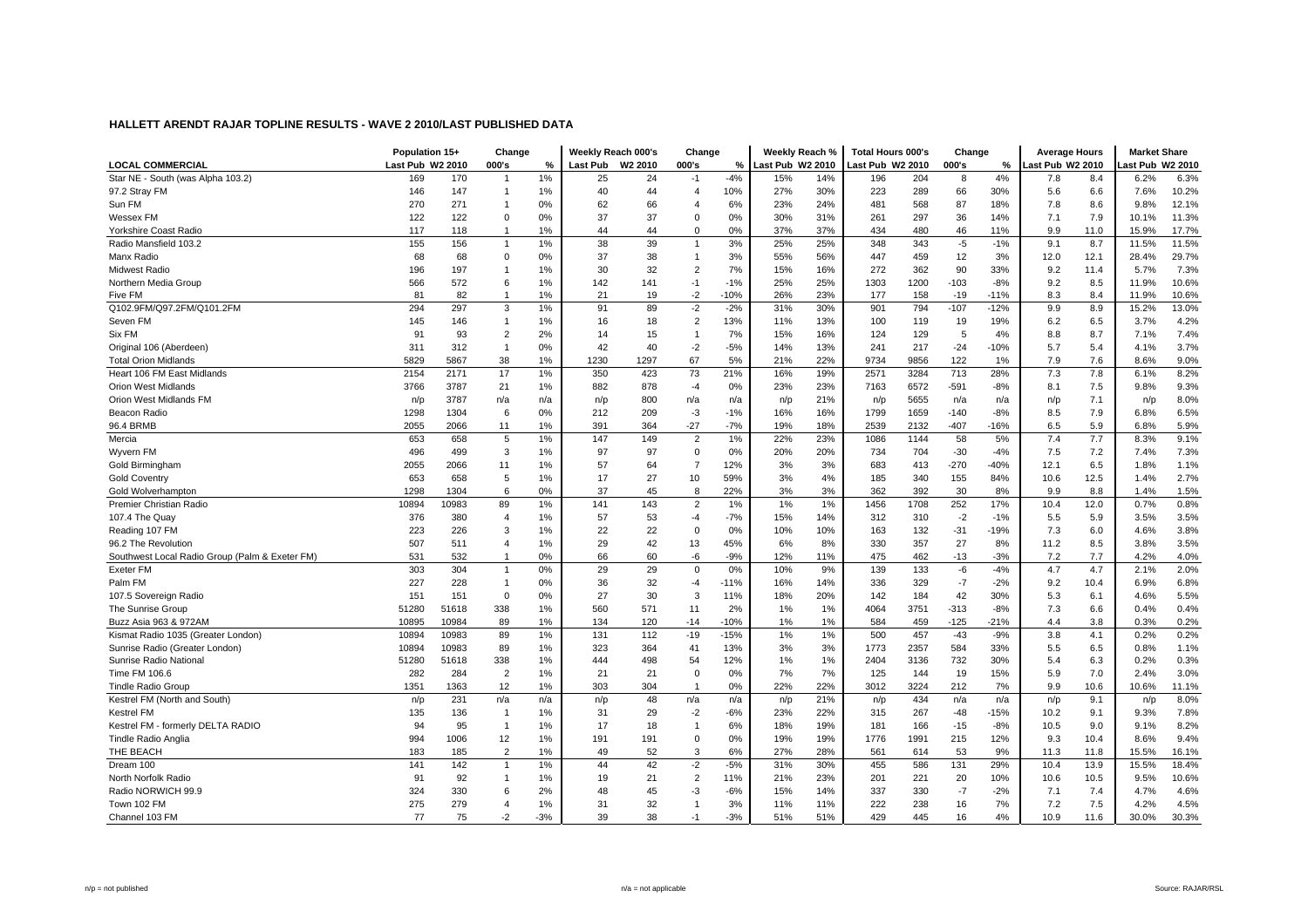|                                                      | Population 15+   |       | Change         |       | Weekly Reach 000's |      | Change                   |        | Weekly Reach %   |     | <b>Total Hours 000's</b> |       | Change         |        | <b>Average Hours</b> |      | <b>Market Share</b> |       |
|------------------------------------------------------|------------------|-------|----------------|-------|--------------------|------|--------------------------|--------|------------------|-----|--------------------------|-------|----------------|--------|----------------------|------|---------------------|-------|
| <b>LOCAL COMMERCIAL</b>                              | Last Pub W2 2010 |       | 000's          | %     | Last Pub W2 2010   |      | 000's                    | %      | Last Pub W2 2010 |     | Last Pub W2 2010         |       | 000's          | %      | ast Pub W2 2010      |      | ast Pub W2 2010     |       |
| Island FM 104.7                                      | 51               | 52    | $\overline{1}$ | 2%    | 25                 | 26   | $\overline{1}$           | 4%     | 48%              | 50% | 311                      | 355   | 44             | 14%    | 12.5                 | 13.6 | 34.8%               | 37.0% |
| Total Touch Radio Network                            | 889              | 897   | 8              | 1%    | 133                | 133  | $\Omega$                 | 0%     | 15%              | 15% | 1280                     | 1129  | $-151$         | $-12%$ | 9.6                  | 8.5  | 7.2%                | 6.4%  |
| Rugby FM                                             | 70               | 71    | -1             | 1%    | 20                 | 21   | $\overline{\phantom{a}}$ | 5%     | 29%              | 29% | 219                      | 209   | $-10$          | $-5%$  | 10.8                 | 10.1 | 15.0%               | 14.2% |
| <b>Touchradio Staffs</b>                             | 248              | 250   | $\overline{2}$ | 1%    | 32                 | 34   | $\overline{2}$           | 6%     | 13%              | 14% | 398                      | 377   | $-21$          | $-5%$  | 12.5                 | 11.0 | 8.5%                | 8.1%  |
| 96.2FM Touchradio - Coventry                         | 284              | 288   | $\overline{4}$ | 1%    | 31                 | 33   | $\overline{2}$           | 6%     | 11%              | 12% | 211                      | 152   | $-59$          | $-28%$ | 6.8                  | 4.6  | 4.1%                | 3.0%  |
| 102FM Touchradio - Warks, Worcs, Cotswolds           | 287              | 288   | $\overline{1}$ | 0%    | 45                 | 40   | $-5$                     | $-11%$ | 16%              | 14% | 405                      | 349   | $-56$          | $-14%$ | 9.0                  | 8.8  | 6.3%                | 5.2%  |
| 107.3 Touchradio - Warwick                           | 132              | 133   | $\overline{1}$ | 1%    | 8                  | 8    | $\mathbf 0$              | 0%     | 6%               | 6%  | 48                       | 41    | $-7$           | $-15%$ | 6.4                  | 5.3  | 2.0%                | 1.6%  |
| Town and Country Broadcasting (South and West Wales) | 1574             | 1585  | 11             | 1%    | 220                | 239  | 19                       | 9%     | 14%              | 15% | 1760                     | 1864  | 104            | 6%     | 8.0                  | 7.8  | 5.5%                | 5.9%  |
| 102.1 Bay Radio                                      | 453              | 457   | $\overline{4}$ | 1%    | 33                 | 35   | $\overline{2}$           | 6%     | 7%               | 8%  | 210                      | 214   | $\overline{4}$ | 2%     | 6.3                  | 6.1  | 2.3%                | 2.3%  |
| 106.3 Bridge FM                                      | 121              | 123   | 2              | 2%    | 32                 | 35   | 3                        | 9%     | 26%              | 29% | 262                      | 283   | 21             | 8%     | 8.2                  | 8.0  | 10.5%               | 10.9% |
| 97.1 Radio Carmarthenshire                           | 127              | 128   | $\overline{1}$ | 1%    | 40                 | 39   | $-1$                     | $-3%$  | 32%              | 31% | 338                      | 309   | $-29$          | $-9%$  | 8.4                  | 7.9  | 13.0%               | 12.0% |
| <b>Nation Radio</b>                                  | 1400             | 1409  | 9              | 1%    | 91                 | 109  | 18                       | 20%    | 6%               | 8%  | 679                      | 625   | $-54$          | $-8%$  | 7.5                  | 5.7  | 2.4%                | 2.2%  |
| 102.5 Radio Pembrokeshire                            | 93               | 94    | -1             | 1%    | 42                 | 41   | $-1$                     | $-2%$  | 46%              | 44% | 455                      | 458   | 3              | 1%     | 10.7                 | 11.0 | 24.3%               | 24.3% |
| <b>Total UKRD</b>                                    | 1433             | 1446  | 13             | 1%    | 380                | 375  | $-5$                     | $-1%$  | 26%              | 26% | 3751                     | 3757  | 6              | 0%     | 9.9                  | 10.0 | 12.2%               | 11.6% |
| Pirate FM                                            | 480              | 483   | 3              | 1%    | 154                | 154  | $\Omega$                 | 0%     | 32%              | 32% | 1516                     | 1468  | $-48$          | $-3%$  | 9.9                  | 9.6  | 14.1%               | 13.2% |
| The County Sound Radio Network                       | 539              | 542   | 3              | 1%    | 153                | 155  | $\overline{2}$           | 1%     | 28%              | 29% | 1461                     | 1475  | 14             | 1%     | 9.6                  | 9.5  | 13.3%               | 13.0% |
| County Sound 1566                                    | 539              | 542   | 3              | 1%    | 12                 | 9    | $-3$                     | $-25%$ | 2%               | 2%  | 36                       | 17    | $-19$          | $-53%$ | 3.0                  | 1.8  | 0.3%                | 0.1%  |
| 96.4 Eagle Radio                                     | 539              | 542   | 3              | 1%    | 141                | 148  | $\overline{7}$           | 5%     | 26%              | 27% | 1425                     | 1459  | 34             | 2%     | 10.1                 | 9.9  | 13.0%               | 12.8% |
| <b>Total UKRD East</b>                               | 415              | 422   | $\overline{7}$ | 2%    | 72                 | 65   | $-7$                     | $-10%$ | 17%              | 15% | 848                      | 684   | $-164$         | $-19%$ | 11.7                 | 10.6 | 9.9%                | 7.5%  |
| KL.FM 96.7                                           | 149              | 151   | $\overline{2}$ | 1%    | 48                 | 47   | $-1$                     | $-2%$  | 32%              | 31% | 526                      | 540   | 14             | 3%     | 10.9                 | 11.5 | 15.7%               | 16.2% |
| Star Radio in Cambridge                              | 266              | 270   | $\overline{4}$ | 2%    | 24                 | 21   | $-3$                     | $-13%$ | 9%               | 8%  | 136                      | 88    | $-48$          | $-35%$ | 5.7                  | 4.1  | 2.7%                | 1.7%  |
| UTV Radio (inc. talkSPORT)                           | 51280            | 51618 | 338            | 1%    | 3598               | 3608 | 10                       | 0%     | 7%               | 7%  | 29244                    | 27729 | $-1515$        | $-5%$  | 8.1                  | 7.7  | 2.9%                | 2.7%  |
| UTV Radio (excl. talkSPORT)                          | 6070             | 6096  | 26             | 0%    | 1225               | 1259 | 34                       | 3%     | 20%              | 21% | 10765                    | 10922 | 157            | 1%     | 8.8                  | 8.7  | 9.4%                | 9.3%  |
| 107.6 Juice FM                                       | 954              | 954   | $\mathbf 0$    | 0%    | 138                | 151  | 13                       | 9%     | 14%              | 16% | 595                      | 686   | 91             | 15%    | 4.3                  | 4.5  | 3.7%                | 4.1%  |
| Peak 107 FM                                          | 413              | 415   | $\overline{2}$ | 0%    | 83                 | 79   | $-4$                     | $-5%$  | 20%              | 19% | 868                      | 857   | $-11$          | $-1%$  | 10.5                 | 10.9 | 10.3%               | 11.1% |
| The Pulse/Pulse 2                                    | 848              | 854   | 6              | $1\%$ | 135                | 148  | 13                       | 10%    | 16%              | 17% | 980                      | 1363  | 383            | 39%    | 7.3                  | 9.2  | 7.1%                | 9.3%  |
| The Pulse                                            | 848              | 854   | 6              | 1%    | 126                | 136  | 10                       | 8%     | 15%              | 16% | 877                      | 1159  | 282            | 32%    | 7.0                  | 8.5  | 6.4%                | 7.9%  |
| Pulse <sub>2</sub>                                   | 848              | 854   | 6              | 1%    | 31                 | 40   | 9                        | 29%    | 4%               | 5%  | 103                      | 203   | 100            | 97%    | 3.4                  | 5.1  | 0.7%                | 1.4%  |
| Signal One & Signal Two                              | 770              | 773   | 3              | 0%    | 277                | 265  | $-12$                    | $-4%$  | 36%              | 34% | 3618                     | 2983  | $-635$         | $-18%$ | 13.1                 | 11.2 | 23.1%               | 19.6% |
| Signal One                                           | 770              | 773   | 3              | 0%    | 257                | 244  | $-13$                    | $-5%$  | 33%              | 32% | 3115                     | 2520  | $-595$         | $-19%$ | 12.1                 | 10.3 | 19.9%               | 16.6% |
| Signal Two                                           | 770              | 773   | 3              | 0%    | 65                 | 64   | $-1$                     | $-2%$  | 8%               | 8%  | 503                      | 463   | $-40$          | $-8%$  | 7.7                  | 7.3  | 3.2%                | 3.0%  |
| Total Swansea Sound/96.4 FM The Wave                 | 453              | 457   | $\overline{4}$ | 1%    | 185                | 177  | -8                       | $-4%$  | 41%              | 39% | 1725                     | 1522  | $-203$         | $-12%$ | 9.3                  | 8.6  | 18.6%               | 16.5% |
| 96.4 FM The Wave                                     | 453              | 457   | $\overline{4}$ | 1%    | 146                | 138  | -8                       | $-5%$  | 32%              | 30% | 1111                     | 1035  | $-76$          | $-7%$  | 7.6                  | 7.5  | 12.0%               | 11.2% |
| Swansea Sound - 1170 MW                              | 453              | 457   | 4              | 1%    | 73                 | 69   | $-4$                     | $-5%$  | 16%              | 15% | 614                      | 487   | $-127$         | $-21%$ | 8.4                  | 7.1  | 6.6%                | 5.3%  |
| U105                                                 | 852              | 860   | 8              | 1%    | 143                | 147  | $\overline{4}$           | 3%     | 17%              | 17% | 1296                     | 1522  | 226            | 17%    | 9.1                  | 10.3 | 7.7%                | 8.7%  |
| Radio Wave 96.5 FM                                   | 241              | 241   | $\mathbf 0$    | 0%    | 62                 | 66   | $\overline{4}$           | 6%     | 26%              | 28% | 619                      | 726   | 107            | 17%    | 9.9                  | 10.9 | 12.2%               | 13.6% |
| 102.4 Wish/107.2 Wire/107.4 Tower FM                 | 1112             | 1114  | $\overline{2}$ | 0%    | 190                | 182  | -8                       | $-4%$  | 17%              | 16% | 1190                     | 1047  | $-143$         | $-12%$ | 6.3                  | 5.8  | 5.8%                | 4.9%  |
| 107.4 Tower FM                                       | 431              | 430   | $-1$           | 0%    | 48                 | 47   | $-1$                     | $-2%$  | 11%              | 11% | 413                      | 339   | $-74$          | $-18%$ | 8.5                  | 7.2  | 5.4%                | 4.4%  |
| 107.2 Wire FM                                        | 277              | 278   | -1             | 0%    | 59                 | 50   | -9                       | $-15%$ | 21%              | 18% | 333                      | 282   | $-51$          | $-15%$ | 5.7                  | 5.6  | 6.4%                | 5.1%  |
| 102.4 Wish FM                                        | 465              | 467   | 2              | 0%    | 85                 | 87   | $\overline{2}$           | 2%     | 18%              | 19% | 443                      | 426   | $-17$          | $-4%$  | 5.2                  | 4.9  | 5.0%                | 4.7%  |
| 107.7 The Wolf                                       | 428              | 431   | 3              | 1%    | 41                 | 43   | $\overline{2}$           | 5%     | 10%              | 10% | 296                      | 323   | 27             | 9%     | 7.1                  | 7.5  | 3.5%                | 3.9%  |
| Wave 102 FM                                          | 153              | 153   | $\Omega$       | 0%    | 26                 | 28   | $\overline{2}$           | 8%     | 17%              | 19% | 214                      | 210   | $-4$           | $-2%$  | 8.4                  | 7.4  | 7.9%                | 7.8%  |
| Yorkshire Radio                                      | 4444             | 4479  | 35             | 1%    | 67                 | 70   | 3                        | 4%     | 1%               | 2%  | 312                      | 393   | 81             | 26%    | 4.7                  | 5.6  | 0.4%                | 0.5%  |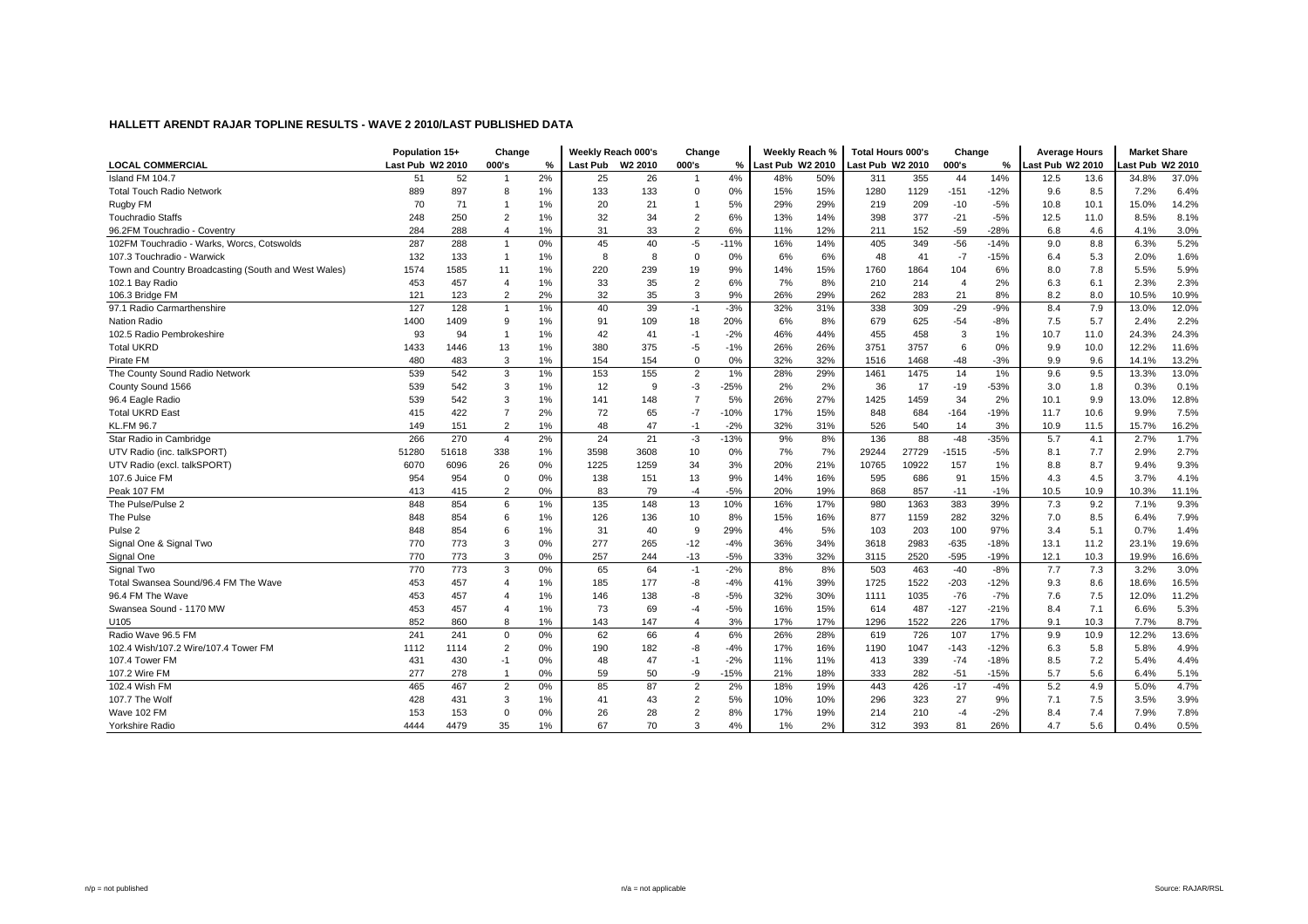|                                      | Population 15+   |       | Change         |       | Weekly Reach 000's |      | Change         |        |                    | Weekly Reach % | <b>Total Hours 000's</b> |       | Change  |        |                  | <b>Average Hours</b> | <b>Market Share</b> |       |
|--------------------------------------|------------------|-------|----------------|-------|--------------------|------|----------------|--------|--------------------|----------------|--------------------------|-------|---------|--------|------------------|----------------------|---------------------|-------|
| <b>LOCAL COMMERCIAL</b>              | Last Pub W2 2010 |       | 000's          | %     | Last Pub W2 2010   |      | 000's          |        | % Last Pub W2 2010 |                | Last Pub W2 2010         |       | 000's   | %      | Last Pub W2 2010 |                      | ast Pub W2 2010     |       |
| <b>BBC Local Radio</b>               | 41362            | 41650 | 288            | 1%    | 7691               | 6844 | $-847$         | $-11%$ | 19%                | 16%            | 71825                    | 64615 | $-7210$ | $-10%$ | 9.3              | 9.4                  | 8.8%                | 7.8%  |
| <b>BBC Radio Berkshire</b>           | 786              | 796   | 10             | 1%    | 157                | 151  | $-6$           | $-4%$  | 20%                | 19%            | 1067                     | 809   | $-258$  | $-24%$ | 6.8              | 5.4                  | 7.1%                | 5.4%  |
| <b>BBC Radio Bristol</b>             | 884              | 892   | 8              | 1%    | 163                | 170  | 7              | 4%     | 18%                | 19%            | 1764                     | 1683  | $-81$   | $-5%$  | 10.8             | 9.9                  | 9.9%                | 8.7%  |
| <b>BBC Radio Cambridgeshire</b>      | 703              | 710   | $\overline{7}$ | 1%    | 130                | 123  | $-7$           | $-5%$  | 18%                | 17%            | 839                      | 1002  | 163     | 19%    | 6.5              | 8.2                  | 6.1%                | 6.6%  |
| <b>BBC Radio Cornwall</b>            | 456              | 458   | $\overline{2}$ | 0%    | 142                | 147  | 5              | 4%     | 31%                | 32%            | 1959                     | 1970  | 11      | 1%     | 13.8             | 13.4                 | 18.3%               | 17.4% |
| <b>BBC Coventry and Warwickshire</b> | 660              | 665   | 5              | 1%    | 86                 | 82   | $-4$           | $-5%$  | 13%                | 12%            | 548                      | 545   | $-3$    | $-1%$  | 6.4              | 6.7                  | 4.0%                | 4.1%  |
| <b>BBC Radio Cumbria</b>             | 406              | 407   |                | 0%    | 154                | 159  | 5              | 3%     | 38%                | 39%            | 1385                     | 1452  | 67      | 5%     | 9.0              | 9.1                  | 17.9%               | 17.8% |
| <b>BBC Radio Derby</b>               | 629              | 634   | 5              | 1%    | 174                | 180  | 6              | 3%     | 28%                | 28%            | 1882                     | 1626  | $-256$  | $-14%$ | 10.8             | 9.0                  | 15.7%               | 13.7% |
| <b>BBC Radio Devon</b>               | 978              | 983   | 5              | 1%    | 228                | 246  | 18             | 8%     | 23%                | 25%            | 2562                     | 2779  | 217     | 8%     | 11.2             | 11.3                 | 12.4%               | 13.0% |
| <b>BBC Essex</b>                     | 1261             | 1281  | 20             | 2%    | 245                | 243  | $-2$           | $-1%$  | 19%                | 19%            | 2686                     | 2794  | 108     | 4%     | 11.0             | 11.5                 | 9.6%                | 9.8%  |
| <b>BBC Radio Gloucestershire</b>     | 483              | 483   | $\mathbf 0$    | 0%    | 99                 | 94   | $-5$           | $-5%$  | 20%                | 19%            | 1332                     | 1009  | $-323$  | $-24%$ | 13.5             | 10.8                 | 13.6%               | 10.0% |
| <b>BBC Hereford &amp; Worcester</b>  | 492              | 495   | 3              | 1%    | 127                | 135  | 8              | 6%     | 26%                | 27%            | 1207                     | 1038  | $-169$  | $-14%$ | 9.5              | 7.7                  | 12.3%               | 10.6% |
| <b>BBC Radio Humberside</b>          | 762              | 768   | 6              | 1%    | 205                | 212  | $\overline{7}$ | 3%     | 27%                | 28%            | 2101                     | 2075  | $-26$   | $-1%$  | 10.3             | 9.8                  | 13.1%               | 13.5% |
| <b>BBC Radio Kent</b>                | 1378             | 1390  | 12             | 1%    | 241                | 276  | 35             | 15%    | 17%                | 20%            | 2868                     | 3322  | 454     | 16%    | 11.9             | 12.0                 | 8.7%                | 10.8% |
| <b>BBC Radio Lancashire</b>          | 1184             | 1183  | $-1$           | 0%    | 228                | 239  | 11             | 5%     | 19%                | 20%            | 1849                     | 1658  | $-191$  | $-10%$ | 8.1              | 6.9                  | 8.5%                | 7.0%  |
| <b>BBC Radio Leeds</b>               | 1619             | 1633  | 14             | 1%    | 226                | 246  | 20             | 9%     | 14%                | 15%            | 1532                     | 1865  | 333     | 22%    | 6.8              | 7.6                  | 6.0%                | 6.8%  |
| <b>BBC Radio Leicester</b>           | 798              | 805   | $\overline{7}$ | 1%    | 161                | 131  | $-30$          | -19%   | 20%                | 16%            | 1462                     | 1078  | $-384$  | $-26%$ | 9.1              | 8.2                  | 9.4%                | 7.6%  |
| <b>BBC Radio Lincolnshire</b>        | 536              | 541   | 5              | 1%    | 111                | 115  | $\overline{4}$ | 4%     | 21%                | 21%            | 1294                     | 1704  | 410     | 32%    | 11.7             | 14.8                 | 11.4%               | 14.1% |
| BBC London 94.9                      | 10894            | 10983 | 89             | 1%    | 521                | 507  | $-14$          | $-3%$  | 5%                 | 5%             | 3166                     | 2406  | $-760$  | $-24%$ | 6.1              | 4.7                  | 1.5%                | 1.1%  |
| <b>BBC Radio Manchester</b>          | 2121             | 2128  | 7              | 0%    | 241                | 248  | $\overline{7}$ | 3%     | 11%                | 12%            | 1753                     | 1706  | -47     | $-3%$  | 7.3              | 6.9                  | 4.8%                | 4.3%  |
| <b>BBC Radio Mersevside</b>          | 1615             | 1616  | $\overline{1}$ | 0%    | 324                | 307  | $-17$          | $-5%$  | 20%                | 19%            | 3323                     | 3480  | 157     | 5%     | 10.3             | 11.3                 | 11.4%               | 11.3% |
| <b>BBC Radio Newcastle</b>           | 1412             | 1419  | $\overline{7}$ | 0%    | 299                | 297  | $-2$           | $-1%$  | 21%                | 21%            | 1859                     | 2014  | 155     | 8%     | 6.2              | 6.8                  | 7.7%                | 8.4%  |
| <b>BBC Radio Norfolk</b>             | 759              | 768   | 9              | 1%    | 214                | 201  | $-13$          | $-6%$  | 28%                | 26%            | 2714                     | 2362  | $-352$  | $-13%$ | 12.7             | 11.7                 | 16.2%               | 14.1% |
| <b>BBC Radio Northampton</b>         | 476              | 481   | 5              | 1%    | 99                 | 103  | $\overline{4}$ | 4%     | 21%                | 21%            | 1142                     | 1127  | $-15$   | $-1%$  | 11.6             | 11.0                 | 12.2%               | 11.7% |
| <b>BBC Radio Nottingham</b>          | 783              | 790   | $\overline{7}$ | 1%    | 182                | 197  | 15             | 8%     | 23%                | 25%            | 1755                     | 1615  | $-140$  | $-8%$  | 9.6              | 8.2                  | 11.3%               | 10.5% |
| BBC Oxford 95.2FM                    | 514              | 518   | $\overline{4}$ | 1%    | 76                 | 73   | $-3$           | $-4%$  | 15%                | 14%            | 922                      | 864   | $-58$   | $-6%$  | 12.1             | 11.8                 | 9.1%                | 8.3%  |
| <b>BBC Radio Sheffield</b>           | 1254             | 1261  | $\overline{7}$ | 1%    | 255                | 256  | $\mathbf{1}$   | 0%     | 20%                | 20%            | 2110                     | 2186  | 76      | 4%     | 8.3              | 8.5                  | 9.2%                | 9.5%  |
| <b>BBC Radio Shropshire</b>          | 377              | 380   | 3              | 1%    | 111                | 109  | $-2$           | $-2%$  | 30%                | 29%            | 1152                     | 1151  | $-1$    | 0%     | 10.3             | 10.6                 | 13.7%               | 13.1% |
| <b>BBC Radio Solent</b>              | 1519             | 1532  | 13             | $1\%$ | 243                | 272  | 29             | 12%    | 16%                | 18%            | 2516                     | 2951  | 435     | 17%    | 10.4             | 10.9                 | 7.1%                | 8.2%  |
| <b>BBC Solent for Dorset</b>         | 172              | 172   | $\mathbf 0$    | 0%    | 24                 | 24   | $\Omega$       | 0%     | 14%                | 14%            | 194                      | 193   | $-1$    | $-1%$  | 8.0              | 8.2                  | 5.4%                | 5.4%  |
| <b>BBC Somerset</b>                  | 439              | 442   | 3              | 1%    | 55                 | 68   | 13             | 24%    | 13%                | 15%            | 545                      | 661   | 116     | 21%    | 9.8              | 9.7                  | 5.2%                | 6.1%  |
| <b>BBC Radio Stoke</b>               | 596              | 598   | $\overline{2}$ | 0%    | 174                | 174  | $\Omega$       | 0%     | 29%                | 29%            | 1556                     | 1572  | 16      | 1%     | 8.9              | 9.0                  | 13.2%               | 13.8% |
| <b>BBC Radio Suffolk</b>             | 528              | 533   | 5              | 1%    | 128                | 133  | 5              | 4%     | 24%                | 25%            | 1283                     | 1383  | 100     | 8%     | 10.0             | 10.4                 | 11.5%               | 12.6% |
| <b>BBC Sussex and BBC Surrey</b>     | 2440             | 2458  | 18             | 1%    | 260                | 260  | $\Omega$       | 0%     | 11%                | 11%            | 2388                     | 2470  | 82      | 3%     | 9.2              | 9.5                  | 4.5%                | 4.3%  |
| <b>BBC Tees</b>                      | 787              | 789   | $\overline{2}$ | 0%    | 126                | 103  | $-23$          | $-18%$ | 16%                | 13%            | 754                      | 689   | $-65$   | $-9%$  | 6.0              | 6.7                  | 4.9%                | 4.7%  |
| <b>BBC Three Counties Radio</b>      | 1271             | 1285  | 14             | 1%    | 147                | 150  | 3              | 2%     | 12%                | 12%            | 1172                     | 1304  | 132     | 11%    | 8.0              | 8.7                  | 4.7%                | 5.1%  |
| BBC WM (Birmingham & Black Country)  | 2242             | 2254  | 12             | $1\%$ | 243                | 227  | $-16$          | $-7%$  | 11%                | 10%            | 2844                     | 2386  | $-458$  | $-16%$ | 11.7             | 10.5                 | 6.9%                | 6.0%  |
| <b>BBC Radio Wiltshire/Swindon</b>   | 537              | 542   | 5              | 1%    | 69                 | 71   | $\overline{2}$ | 3%     | 13%                | 13%            | 574                      | 632   | 58      | 10%    | 8.3              | 9.0                  | 5.0%                | 5.4%  |
| <b>BBC Radio York</b>                | 530              | 536   | 6              | $1\%$ | 82                 | 93   | 11             | 13%    | 15%                | 17%            | 829                      | 985   | 156     | 19%    | 10.1             | 10.5                 | 7.4%                | 8.4%  |
| <b>BBC Radio Guernsey</b>            | 51               | 52    |                | 2%    | 18                 | 18   | $\mathbf 0$    | 0%     | 36%                | 35%            | 222                      | 227   | 5       | 2%     | 12.2             | 12.4                 | 24.8%               | 23.6% |
| <b>BBC Radio Jersey</b>              | 77               | 75    | $-2$           | $-3%$ | 28                 | 29   |                | 4%     | 36%                | 39%            | 314                      | 299   | $-15$   | $-5%$  | 11.2             | 10.3                 | 22.0%               | 20.4% |